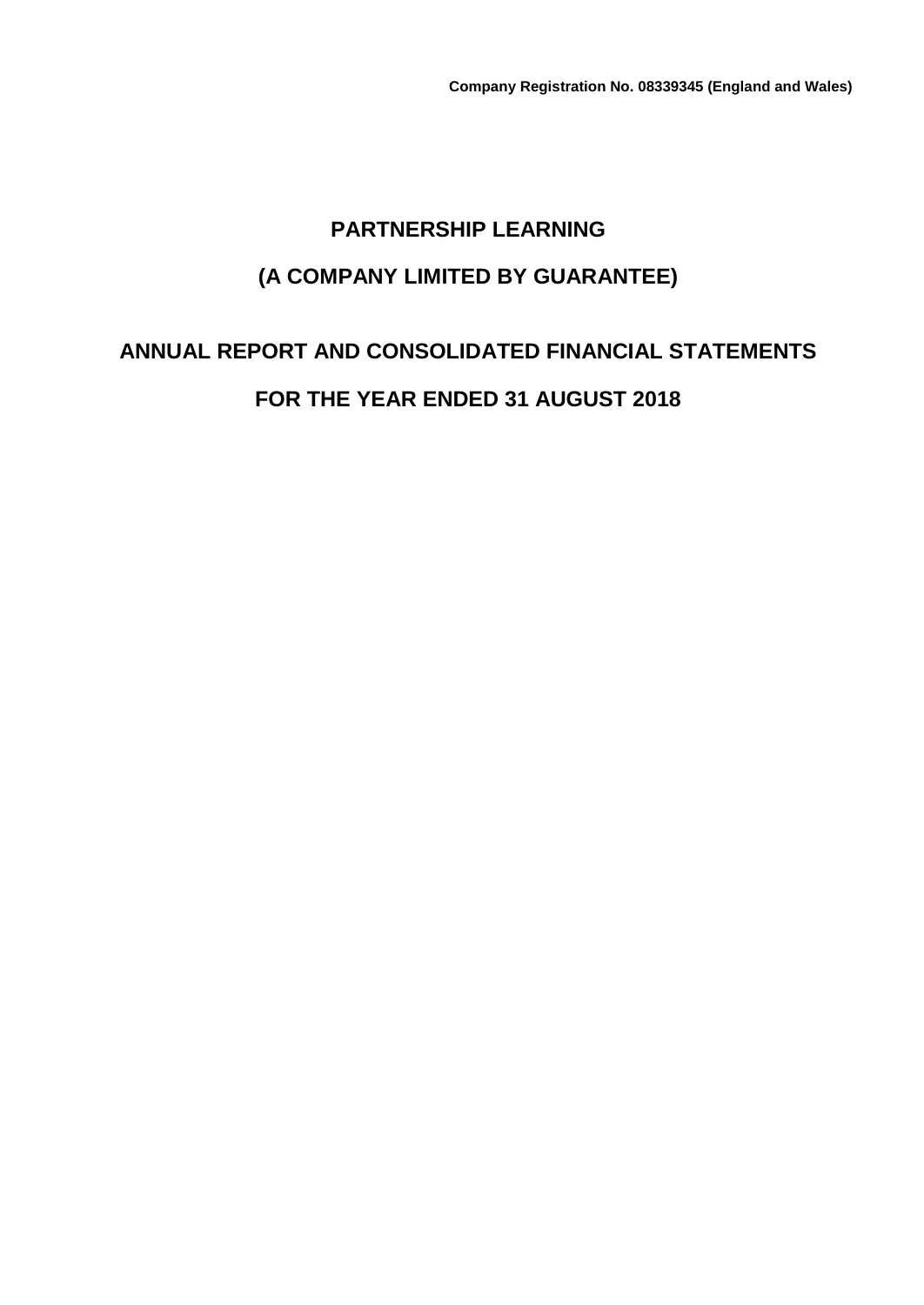# **CONTENTS**

|                                                                                            | Page      |
|--------------------------------------------------------------------------------------------|-----------|
| Reference and administrative details                                                       | $1 - 2$   |
| Directors' report                                                                          | $3 - 8$   |
| Governance statement                                                                       | $9 - 11$  |
| Statement on regularity, propriety and compliance                                          | 12        |
| Statement of Directors' responsibilities                                                   | 13        |
| Independent auditor's report on the consolidated financial statements                      | $14 - 16$ |
| Independent reporting accountant's report on regularity                                    | $17 - 18$ |
| Statement of consolidated financial activities including income and expenditure<br>account | $19 - 20$ |
| Consolidated and academy balance sheet                                                     | $21 - 22$ |
| Consolidated statement of cash flows                                                       | 23        |
| Notes to the consolidated financial statements including accounting policies               | $24 - 50$ |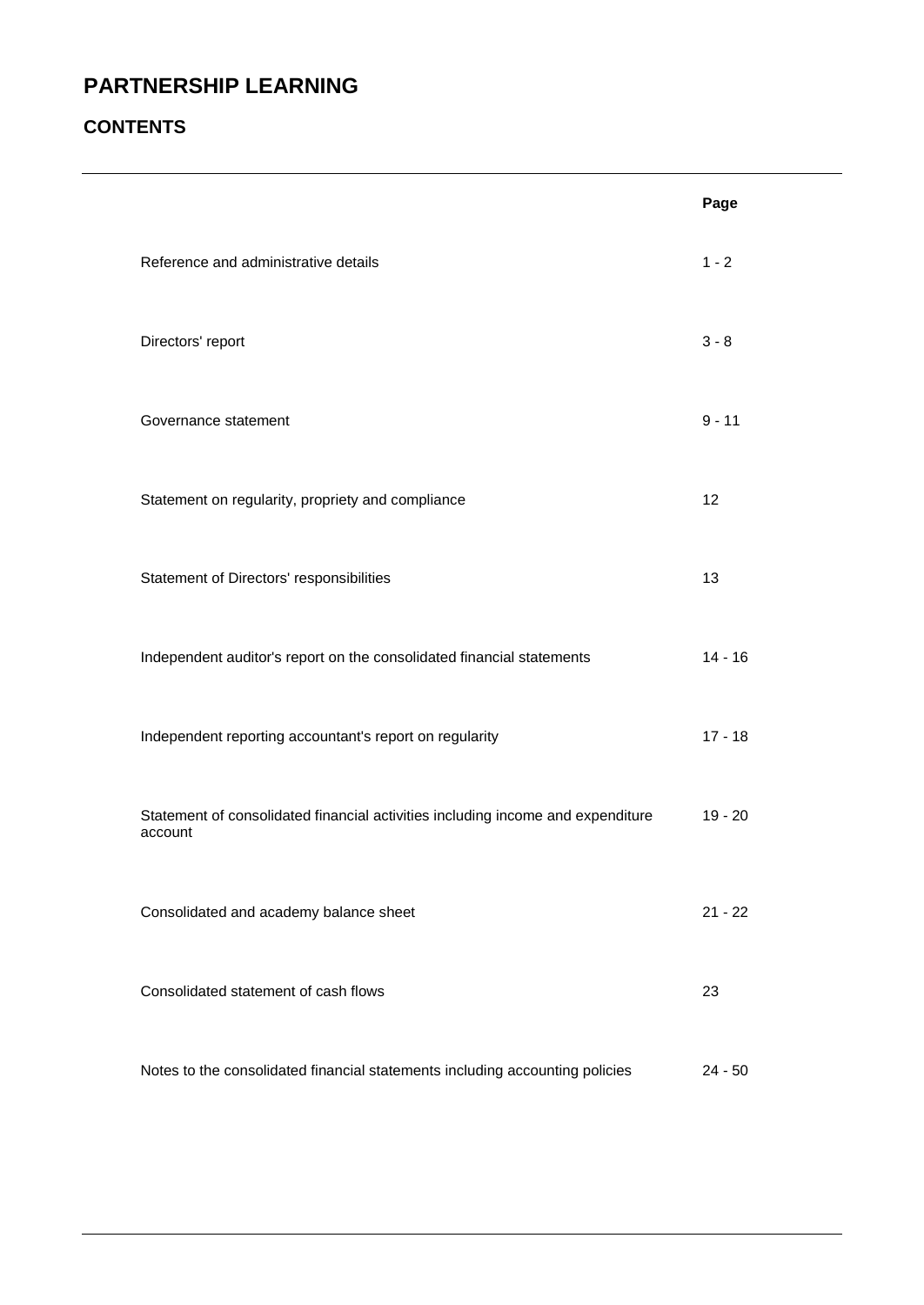# **REFERENCE AND ADMINISTRATIVE DETAILS**

| <b>Members</b>                                            |                                              |                                     |
|-----------------------------------------------------------|----------------------------------------------|-------------------------------------|
|                                                           | D Singleton<br>L Graham                      |                                     |
|                                                           | H Flint                                      |                                     |
|                                                           | J Cripps                                     |                                     |
|                                                           | D Reedy                                      |                                     |
| <b>Directors</b>                                          | D Singleton (Chair)                          |                                     |
|                                                           | A Lazell                                     |                                     |
|                                                           | J Farquharson                                |                                     |
|                                                           | R Leighton (Accounting Officer)<br>I Rowley  |                                     |
|                                                           | S Mubashar                                   |                                     |
|                                                           | P McPartland                                 |                                     |
|                                                           |                                              |                                     |
| Senior management team                                    | R Leighton                                   | - Chief Executive                   |
|                                                           | <b>K</b> Sayers                              | - Director of Operations            |
|                                                           | L Medlock                                    | - Director of Finance               |
|                                                           | M Parvez                                     | - Director of School<br>Improvement |
|                                                           | M Auden                                      | - Director of Assets                |
|                                                           | M Junnix                                     | - Director of ICT                   |
| <b>Company secretary</b>                                  | J Black                                      |                                     |
| <b>Company registration number</b>                        | 08339345 (England and Wales)                 |                                     |
| <b>Registered office</b>                                  | Sydney Russell School                        |                                     |
|                                                           | Parsloes Ave                                 |                                     |
|                                                           | Dagenham, Essex                              |                                     |
|                                                           | RM95QT                                       |                                     |
| <b>Academies operated</b>                                 | Location                                     | <b>Head Teacher</b>                 |
| Harrow Lodge Primary School                               | Havering                                     | U Connolly                          |
| Southchurch High School                                   | Southend                                     | S Reynolds                          |
| Riverside Bridge School<br>Riverside Primary School       | Barking and Dagenham<br>Barking and Dagenham | A Hope/ G Mouskoundi<br>S Kinnaird  |
| Eastbury Primary School                                   | Barking and Dagenham                         | L Shepherd/ J Wilson                |
| Riverside School                                          | Barking and Dagenham                         | A Roberts                           |
| The Sydney Russell School                                 | Barking and Dagenham                         | J Davies                            |
| Thames View Junior School                                 |                                              |                                     |
|                                                           | Barking and Dagenham                         | S Rider                             |
| The Albany School                                         | Havering                                     | V Masson                            |
| <b>Greatfields School</b><br>James Cambell Primary School | Barking and Dagenham<br>Barking and Dagenham | R Paul<br>K Thomas/ V Gray          |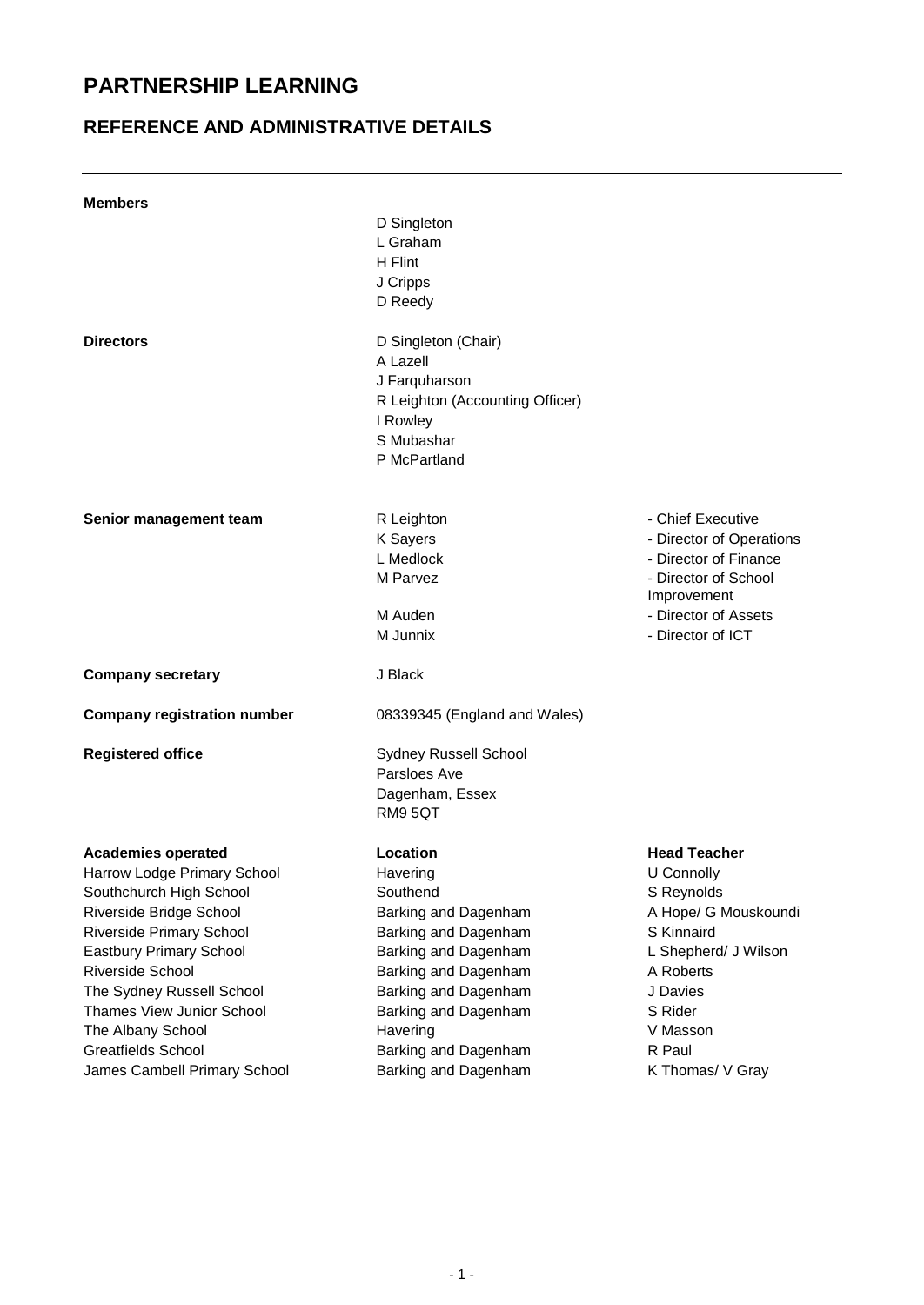# **REFERENCE AND ADMINISTRATIVE DETAILS**

| Independent auditor | Wilkins Kennedy           |
|---------------------|---------------------------|
|                     | Greytown House            |
|                     | 221-227 High Street       |
|                     | Orpington                 |
|                     | Kent                      |
|                     | BR6 ONZ                   |
| <b>Bankers</b>      | Lloyds Bank plc           |
|                     | 11 Station Parade         |
|                     | <b>Barking</b>            |
|                     | <b>IG11 8ED</b>           |
|                     | Santander                 |
|                     | P.O Box 382               |
|                     | 21 Prescot St             |
|                     | London                    |
|                     | <b>E18AD</b>              |
|                     | The Co-Operative Bank PLC |
|                     | P.O. Box 3                |
|                     | 11 Market Rd              |
|                     | <b>Essex</b>              |
|                     | CM1 1XW                   |
| <b>Solicitors</b>   | Browne Jacobson           |
|                     | 30 Finsbury Circus        |
|                     | London                    |
|                     | EC2M7DT                   |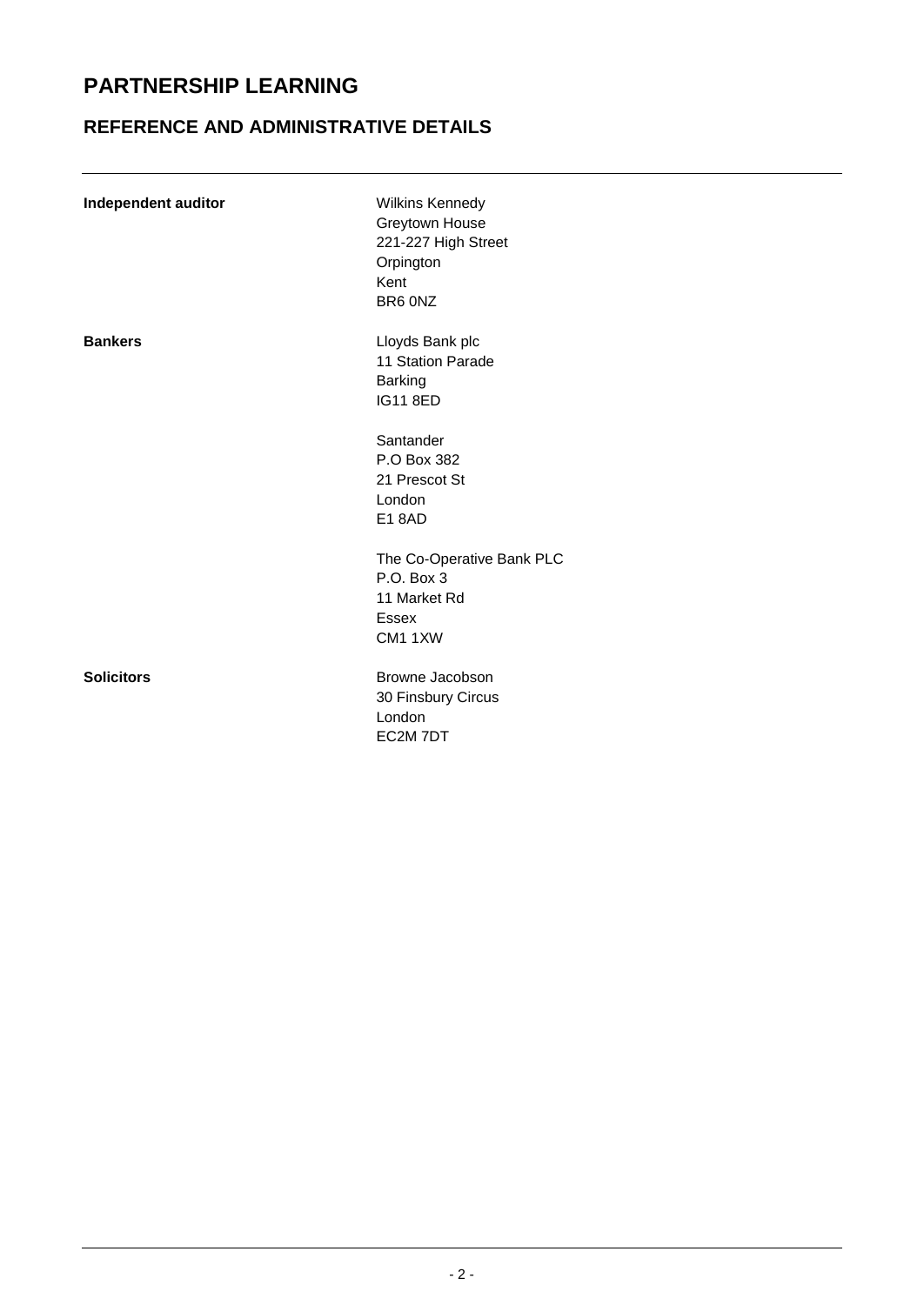## **DIRECTORS' REPORT**

### *FOR THE YEAR ENDED 31 AUGUST 2018*

The Directors present their annual report together with the consolidated financial statements and independent auditor's reports of the charitable company for the period 1 September 2017 to 31 August 2018. The annual report serves the purposes of both a governors' report, and a directors' report under company law.

The Trust operates eleven academies serving catchment areas in the London Borough of Barking & Dagenham, the London Borough of Havering and the Borough of Southend.

- The Sydney Russell School, 4-18 mainstream all through school, approximately 2,177 pupils
- Riverside School, 11-18 mainstream secondary school, approximately 1,003 pupils
- Thames View Junior School, 7-11 mainstream junior school, approximately 480 pupils
- Riverside Bridge School, 4-16 special school, approximately 100 pupils
- Riverside Primary School, 4-11 primary school, approximately 90 pupils
- Eastbury Primary School, 4-11 primary school, approximately 840 pupils
- The Albany Schoool, 11-16 mainstream secondary school, approximately 780 pupils
- Greatfields School, 11-18 mainstream secondary school, approximately 200 pupils
- James Cambell Primary School, 4-11 primary school, approximately 762 pupils
- Harrow Lodge Primary School, 4-11 primary school, approximately 465 pupils
- Southchurch High School, 11-16 mainstream secondary modern school, approximately 565 pupils

#### **Structure, governance and management**

#### **Constitution**

The academy trust is a company limited by guarantee and an exempt charity. The charitable company's memorandum and articles of association are the primary governing documents of the academy trust.

The Directors are the trustees of Partnership Learning and are also the directors of the charitable company for the purposes of company law. Details of the Directors who served during the year are included in the Reference and Administrative Details on page 1.

The Partnership Learning Trust was incorporated on 21 December 2012. The company changed its name from The Partnership Learning Trust to Partnership Learning on 4 December 2014.

Included within the consolidated financial statements is Partnership Contracting Limited (company number 11119192), a 100% owned subsidiary of Partnership Learning.

#### Members' liability

Each member of the charitable company undertakes to contribute to the assets of the charitable company in the event of it being wound up while they are a member, or within one year after they cease to be a member, such amount as may be required, not exceeding £10, for the debts and liabilities contracted before they ceased to be a member.

#### Principal activities

The principal activity of Partnership Learning is to advance for the public benefit education in the United Kingdom, in particular but without prejudice to the generality of the foregoing, by establishing, maintaining, carrying on, managing and developing schools offering a broad and balanced curriculum ("the mainstream Academies") or educational institutions which are principally concerned with providing full-time or part-time education for children of compulsory school age who, by reason of illness, exclusion from school or otherwise, may not for any period receive suitable education unless alternative provision is made for them ("the alternative provision Academies") or 16 to 19 Academies offering a curriculum appropriate to the needs of its students ("the 16 to 19 Academies") or schools specially organised to make special educational provision for pupils with Special Educational Needs ("the Special Academies").

#### Directors' indemnities

Directors and Governors liability is covered under the Risk Protection Arrangement with the ESFA.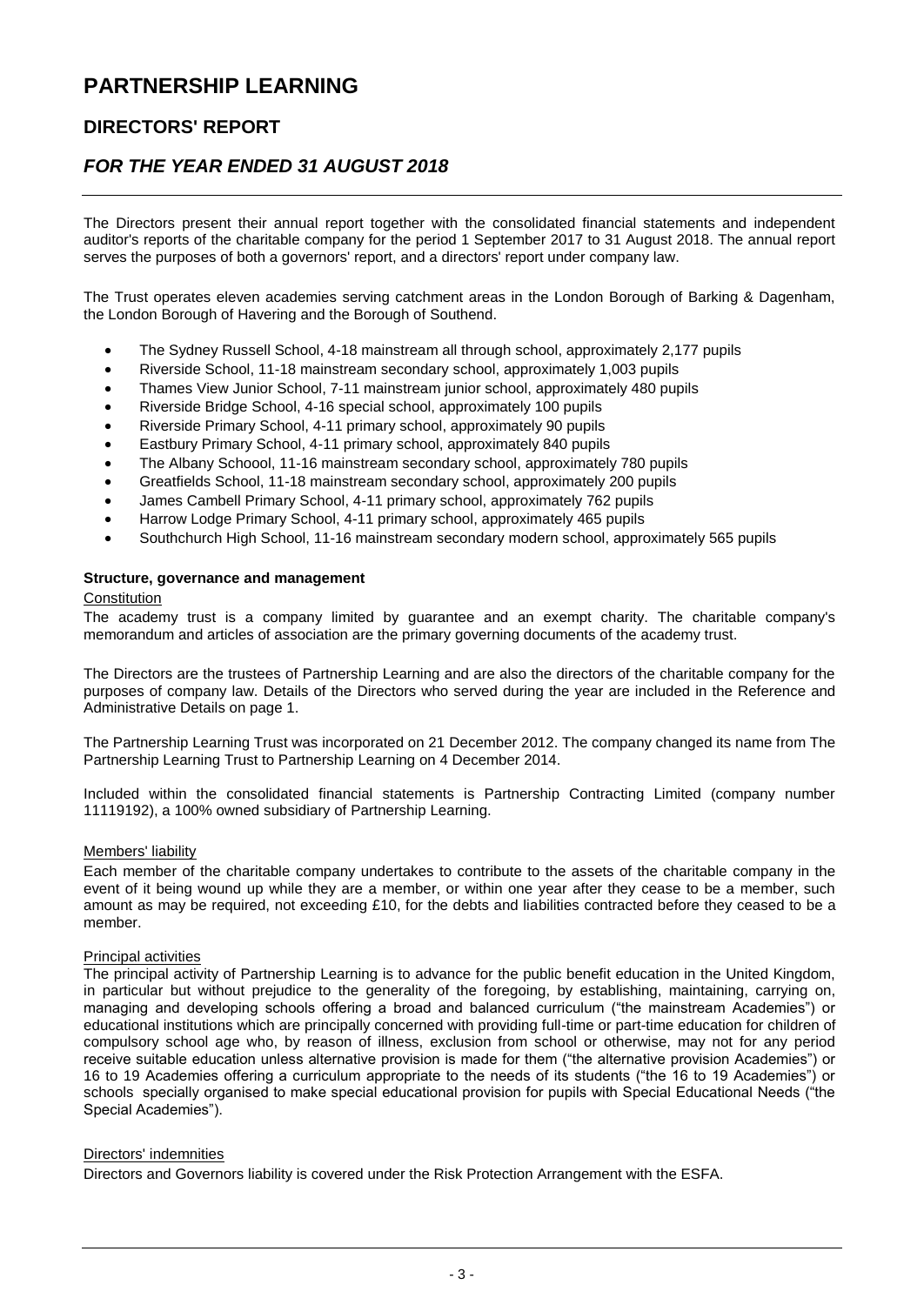# **DIRECTORS' REPORT (CONTINUED)**

### *FOR THE YEAR ENDED 31 AUGUST 2018*

Method of recruitment and appointment or election of Directors Members

The Members of the Academy Trust shall comprise:

- a. the members of the company on the date of the adoption of the articles (23rd June 2016); and
- b. any person appointed under Article 15A ("The Members may agree by passing a special resolution to appoint such additional Members as they think fit") - provided that at any time the minimum number of Members shall not be less than three. An employee of the Academy Trust cannot be a Member of the Academy Trust.

#### Directors/Trustees

The number of Trustees shall be not less than three but (unless otherwise determined by ordinary resolution) shall not be subject to any maximum.

The Academy Trust shall have the following Trustees:

- up to 7 Trustees, appointed under Article 50 ("The Members may appoint by ordinary resolution up to 7 Trustees");

- any Co-opted Trustee appointed under Article 58 ("The Trustees may appoint Co-opted Trustees. A 'Co-opted Trustee' means a person who is appointed to be a Trustee by being Co-opted by Trustees who have not themselves been so appointed. The Trustees may not co-opt an employee of the Academy Trust as a Co-opted Trustee if thereby the number of Trustees who are employees of the Academy Trust would exceed one third of the total number of Trustees including the Chief Executive Officer to the extent he or she is a Trustee.").

Providing that the Chief Executive Officer agrees so to act, the Members may by ordinary resolution appoint the Chief Executive Officer as a Trustee.

The total number of Trustees (including the Chief Executive Officer if they so choose to act as Trustee) who are employees of the Academy Trust shall not exceed one third of the total number of Trustees.

The term of office for any Trustee shall be four years, save that this time limit shall not apply to any post which is held ex officio. Subject to remaining eligible to be a particular type of Trustee, any Trustee may be re-appointed or re-elected at an Annual General Meeting.

Policies and procedures adopted for the induction and training of Directors

All new Directors receive an induction'. Directors will also be provided with adequate opportunities to undertake and receive suitable training so as to enable them to undertake their role more effectively.

#### Organisational structure

The structure consists of the following connected elements: the Directors, the Chief Executive, the Local Governing Bodies and the Headteachers.

The Directors are responsible for setting general Trust policy, adopting an annual Trust plan and budget, monitoring the Academies, budget monitoring and making major decisions about the direction of the Academy Trust, capital expenditure and senior staff appointments.

The Chief Executive is the Accounting Officer and is responsible to the Board of Directors for the overall performance of the Trust and its constituent schools.

Local Governing Bodies are responsible for the strategic direction and financial oversight of their schools and holding their Headteacher to account for the performance of the school.

Headteachers are responsible for the overall performance of their schools and meeting the objectives set for them by their Local Governing Body and the Directors.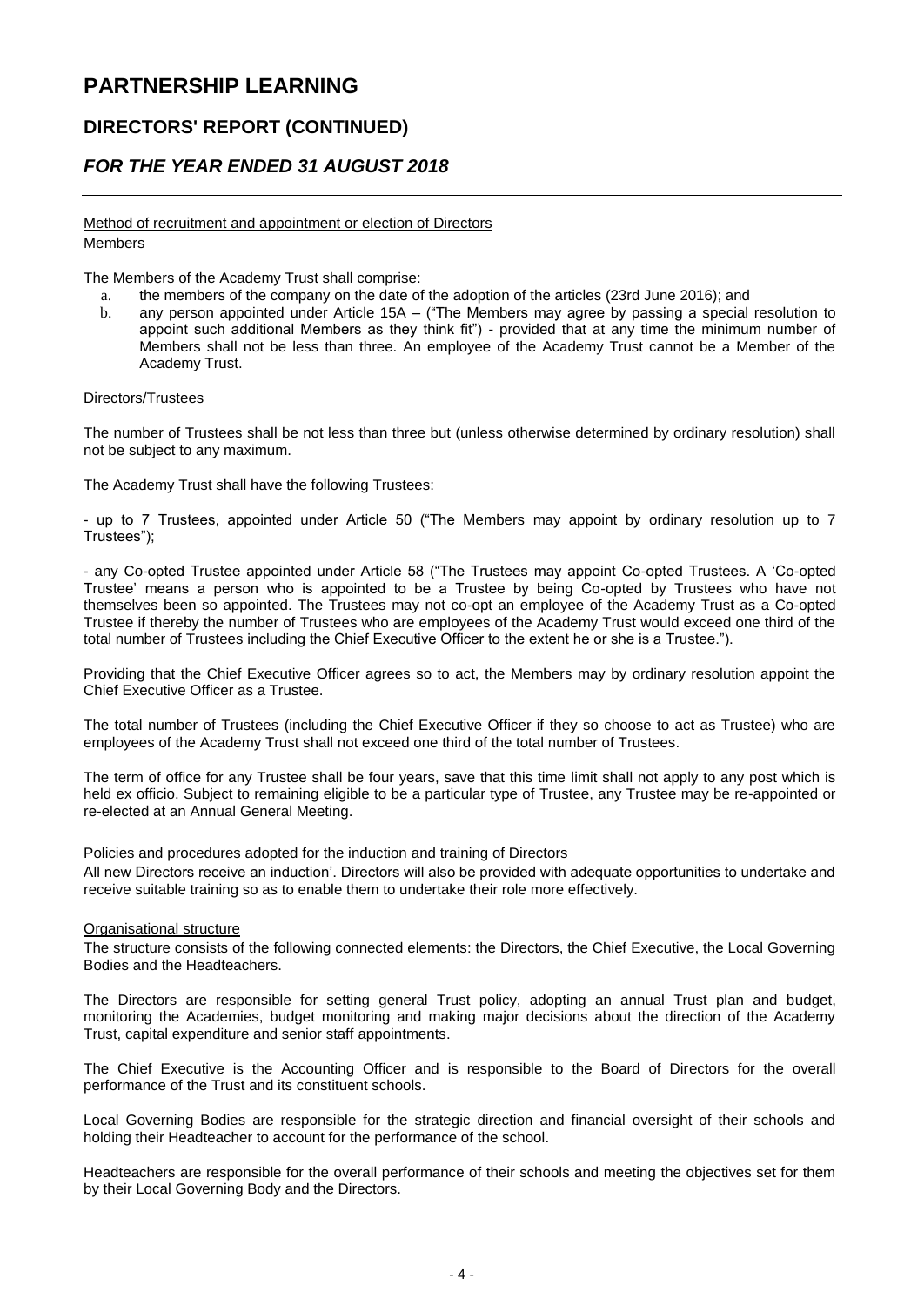## **DIRECTORS' REPORT (CONTINUED)**

### *FOR THE YEAR ENDED 31 AUGUST 2018*

#### Arrangements for setting pay and remuneration of key management personnel

Directors/Trustees receive no pay or remuneration for acting as Directors/Trustees, only approved expenses.

The pay and remuneration of the Chief Executive and Trust central senior management team is set by the Board of Trustees' Personnel and Remuneration Committee, which takes account of market intelligence and benchmarking against similar roles.

The pay and remuneration of Headteachers and senior school staff is set by Local Governing Boards, following the requirements of the School Teachers Pay and Conditions Document.

#### Related parties and other connected charities and organisations

#### **Objectives and activities**

#### Objects and aims

The Principal Guiding Aim is to ensure that each student within the Trust's schools has an equal opportunity to experience a whole curriculum that is balanced, relevant and broadly based and which will promote the intellectual, cultural, moral, spiritual, aesthetic and physical development of the individual to the benefit of his or herself, the school and the wider community.

#### Vision

The Trust's Vision is to maximise social mobility and personal and community well-being by giving pupils in all its schools the same opportunities as their most favoured peers:

- consistently good teaching;
- schools organised around the aptitude profile and potential of their pupils; and
- wide-ranging enrichment activities to develop confidence, oracy and resilience;

ensuring all pupils achieve the best possible outcomes and successful transitions to further study and working life.

The main objective of Partnership Learning during the year to 31 August 2018 was to continue to develop its new role as a Multi-Academy Trust and work towards achieving its vision.

#### Objectives, strategies and activities

#### Public benefit

The Directors have complied with their duty to have due regard to the guidance on public benefit issued by the Charity Commission in exercising their powers and duties. In particular, the Directors consider how planned activities will contribute to the aims and objectives they have set.

#### Admissions arrangements

Partnership Learning's schools adhere to the admissions criteria of the London Borough of Barking & Dagenham for its schools based in Barking and Dagenham, to the admissions criteria of the London Borough of Havering for its schools based in Havering and to the admissions criteria of the Borough of Southend for its school based in Southend - the main entry criterion in the event of over subscription in each case being distance from home to school.

#### **Strategic report**

#### **Achievements and performance**

Partnership Learning has high aspirations for its students and a drive for continuous improvement. The Trust's analysis of examination/test performance is thorough, and much use is made of performance and benchmarking data from a range of sources.

Current pupil assessments show that the Trust's schools are on track to meet their targets in all main achievement measures.

The trading activity has been consolidated into these accounts and details are included in note 13.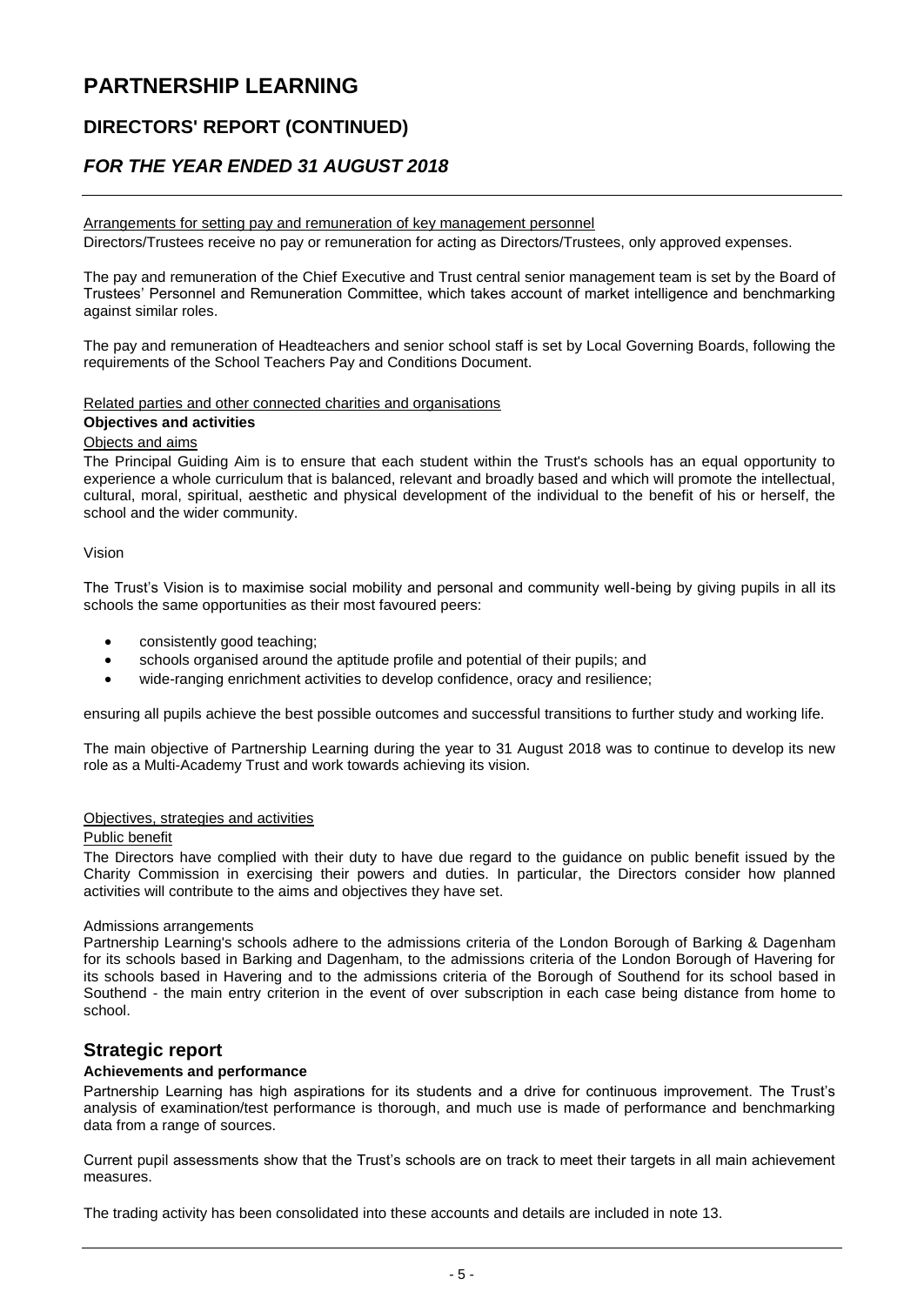# **DIRECTORS' REPORT (CONTINUED)**

### *FOR THE YEAR ENDED 31 AUGUST 2018*

#### Key performance indicators

The key performance indicators include monitoring of expenditure of EFA grant funding. The levels of capital expenditure for new facilities together with actual and projected cash flow and reserves have also been monitored. These items are all reported in the financial statements.

#### Going concern

After making appropriate enquiries, the board of directors has a reasonable expectation that the academy trust has adequate resources to continue in operational existence for the foreseeable future. For this reason the board of directors continues to adopt the going concern basis in preparing the financial statements. Further details regarding the adoption of the going concern basis can be found in the statement of accounting policies.

#### **Financial review**

Most of the Academy Trust's income is obtained from the Education and Skills Funding Agency (ESFA) in the form of recurrent grants, some of which are restricted to particular purposes. The grants received from the ESFA during the year ended 31 August 2018 and the associated expenditure are shown as restricted funds in the Statement of Financial Activities.

The Academy Trust also receives grants for fixed assets from the ESFA. In accordance with the Charities Statement of Recommended Practice, 'Accounting and Reporting by Charities' (SORP 2015), such grants are shown in the Statement of Financial Activities as restricted income in the fixed asset fund. The restricted fixed asset fund balance is reduced by annual depreciation charges over the expected useful life of the assets concerned.

During the year ended 31 August 2018, total expenditure of £50,232k (2017: £38,565k) was met by recurrent grant funding from the ESFA together with other incoming resources. The excess of expenditure over income for the year (excluding restricted fixed asset funds, transfers on conversion and transfers to restricted fixed asset funds) was £2,048k (2017: £833k income over expenditure).

At 31 August 2018 the net book value of fixed assets was £159,646k (2017: £130,987k). Movements in tangible fixed assets are shown in Note 14 to the financial statements. The assets were used exclusively for providing education and the associated support services to the pupils of the Academy Trust's schools.

The Local Government Pension Funds, in which the Academy participates, showed a deficit of £6,161k (2017:£5,739k) at 31 August 2018.

The Trading company received income of £1,060k to build a nursery for the London Borough of Barking and Dagenham, the total expenditure was £1,039k before management fees from Partnership Learning.

#### Reserves policy

The Directors review the reserve levels of the Trust annually. This review encompasses the nature of income and expenditure streams, the need to match income with commitments and the nature of reserves. The Directors have determined that the appropriate level of unrestricted funds should be equivalent 5% of budgeted income, approximately £2,100K (2017: £2,100k).

The reason for this is to provide sufficient working capital to cover delays between spending and receipt of grants and to provide a cushion to deal with unexpected emergencies such as urgent maintenance. The academy's current level of unrestricted funds of £2,130k (2017: £2,217k) (total funds less the amount held in fixed assets and restricted funds).

The directors are hoping to increase the level of unrestricted funds in the future.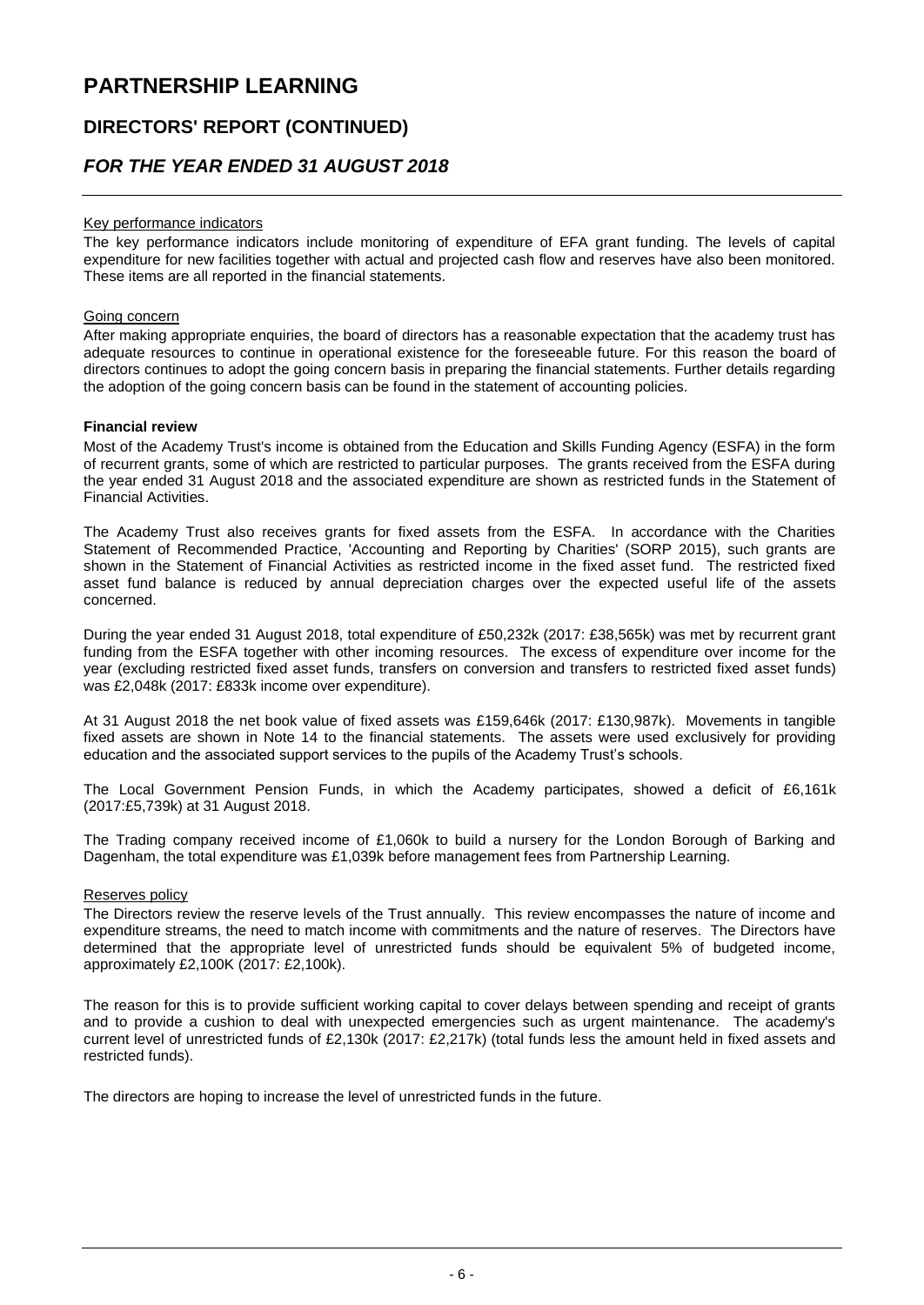## **DIRECTORS' REPORT (CONTINUED)**

### *FOR THE YEAR ENDED 31 AUGUST 2018*

#### Investment policy

Under the Memorandum and Articles of Association, the Academy Trust has the power to invest funds not immediately required for its own purposes, in any way the Directors see fit. The organisation has a positive cash balance to cover eventualities and unforeseen expenses. The banking facilities are reviewed on a regular basis.

#### Financial position

The Academy Trust held fund balances at 31 August 2018 of £155,833 (2017:£ 126,309k) comprising £153,703k (2017: £124,092k) of restricted funds and £2,130k (2017:£2,217k) of unrestricted general funds. Of the restricted funds £159,618k (2017:£129,561k) is represented by tangible fixed assets and £246k (2016:£270k) of general restricted funds.

The pension reserve which is considered part of restricted funds was £6,161k (2017:£5,739k) in deficit.

#### Principal risks and uncertainties

The Directors have assessed the major risks to which the Academy Trust is exposed, in particular those relating to the specific teaching, provision of facilities and other operational areas of the Academy Trust, and its finances. The Directors have implemented a number of systems to assess risks that its schools face, especially in the operational areas (e.g. in relation to teaching, health and safety, bullying and school trips) and in relation to the control of finance. The Directors have introduced systems, including operational procedures and internal financial controls in order to minimise risk. Where significant financial risk still remains they have ensured they have adequate insurance cover. The Academy Trust has an effective system of internal financial controls and this is explained in more detail in the Governance Statement on page 9.

The principal risks and uncertainties that Partnership Learning faces are:

#### Pupil achievement risks

Mitigation: Directors ensure rigorous monitoring and data collection processes are in place to alert them to any signs of deteriorating standards of achievement in their schools. A team of School Improvement Advisers works with schools to ensure a programme of continuous improvement. The programme consists of support provided centrally from Partnership Learning, school to school support from the Trust's schools and brokered external support if needed. The schools in the Trust work together to raise standards for all pupils in order to ensure they attain the very best outcomes.

#### Potential of reduced funding and cash flow

Mitigation: The Trust works hard to develop robust pupil recruitment policies with its schools to underpin core pupil numbers, which is the main driver of funding, and to react quickly to any falling pupil numbers by adjusting expenditure accordingly. The Trust also continually seeks to widen its range of income streams, for instance by selling services outside the Trust.

#### Provision of Facilities

Mitigation: The Trust protects against major facilities risks (fire, theft, etc) through insurance via the Risk Protection Arrangement (RPA) scheme, which is backed by the UK government. Day to day operational risks relating to the ongoing maintenance of these facilities is mitigated through a process of annual condition surveys and work with schools to ensure that operational and legislative requirements are met. The Trust is eligible for a School Condition Allocation, which will provide additional resources to directly support maintenance of school estates.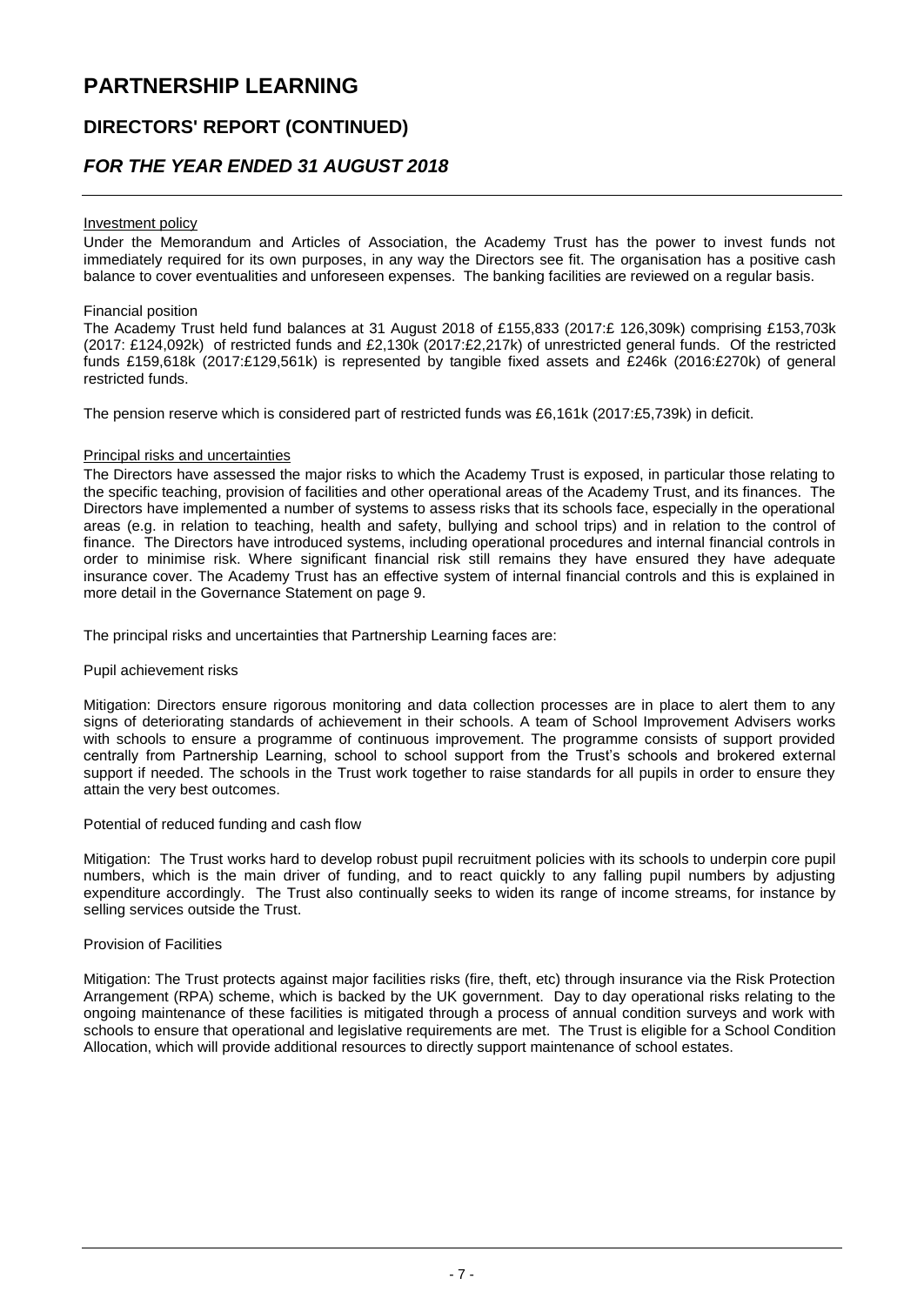# **DIRECTORS' REPORT (CONTINUED)**

### *FOR THE YEAR ENDED 31 AUGUST 2018*

Financial and risk management objectives and policies

The financial risks which Partnership Learning is exposed to relate primarily to

- change in government and legislation
- potential of reduced funding and cash flow
- reduction in student numbers

A risk arises in relation to the defined benefit pension scheme, due to the fact that there is a deficit of £6,161k (£5,739k).

#### **Plans for future periods**

Partnership Learning will work to maintain the performance of its students at all levels. Additionally, it will continue its efforts to improve the achievements of its students, not only in academic subjects but also in extra-curricular activities and in essential life skills; so as to increase the number of opportunities open to its students when they move on to higher education and ultimately employment. Directors recognize that through good financial management they wish to be able to maintain and improve the quality of the built environment of the Trust's schools including staff and student facilities. A planned maintenance programme will be developed and implemented to maintain and improve the Trust's schools' facilities.

The Trust has been approved to open four additional new free schools over the next three years: Greatfields Primary School (primary) Mallard Primary School (primary) Beam High School (secondary) and Beam Bridge School (special).

The Trust also expects to add a minimum of one additional existing school during the coming academic year (2018- 19): George Mitchell School (all-through) in the London Borough of Waltham Forest.

#### **Auditor**

In so far as the Directors are aware:

- there is no relevant audit information of which the charitable company's auditor is unaware; and

- the Directors have taken all steps that they ought to have taken to make themselves aware of any relevant audit information and to establish that the auditor is aware of that information.

The directors' report, incorporating a strategic report, was approved by order of the board of directors, as the company directors, on 20 December 2018 and signed on its behalf by:

D Singleton **Chair**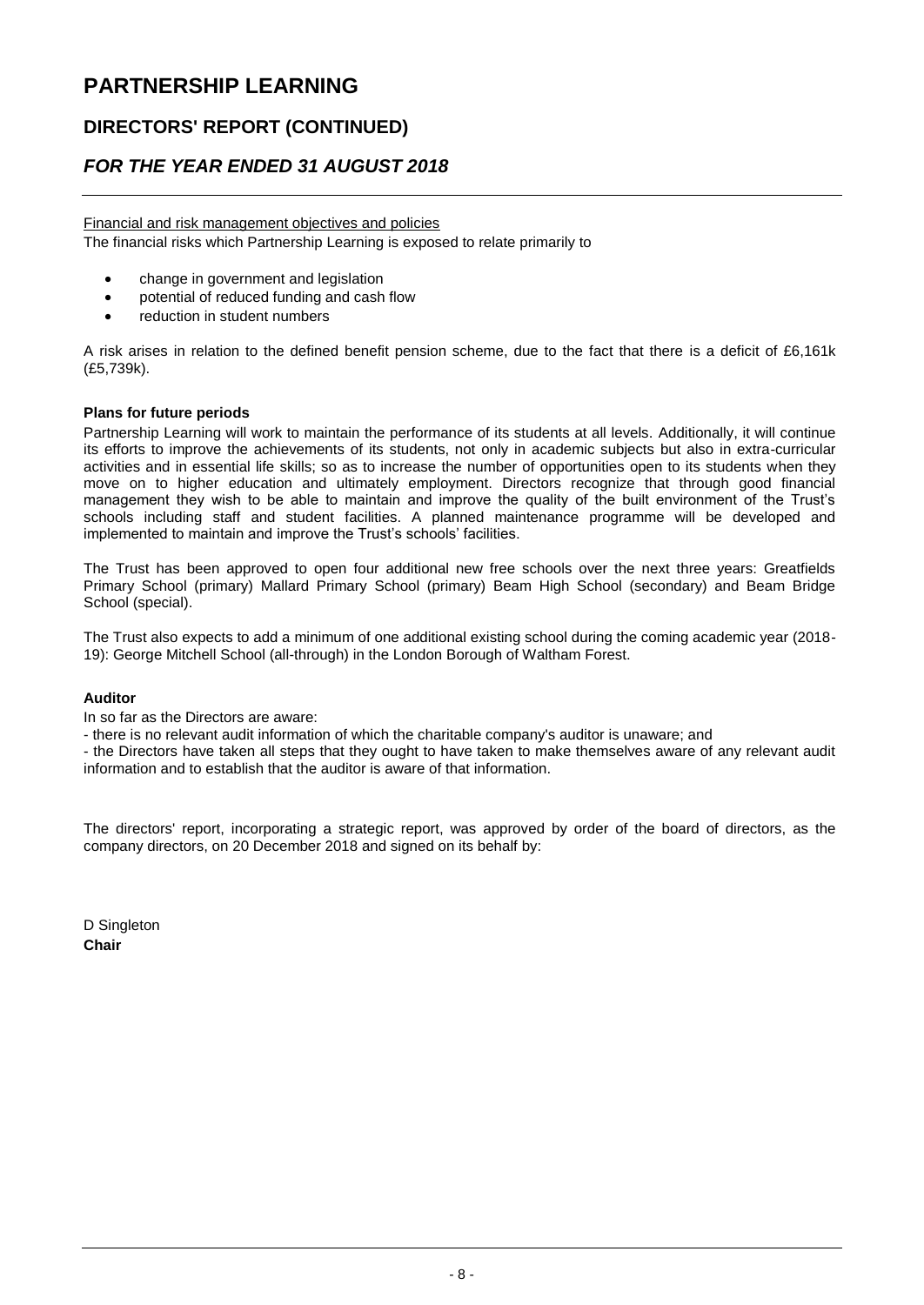### **GOVERNANCE STATEMENT**

### *FOR THE YEAR ENDED 31 AUGUST 2018*

#### **Scope of responsibility**

As Directors we acknowledge we have overall responsibility for ensuring that Partnership Learning has an effective and appropriate system of control, financial and otherwise. However, such a system is designed to manage rather than eliminate the risk of failure to achieve business objectives, and can provide only reasonable and not absolute assurance against material misstatement or loss.

The board of directors has delegated the day-to-day responsibility to the CEO, as accounting officer, for ensuring financial controls conform with the requirements of both propriety and good financial management and in accordance with the requirements and responsibilities assigned to it in the funding agreement between Partnership Learning and the Secretary of State for Education. They are also responsible for reporting to the board of directors any material weaknesses or breakdowns in internal control.

#### **Governance**

The information on governance included here supplements that described in the Directors' Report and in the Statement of Directors' Responsibilities. The board of directors has formally met four times during the year. Attendance during the year at meetings of the board of directors was as follows:

| <b>Directors</b>                | <b>Meetings attended</b> | Out of possible |  |
|---------------------------------|--------------------------|-----------------|--|
| D Singleton (Chair)             | 3                        | 4               |  |
| A Lazell                        |                          | $\overline{4}$  |  |
| J Farquharson                   | 3                        | $\overline{4}$  |  |
| R Leighton (Accounting Officer) | 4                        | $\overline{4}$  |  |
| I Rowley                        | 4                        | $\overline{4}$  |  |
| S Mubashar                      | 4                        | $\overline{4}$  |  |
| P McPartland                    | 4                        | 4               |  |

During the year the Chair of Directors, the CEO and the Company Secretary carried out an informal self-review of governance. The review determined that there was a need to explore adding to the number and range of expertise of Directors and attempting to address the current gender imbalance. The Directors intend to commission an external review of governance as defined by the National College for Teaching and Leadership during the 2018-19 Academy Year.

The Finance Committee is a sub-committee of the main board of directors. Its purpose is to oversee Financial Management & Policies and General Financial Matters and provide financial scrutiny and oversight.

Attendance at meetings in the year was as follows:

| <b>Directors</b>    | <b>Meetings attended</b> | Out of possible |  |
|---------------------|--------------------------|-----------------|--|
| D Singleton (Chair) | 3                        | 3               |  |
| J Farquharson       | 3                        | 3               |  |
| S Mubashar          |                          | 3               |  |

The Audit Committee is a sub-committee of the main board of directors. Its purpose is to oversee External Audit, the Internal Controls Framework (including Internal Audit), Financial Management & Policies and General Financial Matters.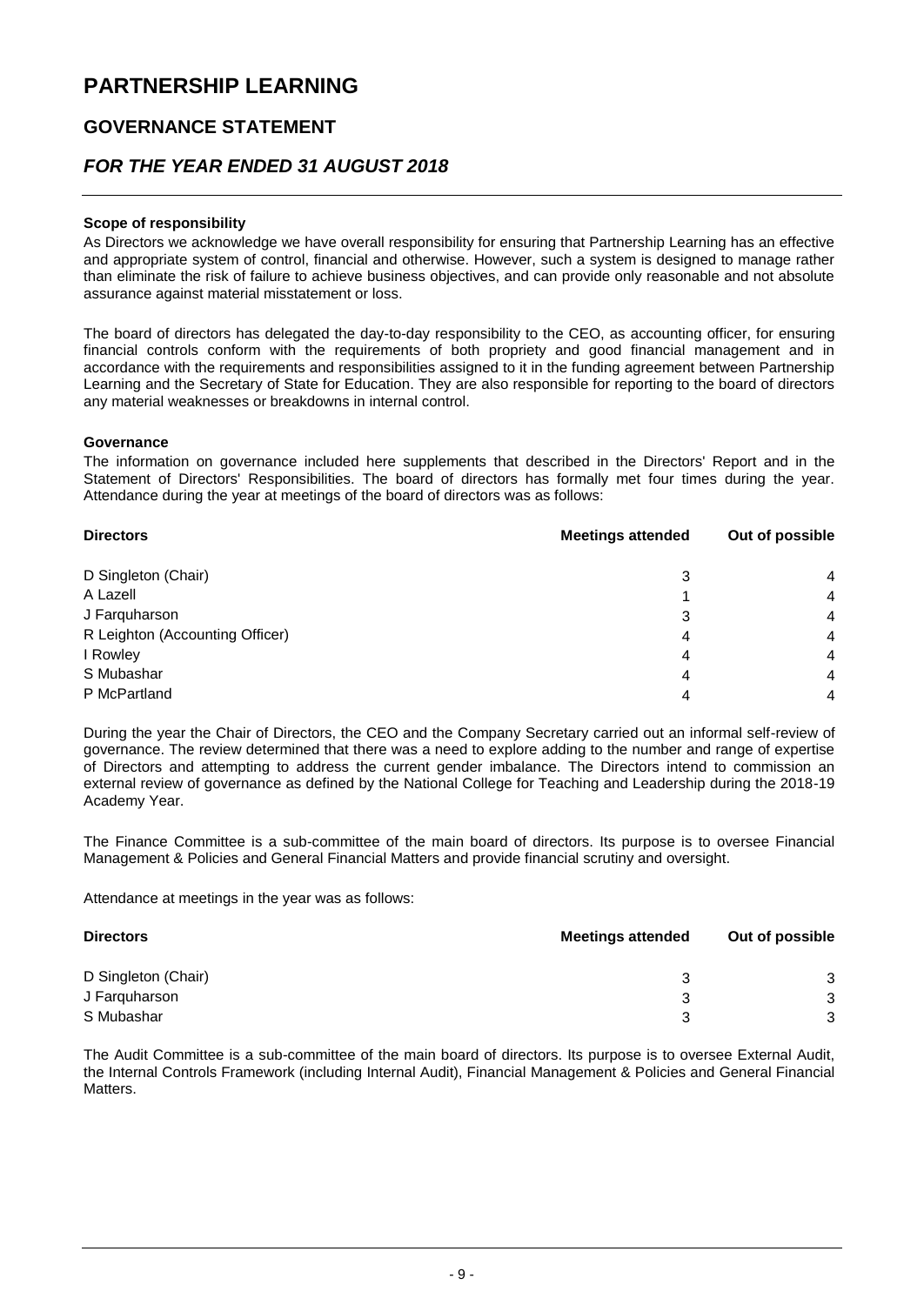### **GOVERNANCE STATEMENT (CONTINUED)**

### *FOR THE YEAR ENDED 31 AUGUST 2018*

Attendance at meetings in the year was as follows:

| <b>Directors</b>    | <b>Meetings attended</b> | Out of possible |
|---------------------|--------------------------|-----------------|
| D Singleton (Chair) | 4                        | 4               |
| J Farquharson       | 3                        | 4               |
| S Mubashar          | Δ                        | 4               |

#### **Review of value for money**

As accounting officer the CEO has responsibility for ensuring that the academy trust delivers good value in the use of public resources. The accounting officer understands that value for money refers to the educational and wider societal outcomes achieved in return for the taxpayer resources received.

The Board of Directors are committed to achieving ʻValue for Money' in all decisions made. The Board of Directors use the principles of ʻValue for Money' as they commit to securing continuous improvement across the trust through:

- Regularly reviewing the functions of the Trust and its schools, challenging how and why services are provided and setting targets and performance indicators for improvement;
- Monitoring outcomes and comparing performance within the Trust, both between schools in the Trust and with other schools;
- Consulting appropriate stakeholders before major decisions are made, in line with the scheme of financial delegation;
- Promoting fair competition through quotations and tenders to ensure that goods and services are procured in the most economic, efficient and effective way.

#### **The purpose of the system of internal control**

The system of internal control is designed to manage risk to a reasonable level rather than to eliminate all risk of failure to achieve policies, aims and objectives. It can therefore only provide reasonable and not absolute assurance of effectiveness. The system of internal control is based on an on-going process designed to identify and prioritise the risks to the achievement of academy trust policies, aims and objectives, to evaluate the likelihood of those risks being realised and the impact should they be realised, and to manage them efficiently, effectively and economically. The system of internal control has been in place in Partnership Learning for the period 1 September 2017 to 31 August 2018 and up to the date of approval of the annual report and financial statements.

#### **Capacity to handle risk**

The board of Directors has reviewed the key risks to which the academy trust is exposed together with the operating, financial and compliance controls that have been implemented to mitigate those risks. The board of Directors is of the view that there is a formal ongoing process for identifying, evaluating and managing the academy trust's significant risks that has been in place for the period 1 September 2017 to 31 August 2018 and up to the date of approval of the annual report and financial statements. This process is regularly reviewed by the board of Directors.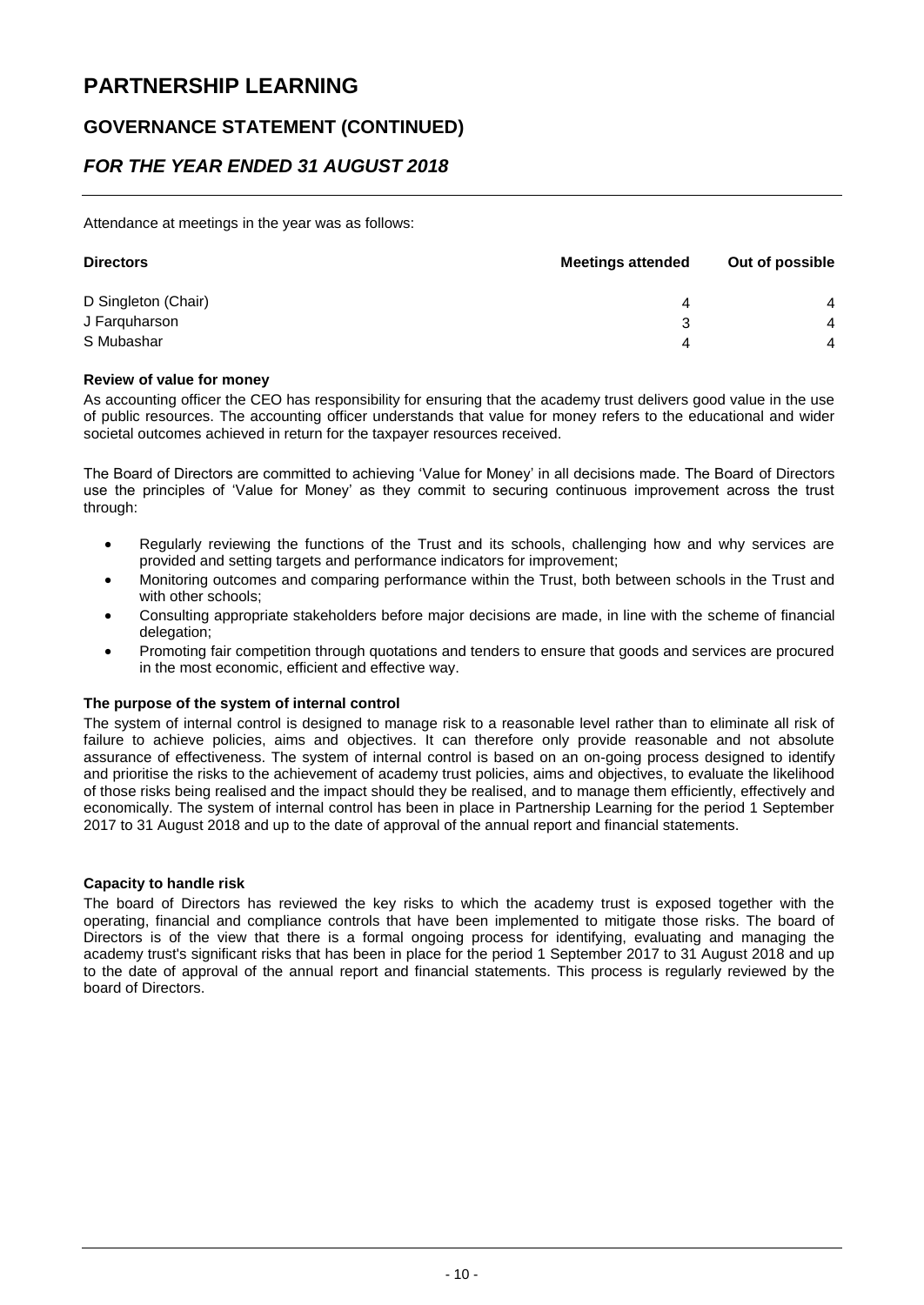# **GOVERNANCE STATEMENT (CONTINUED)**

### *FOR THE YEAR ENDED 31 AUGUST 2018*

#### **The risk and control framework**

The academy trust's system of internal financial control is based on a framework of regular management information and administrative procedures including the segregation of duties and a system of delegation and accountability. In particular it includes:

- comprehensive budgeting and monitoring systems with an annual budget and periodic financial reports which are reviewed and agreed by the board of directors:
- regular reviews by the finance and general purposes committee of reports which indicate financial performance against the forecasts and of major purchase plans, capital works and expenditure programmes;
- setting targets to measure financial and other performance;
- clearly defined purchasing (asset purchase or capital investment) guidelines;
- delegation of authority and segregation of duties;
- identification and management of risks.

The board of directors has considered the need for a specific internal audit function and has decided not to appoint a responsible officer. However the Directors have appointed Essex County Council as Internal Auditor (IA).

The checks carried out in the period included:

- testing of payroll systems
- testing of purchase systems
- testing of control account/ bank reconciliations

The internal auditor provided, on a termly basis, reports to the Board of Directors on financial matters and performed a range of checks on the Academy Trust's financial systems. The internal auditor provided on a termly basis; reports to the Board of Directors on the operation of the systems of control and on the discharge of the Board of Director's financial responsibilities.

#### **Review of effectiveness**

As accounting officer the CEO has responsibility for reviewing the effectiveness of the system of internal control. During the year in question the review has been informed by:

- the work of the internal auditor;
- the work of the external auditor;
- the financial management and governance self-assessment process;
- the work of the executive managers within the academy trust who have responsibility for the development and maintenance of the internal control framework.

The accounting officer has been advised of the implications of the result of their review of the system of internal control by the finance committees and a plan to address weaknesses and ensure continuous improvement of the system is in place.

Approved by order of the board of directors on 20 December 2018 and signed on its behalf by:

| D Singleton |  |
|-------------|--|
| Chair       |  |

R Leighton **Accounting Officer**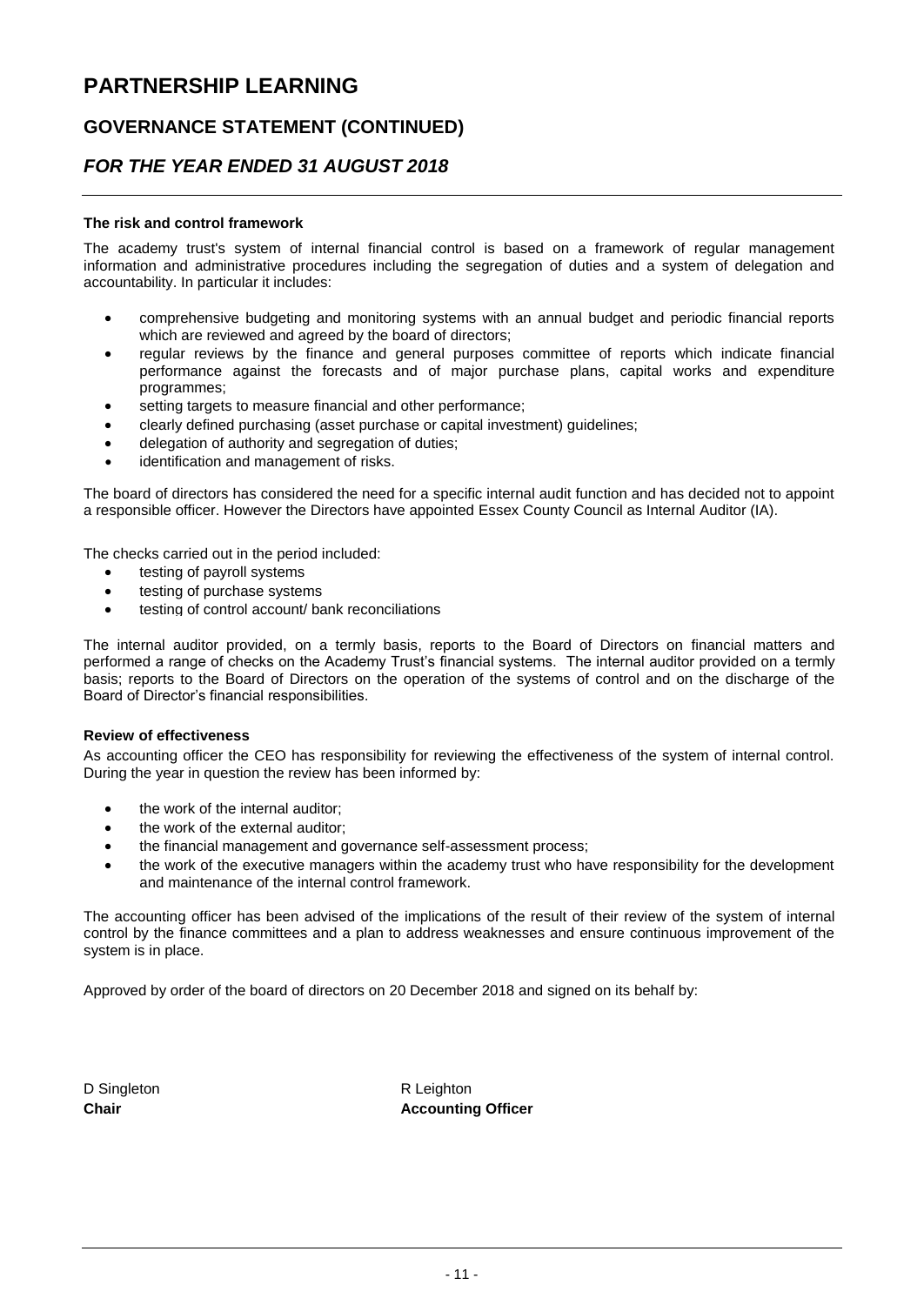## **STATEMENT OF REGULARITY, PROPRIETY AND COMPLIANCE**

### *FOR THE YEAR ENDED 31 AUGUST 2018*

As accounting officer of Partnership Learning I have considered my responsibility to notify the academy trust board of directors and the Education & Skills Funding Agency (ESFA) of material irregularity, impropriety and noncompliance with terms and conditions of all funding received by the academy trust, under the funding agreement in place between the academy trust and the Secretary of State for Education. As part of my consideration I have had due regard to the requirements of the Academies Financial Handbook 2017.

I confirm that I and the academy trust's board of directors are able to identify any material irregular or improper use of funds by the academy trust, or material non-compliance with the terms and conditions of funding under the academy trust's funding agreement and the Academies Financial Handbook.

During the year monthly internal control procedures in relation to the reconciliation of control accounts were not always adhered to, as a result of which extensive additional accounting work was required at the year end to correct the mispostings.

A number of staff expense transactions were not authorised and therefore not following the Trusts procedures throughout the year.

I confirm that no instances of material irregularity, impropriety or funding non-compliance have been discovered to date except for that noted above. If any instances are identified after the date of this statement, these will be notified to the board of directors and ESFA.

R Leighton **Accounting Officer**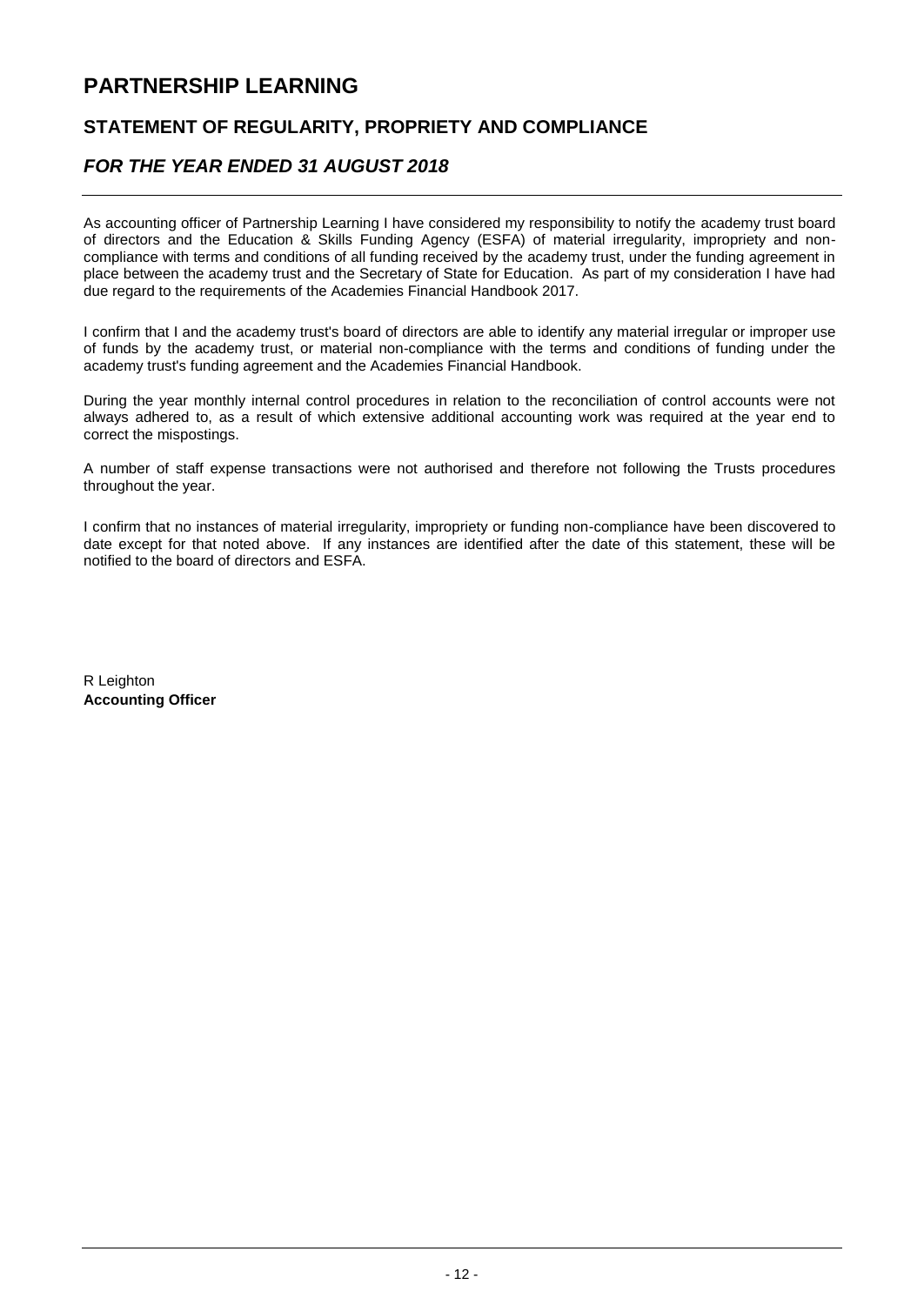### **STATEMENT OF DIRECTORS' RESPONSIBILITIES**

### *FOR THE YEAR ENDED 31 AUGUST 2018*

The directors (who also act as trustees for Partnership Learning) are responsible for preparing the Directors' report and the financial statements in accordance with the Annual Accounts Direction issued by the Education & Skills Funding Agency, United Kingdom Accounting Standards (United Kingdom Generally Accepted Accounting Practice) and applicable law and regulations.

Company law requires the Directors to prepare consolidated financial statements for each financial year. Under company law the Directors must not approve the consolidated financial statements unless they are satisfied that they give a true and fair view of the state of affairs of the charitable company and of its incoming resources and application of resources, including its income and expenditure, for that period.

In preparing these financial statements, the Directors are required to:

- select suitable accounting policies and then apply them consistently;
- observe the methods and principles in the Charities SORP 2015 and the Academies Accounts Direction 2017 to 2018;
- make judgements and accounting estimates that are reasonable and prudent;
- state whether applicable UK Accounting Standards have been followed, subject to any material departures disclosed and explained in the financial statements; and
- prepare the consolidated financial statements on the going concern basis unless it is inappropriate to presume that the charitable company will continue in business.

The Directors are responsible for keeping adequate accounting records that are sufficient to show and explain the charitable company's transactions and disclose with reasonable accuracy at any time the financial position of the charitable company and enable them to ensure that the consolidated financial statements comply with the Companies Act 2006. They are also responsible for safeguarding the assets of the charitable company and hence for taking reasonable steps for the prevention and detection of fraud and other irregularities.

The Directors are responsible for ensuring that in its conduct and operation the charitable company applies financial and other controls, which conform with the requirements both of propriety and of good financial management. They are also responsible for ensuring that grants received from ESFA/DfE have been applied for the purposes intended.

The Directors are responsible for the maintenance and integrity of the corporate and financial information included on the charitable company's website. Legislation in the United Kingdom governing the preparation and dissemination of consolidated financial statements may differ from legislation in other jurisdictions.

Approved by order of the members of the board of directors on 20 December 2018. and signed on its behalf by:

D Singleton **Chair**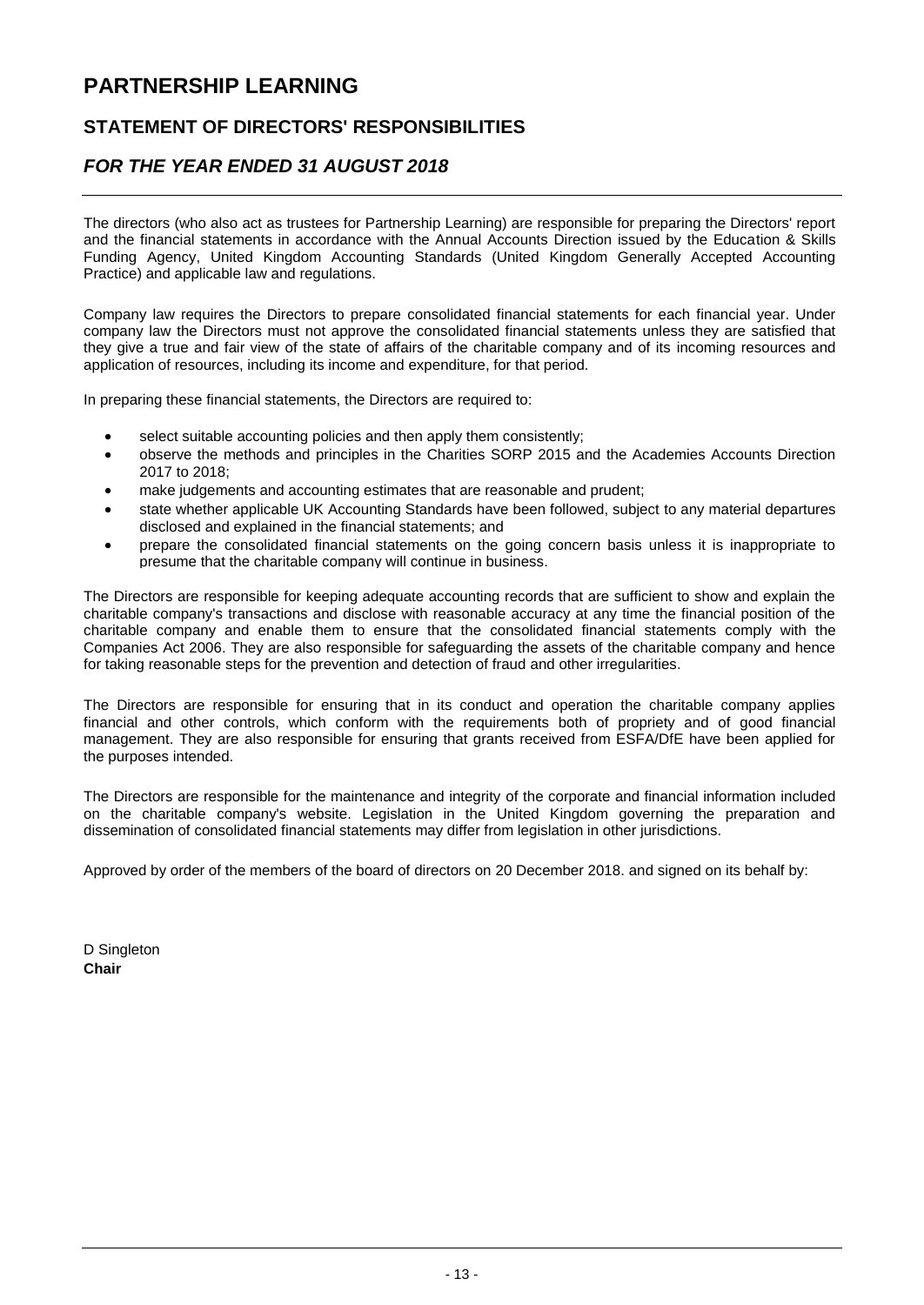### **INDEPENDENT AUDITOR'S REPORT TO THE MEMBERS OF PARTNERSHIP LEARNING**

### *FOR THE YEAR ENDED 31 AUGUST 2018*

#### **Opinion**

We have audited the consolidated financial statements of Partnership Learning for the year ended 31 August 2018 which comprise the consolidated statement of financial activities, the consolidated balance sheet, the consolidated statement of cash flows and the notes to the consolidated financial statements, including a summary of significant accounting policies. The financial reporting framework that has been applied in their preparation is applicable law and United Kingdom Accounting Standards, including Financial Reporting Standard 102 'The Financial Reporting Standard applicable in the UK and Republic of Ireland' (United Kingdom Generally Accepted Accounting Practice), the Charities SORP 2015 and the Academies Accounts Direction 2017 to 2018 issued by the Education & Skills Funding Agency.

In our opinion the financial statements:

- give a true and fair view of the state of the Academy Trust's affairs and its subsidiary as at 31 August 2018 and of its incoming resources and application of resources, including its income and expenditure, for the year then ended;
- have been properly prepared in accordance with United Kingdom Generally Accepted Accounting Practice;
- have been prepared in accordance with the requirements of the Companies Act 2006; and
- have been prepared in accordance with the Charities SORP 2015 and the Academies Accounts Direction 2017 to 2018.

#### **Basis for opinion**

We conducted our audit in accordance with International Standards on Auditing (UK) (ISAs (UK)) and applicable law. Our responsibilities under those standards are further described in the 'Auditor's responsibilities for the audit of the financial statements' section of our report. We are independent of the academy trust in accordance with the ethical requirements that are relevant to our audit of the financial statements in the UK, including the FRC's Ethical Standard, and we have fulfilled our other ethical responsibilities in accordance with these requirements. We believe that the audit evidence we have obtained is sufficient and appropriate to provide a basis for our opinion.

#### **Conclusions relating to going concern**

We have nothing to report in respect of the following matters in relation to which the ISAs (UK) require us to report to you where:

- the Directors' use of the going concern basis of accounting in the preparation of the consolidated financial statements is not appropriate; or
- the Directors have not disclosed in the financial statements any identified material uncertainties that may cast significant doubt about the academy trust's ability to continue to adopt the going concern basis of accounting for a period of at least twelve months from the date when the financial statements are authorised for issue.

#### **Other information**

The other information comprises the information included in the annual report, other than the consolidated financial statements and our auditor's report thereon. The Directors are responsible for the other information. Our opinion on the consolidated financial statements does not cover the other information and, except to the extent otherwise explicitly stated in our report, we do not express any form of assurance conclusion thereon.

In connection with our audit of the consolidated financial statements, our responsibility is to read the other information and, in doing so, consider whether the other information is materially inconsistent with the consolidated financial statements or our knowledge obtained in the audit or otherwise appears to be materially misstated. If we identify such material inconsistencies or apparent material misstatements, we are required to determine whether there is a material misstatement in the financial statements or a material misstatement of the other information. If, based on the work we have performed, we conclude that there is a material misstatement of this other information, we are required to report that fact.

We have nothing to report in this regard.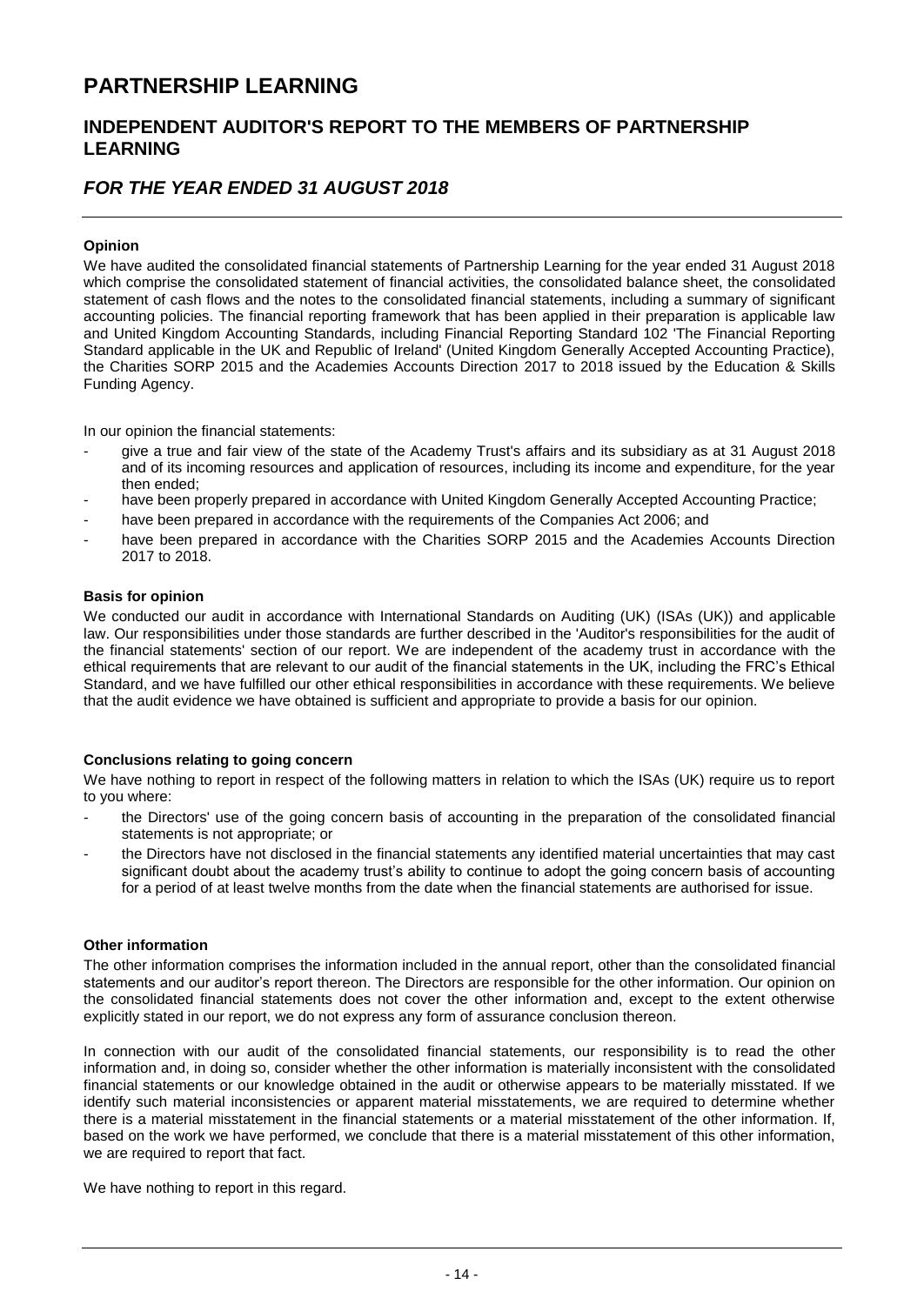### **INDEPENDENT AUDITOR'S REPORT TO THE MEMBERS OF PARTNERSHIP LEARNING (CONTINUED)**

## *FOR THE YEAR ENDED 31 AUGUST 2018*

#### **Opinions on other matters prescribed by the Companies Act 2006**

In our opinion, based on the work undertaken in the course of the audit:

- the information given in the Directors' report including the incorporated strategic report for the consolidated financial year for which the consolidated financial statements are prepared is consistent with the financial statements; and
- the Directors' report including the incorporated strategic report have been prepared in accordance with applicable legal requirements.

#### **Matters on which we are required to report by exception**

In the light of the knowledge and understanding of the academy trust and its environment obtained in the course of the audit, we have not identified material misstatements in the Directors' report, including the incorporated strategic report.

We have nothing to report in respect of the following matters in relation to which the Companies Act 2006 requires us to report to you if, in our opinion:

- adequate accounting records have not been kept, or returns adequate for our audit have not been received from branches not visited by us; or
- the consolidated financial statements are not in agreement with the accounting records and returns; or
- certain disclosures of Directors' remuneration specified by law are not made; or
- we have not received all the information and explanations we require for our audit.

#### **Responsibilities of Directors**

As explained more fully in the statement of Directors' responsibilities, the Directors are responsible for the preparation of the consolidated financial statements and for being satisfied that they give a true and fair view, and for such internal control as the Directors determine is necessary to enable the preparation of consolidated financial statements that are free from material misstatement, whether due to fraud or error.

In preparing the consolidated financial statements, the Directors are responsible for assessing the academy trust's ability to continue as a going concern, disclosing, as applicable, matters related to going concern and using the going concern basis of accounting unless the Directors either intend to liquidate the charitable company, or have no realistic alternative but to do so.

#### **Auditor's responsibilities for the audit of the financial statements**

Our objectives are to obtain reasonable assurance about whether the consolidated financial statements as a whole are free from material misstatement, whether due to fraud or error, and to issue an auditor's report that includes our opinion. Reasonable assurance is a high level of assurance, but is not a guarantee that an audit conducted in accordance with ISAs (UK) will always detect a material misstatement when it exists. Misstatements can arise from fraud or error and are considered material if, individually or in the aggregate, they could reasonably be expected to influence the economic decisions of users taken on the basis of these consolidated financial statements.

A further description of our responsibilities for the audit of the financial statements is located on the Financial Reporting Council's website at: http://www.frc.org.uk/auditorsresponsibilities. This description forms part of our auditor's report.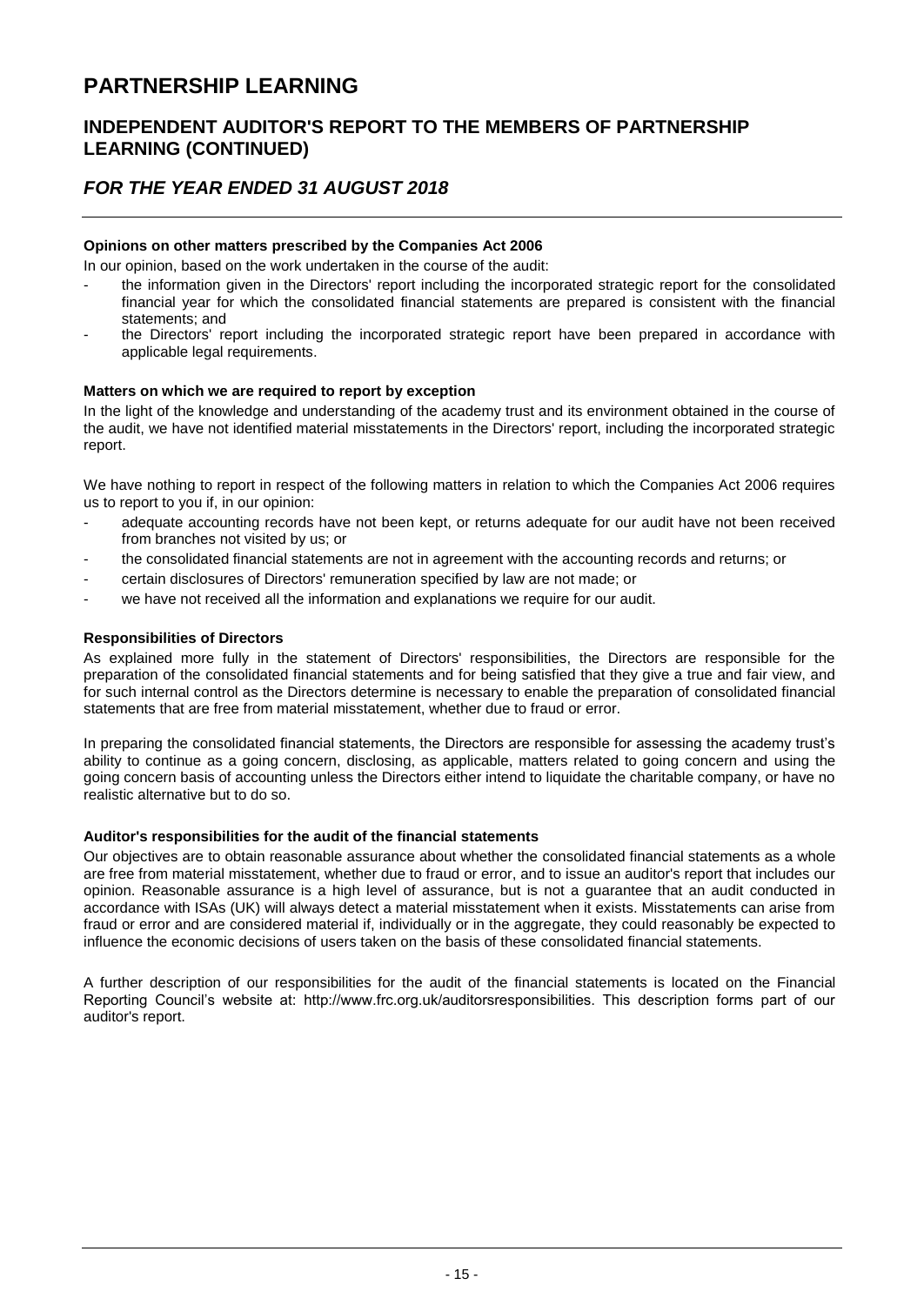### **INDEPENDENT AUDITOR'S REPORT TO THE MEMBERS OF PARTNERSHIP LEARNING (CONTINUED)**

### *FOR THE YEAR ENDED 31 AUGUST 2018*

#### **Use of our report**

This report is made solely to the charitable company's members, as a body, in accordance with Chapter 3 of Part 16 of the Companies Act 2006. Our audit work has been undertaken so that we might state to the charitable company's members those matters we are required to state to them in an auditor's report and for no other purpose. To the fullest extent permitted by law, we do not accept or assume responsibility to anyone other than the charitable company and the charitable company's members as a body, for our audit work, for this report, or for the opinions we have formed.

**Catherine Cooper (Senior Statutory Auditor) for and on behalf of Wilkins Kennedy** 20 December 2018

**Statutory Auditor** Greytown House

221-227 High Street Orpington Kent BR6 0NZ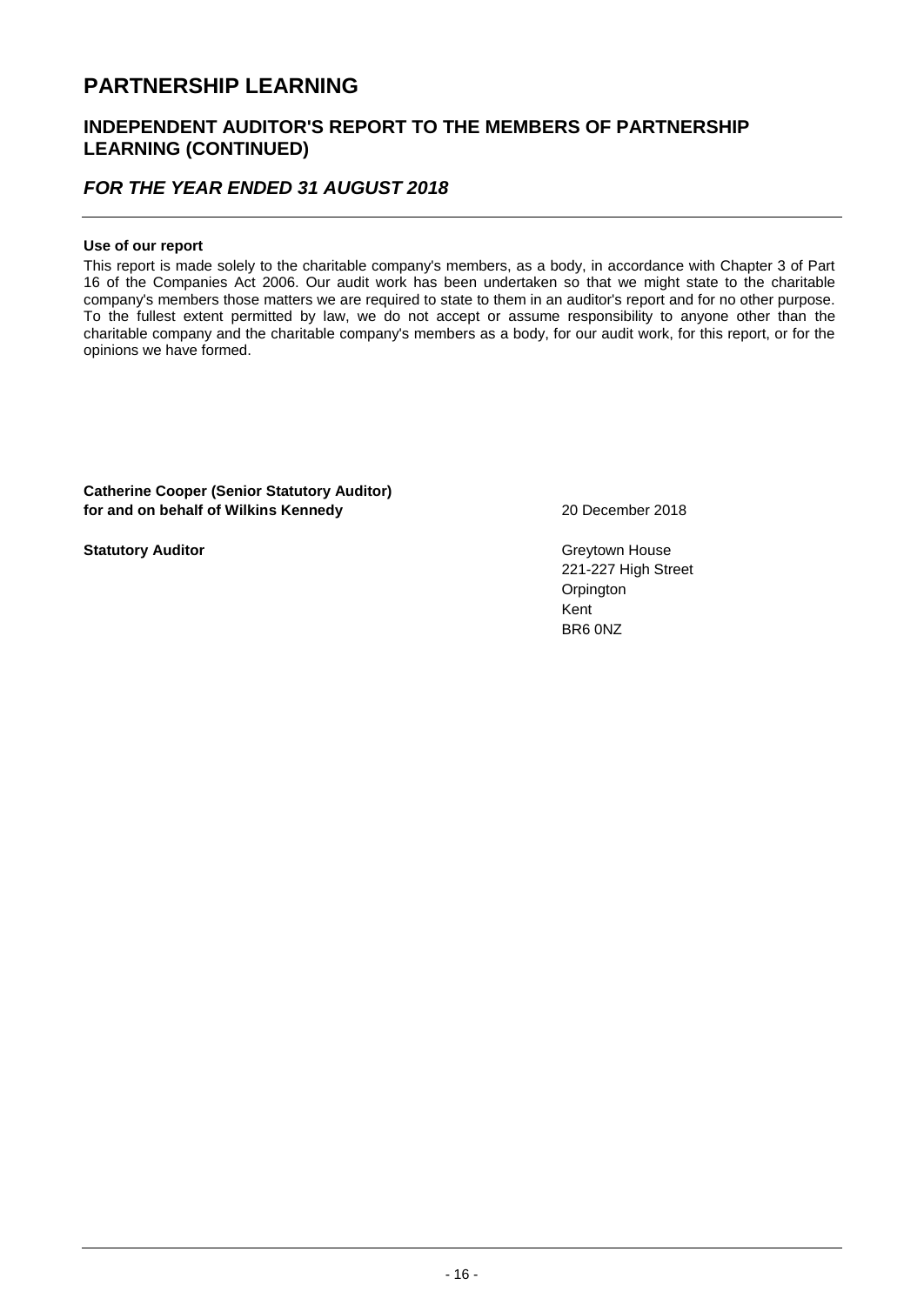### **INDEPENDENT REPORTING ACCOUNTANT'S ASSURANCE REPORT ON REGULARITY TO PARTNERSHIP LEARNING AND THE EDUCATION & SKILLS FUNDING AGENCY**

### *FOR THE YEAR ENDED 31 AUGUST 2018*

In accordance with the terms of our engagement letter dated 20 June 2016 and further to the requirements of the Education & Skills Funding Agency (ESFA) as included in the Academies Accounts Direction 2017 to 2018, we have carried out an engagement to obtain limited assurance about whether the expenditure disbursed and income received by Partnership Learning during the period 1 September 2017 to 31 August 2018 have been applied to the purposes identified by Parliament and the financial transactions conform to the authorities which govern them.

This report is made solely to Partnership Learning and ESFA in accordance with the terms of our engagement letter. Our work has been undertaken so that we might state to the Partnership Learning and ESFA those matters we are required to state in a report and for no other purpose. To the fullest extent permitted by law, we do not accept or assume responsibility to anyone other than Partnership Learning and ESFA, for our work, for this report, or for the conclusion we have formed.

#### **Respective responsibilities of Partnership Learning's accounting officer and the reporting accountant**

The accounting officer is responsible, under the requirements of Partnership Learning's funding agreement with the Secretary of State for Education dated 20 July 2013 and the Academies Financial Handbook, extant from 1 September 2017, for ensuring that expenditure disbursed and income received is applied for the purposes intended by Parliament and the financial transactions conform to the authorities which govern them.

Our responsibilities for this engagement are established in the United Kingdom by our profession's ethical guidance, and are to obtain limited assurance and report in accordance with our engagement letter and the requirements of the Academies Accounts Direction 2017 to 2018. We report to you whether anything has come to our attention in carrying out our work which suggests that in all material respects, expenditure disbursed and income received during the period 1 September 2017 to 31 August 2018 have not been applied to purposes intended by Parliament or that the financial transactions do not conform to the authorities which govern them.

#### **Approach**

We conducted our engagement in accordance with the Academies Accounts Direction 2017 to 2018 issued by ESFA. We performed a limited assurance engagement as defined in our engagement letter.

The objective of a limited assurance engagement is to perform such procedures as to obtain information and explanations in order to provide us with sufficient appropriate evidence to express a negative conclusion on regularity.

A limited assurance engagement is more limited in scope than a reasonable assurance engagement and consequently does not enable us to obtain assurance that we would become aware of all significant matters that might be identified in a reasonable assurance engagement. Accordingly, we do not express a positive opinion.

Our engagement includes examination, on a test basis, of evidence relevant to the regularity and propriety of the academy trust's income and expenditure.

Our work included identification and assessment of the design and operational effectiveness of the controls, policies and procedures that have been implemented to ensure compliance with the framework of authorities including high level financial control areas and areas assessed of presenting a higher risk of impropriety. We undertook detailed testing, based on our assessment of risk of material irregularity, where such controls, policies and procedures apply to classes of transactions. This work was integrated with our audit on the financial statements to the extent evidence from the conduct of that audit supports the regularity conclusion as well as additional testing based on our assessment of risk of material irregularity.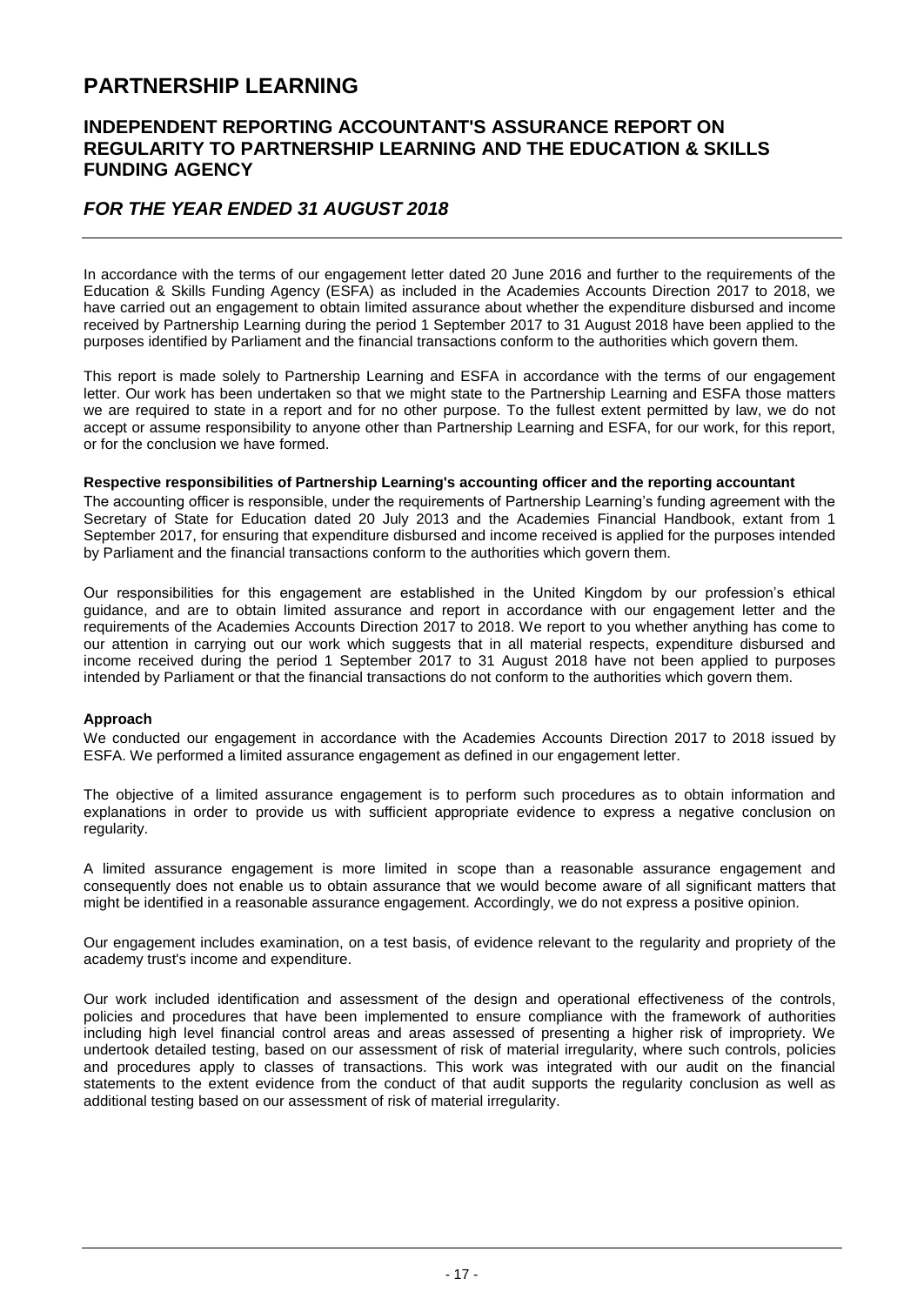### **INDEPENDENT REPORTING ACCOUNTANT'S ASSURANCE REPORT ON REGULARITY TO PARTNERSHIP LEARNING AND THE EDUCATION & SKILLS FUNDING AGENCY (CONTINUED)**

### *FOR THE YEAR ENDED 31 AUGUST 2018*

#### **Conclusion**

In the course of our work, except for the matters set out on the statement on regularity, propriety and compliance on page 12, nothing has come to our attention which suggests that in all material respects the expenditure disbursed and income received during the period 1 September 2017 to 31 August 2018 has not been applied to purposes intended by Parliament and the financial transactions do not conform to the authorities which govern them.

**Reporting Accountant** Wilkins Kennedy Greytown House 221-227 High Street **Orpington** Kent BR6 0NZ

Dated: 20 December 2018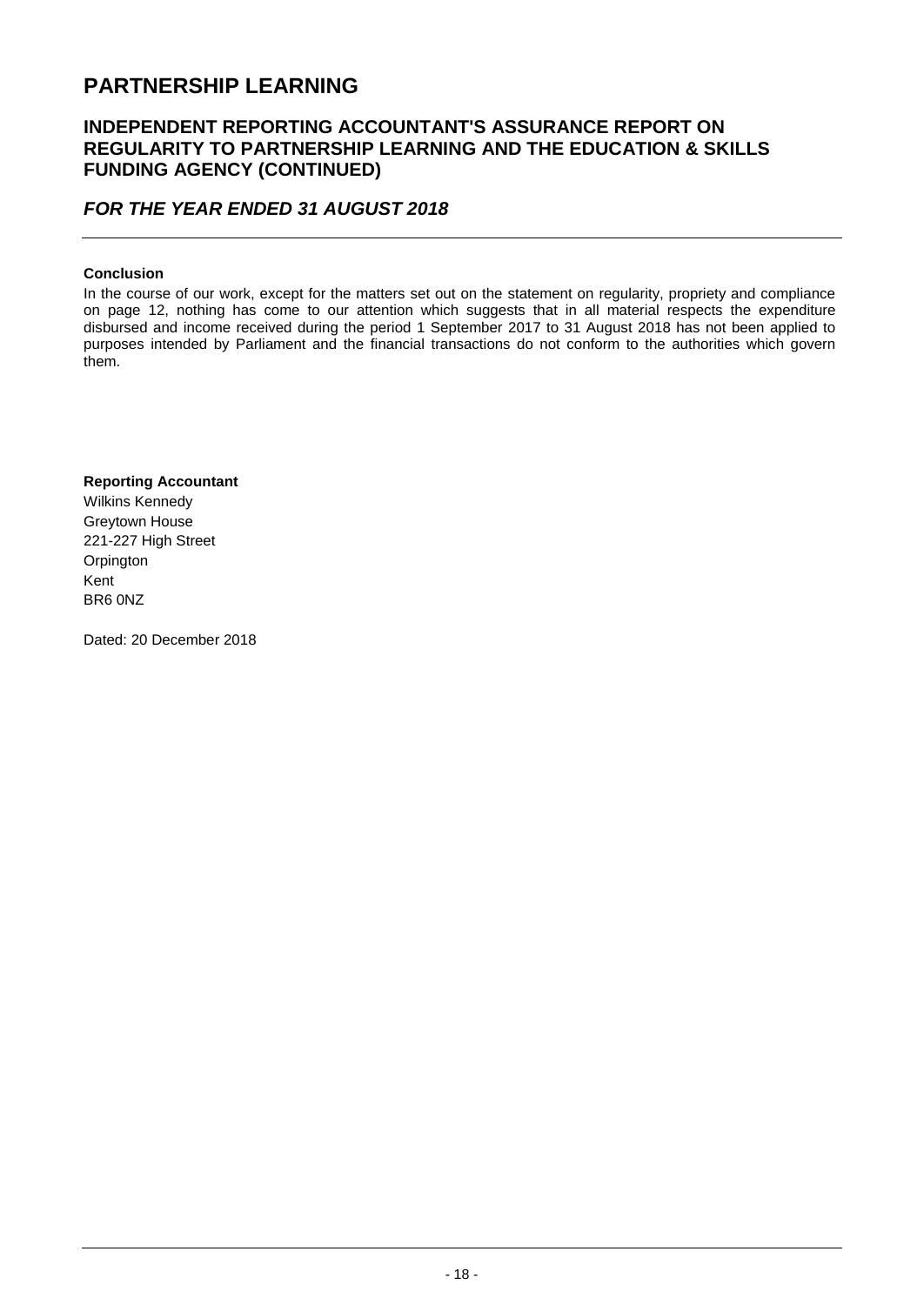### **CONSOLIDTAED STATEMENT OF FINANCIAL ACTIVITIES INCLUDING INCOME AND EXPENDITURE ACCOUNT**

# *FOR THE YEAR ENDED 31 AUGUST 2018*

|                                                                       | <b>Notes</b>            | <b>Unrestricted</b><br><b>Funds</b><br>£'000 | £'000    | <b>Restricted funds:</b><br><b>General Fixed asset</b><br>£'000 | <b>Total</b><br>2018<br>£'000 | <b>Total</b><br>2017<br>£'000 |
|-----------------------------------------------------------------------|-------------------------|----------------------------------------------|----------|-----------------------------------------------------------------|-------------------------------|-------------------------------|
| Income and endowments from:                                           |                         |                                              |          |                                                                 |                               |                               |
| Donations and capital grants<br>Donations - transfer from local       | 3                       | 308                                          | 53       | 8,176                                                           | 8,537                         | 44,755                        |
| authority on conversion<br>Donations - transfer of existing           | 29                      | 15                                           | (1,061)  | 24,560                                                          | 23,514                        | 10,343                        |
| academy into the trust<br>Charitable activities:                      | 29                      | $\overline{\phantom{a}}$                     |          |                                                                 |                               | 14,338                        |
| - Funding for educational operations                                  | $\overline{\mathbf{4}}$ |                                              | 41,921   |                                                                 | 41,921                        | 34,290                        |
| - Funding for scitt                                                   | 28                      |                                              | 703      |                                                                 | 703                           | 1,909                         |
| Other trading activities                                              | 5                       | 2,520                                        | 295      |                                                                 | 2,815                         | 1,599                         |
| Investments                                                           | 6                       | 5                                            |          |                                                                 | 5                             | 3                             |
| Total                                                                 |                         | 2,848                                        | 41,911   | 32,736                                                          | 77,495                        | 107,237                       |
| <b>Expenditure on:</b><br>Charitable activities:                      |                         |                                              |          |                                                                 |                               |                               |
| - Educational operations                                              | $\boldsymbol{9}$        | 874                                          | 44,215   | 3,425                                                           | 48,514                        | 36,797                        |
| - SCITT                                                               | 28                      |                                              | 679      |                                                                 | 679                           | 1,768                         |
| - Trading activities                                                  |                         | 1,039                                        |          |                                                                 | 1,039                         |                               |
| <b>Total</b>                                                          | 7                       | 1,913                                        | 44,894   | 3,425                                                           | 50,232                        | 38,565                        |
| Net income/(expenditure)                                              |                         | 935                                          | (2,983)  | 29,311                                                          | 27,263                        | 68,672                        |
| Transfers between funds                                               | 19                      | (1,022)                                      | 276      | 746                                                             |                               |                               |
| Other recognised gains/(losses)<br>Actuarial gains on defined benefit |                         |                                              |          |                                                                 |                               |                               |
| pension schemes                                                       | 21                      |                                              | 2,261    |                                                                 | 2,261                         | 2,021                         |
| Net movement in funds                                                 |                         | (87)                                         | (446)    | 30,057                                                          | 29,524                        | 70,693                        |
| <b>Reconciliation of funds</b>                                        |                         |                                              |          |                                                                 |                               |                               |
| Total funds brought forward                                           |                         | 2,217                                        | (5,469)  | 129,561                                                         | 126,309                       | 55,616                        |
| Total funds carried forward                                           |                         | 2,130                                        | (5, 915) | 159,618                                                         | 155,833                       | 126,309                       |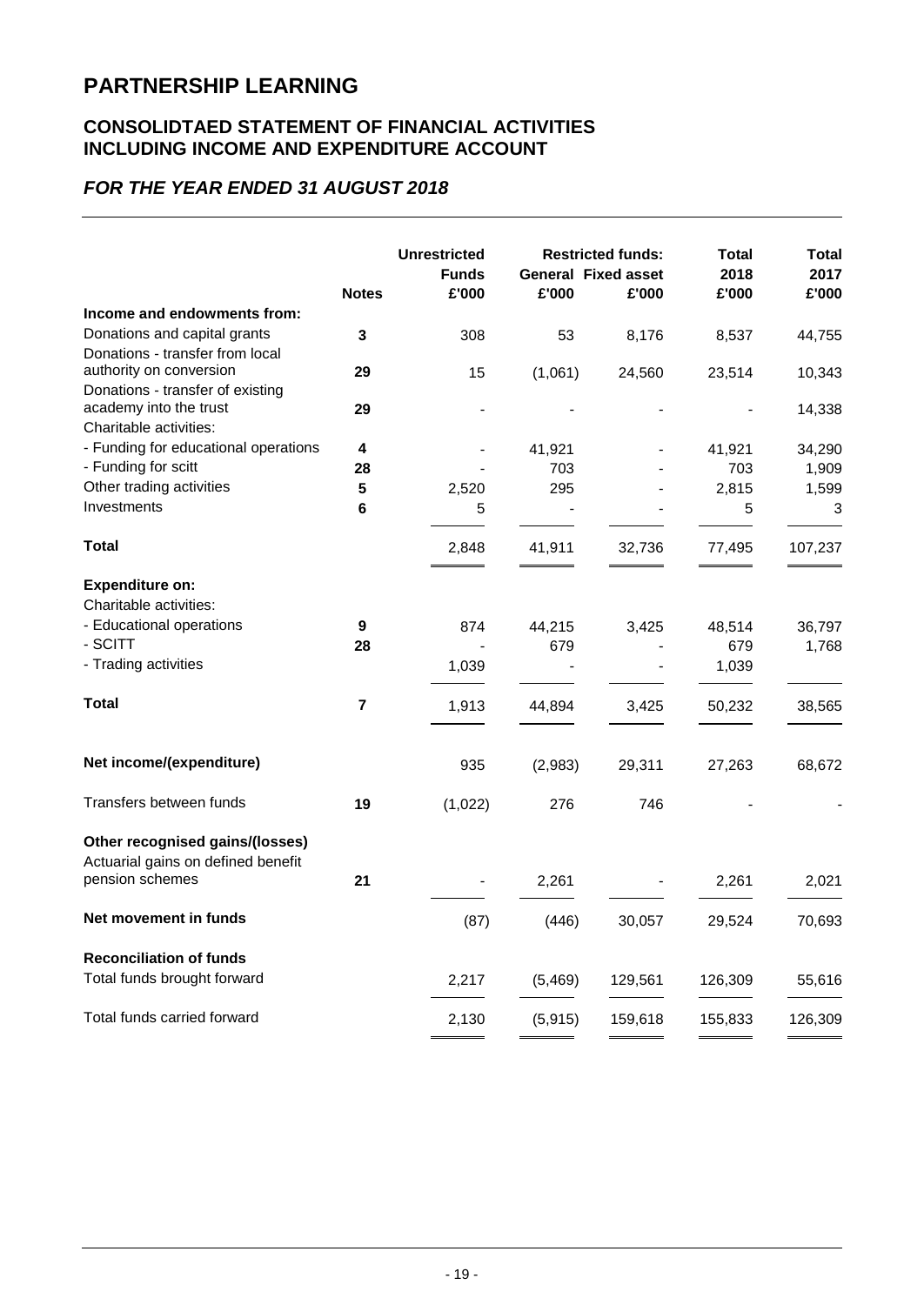### **STATEMENT OF FINANCIAL ACTIVITIES (CONTINUED) INCLUDING INCOME AND EXPENDITURE ACCOUNT**

# *FOR THE YEAR ENDED 31 AUGUST 2018*

| <b>Comparative year information</b>                                           |                | <b>Unrestricted</b><br><b>Funds</b> | General  | <b>Restricted funds:</b><br><b>Fixed asset</b> | Total<br>2017 |
|-------------------------------------------------------------------------------|----------------|-------------------------------------|----------|------------------------------------------------|---------------|
| Year ended 31 August 2017                                                     | <b>Notes</b>   | £'000                               | £'000    | £'000                                          | £'000         |
| Income and endowments from:                                                   |                |                                     |          |                                                |               |
| Donations and capital grants                                                  | 3              | 168                                 | 30       | 44,557                                         | 44,755        |
| Donations - transfer from local authority on                                  |                |                                     |          |                                                |               |
| conversion                                                                    |                | 74                                  | (895)    | 11,164                                         | 10,343        |
| Donations - transfer of existing academy into the                             |                |                                     |          |                                                |               |
| trust                                                                         |                | 1,774                               | (1,669)  | 14,233                                         | 14,338        |
| Charitable activities:                                                        |                |                                     |          |                                                |               |
| - Funding for educational operations                                          | 4              |                                     | 34,290   |                                                | 34,290        |
| - Funding for scitt                                                           | 28             |                                     | 1,909    |                                                | 1,909         |
| Other trading activities                                                      | 5              | 1,303                               | 296      |                                                | 1,599         |
| Investments                                                                   | 6              | 3                                   |          |                                                | 3             |
|                                                                               |                |                                     |          |                                                |               |
| <b>Total</b>                                                                  |                | 3,322                               | 33,961   | 69,954                                         | 107,237       |
| <b>Expenditure on:</b>                                                        |                |                                     |          |                                                |               |
| Charitable activities:                                                        |                |                                     |          |                                                |               |
| - Educational operations                                                      | 9              | 704                                 | 34,694   | 1,399                                          | 36,797        |
| - SCITT                                                                       | 28             |                                     | 1,768    |                                                | 1,768         |
| Total                                                                         | $\overline{7}$ | 704                                 | 36,462   | 1,399                                          | 38,565        |
| Net income/(expenditure)                                                      |                | 2,618                               | (2,501)  | 68,555                                         | 68,672        |
| Transfers between funds                                                       | 19             | (1, 492)                            | (906)    | 2,398                                          |               |
| Other recognised gains/(losses)<br>Actuarial gains on defined benefit pension |                |                                     |          |                                                |               |
| schemes                                                                       | 21             |                                     | 2,021    |                                                | 2,021         |
| Net movement in funds                                                         |                | 1,126                               | (1, 386) | 70,953                                         | 70,693        |
| <b>Reconciliation of funds</b>                                                |                |                                     |          |                                                |               |
| Total funds brought forward                                                   |                | 1,091                               | (4,083)  | 58,608                                         | 55,616        |
| Total funds carried forward                                                   |                | 2,217                               | (5,469)  | 129,561                                        | 126,309       |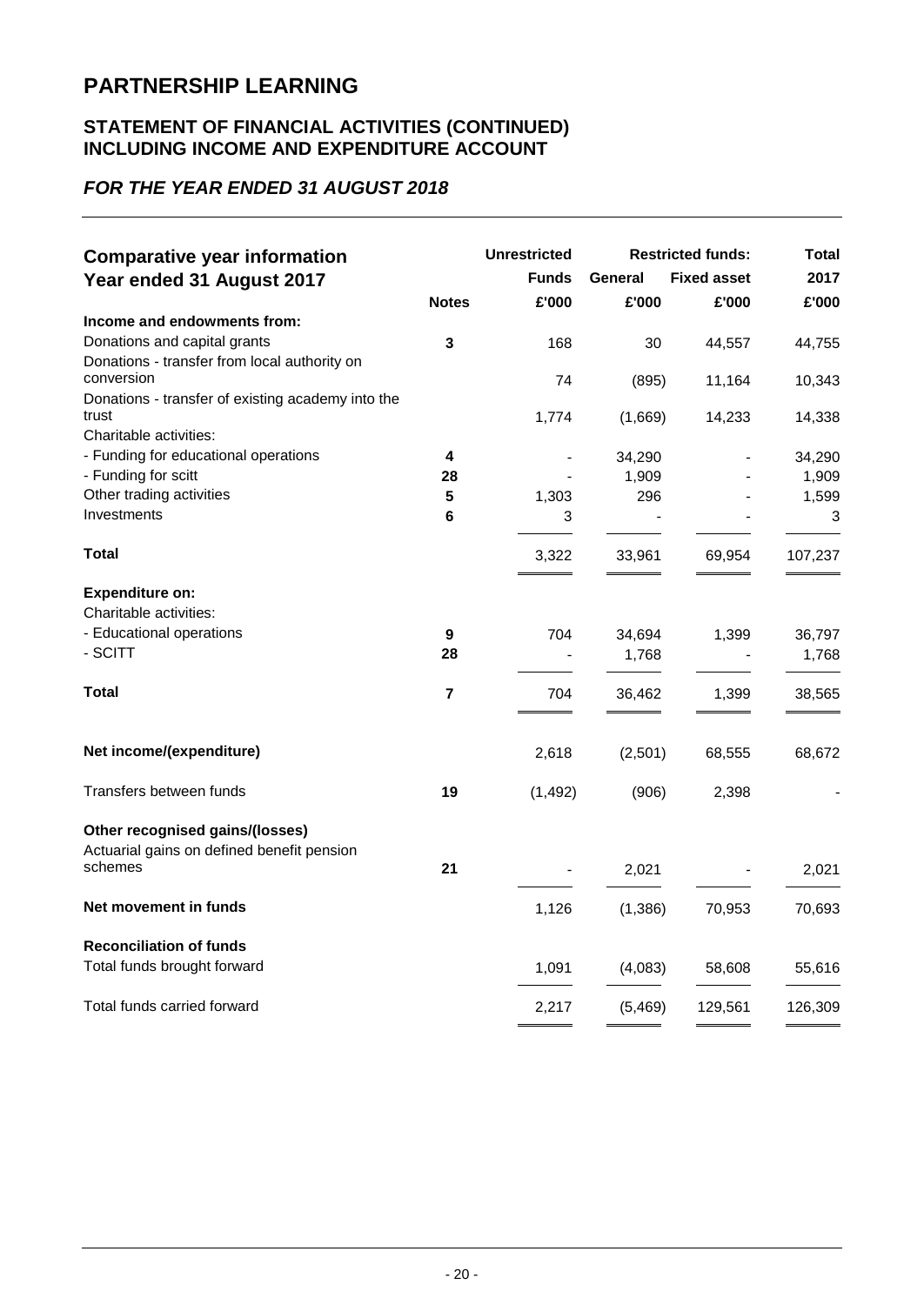# **CONSOLIDATED BALANCE SHEET**

# *AS AT 31 AUGUST 2018*

|                                              |              |          | 2018     |         | 2017    |
|----------------------------------------------|--------------|----------|----------|---------|---------|
|                                              | <b>Notes</b> | £'000    | £'000    | £'000   | £'000   |
| <b>Fixed assets</b>                          |              |          |          |         |         |
| Tangible assets                              | 14           |          | 159,646  |         | 130,987 |
| <b>Current assets</b>                        |              |          |          |         |         |
| Debtors                                      | 15           | 3,239    |          | 2,476   |         |
| Cash at bank and in hand                     |              | 6,850    |          | 5,332   |         |
|                                              |              | 10,089   |          | 7,808   |         |
| <b>Current liabilities</b>                   |              |          |          |         |         |
| Creditors: amounts falling due within one    |              |          |          |         |         |
| year                                         | 16           | (7, 273) |          | (6,037) |         |
| <b>Net current assets</b>                    |              |          | 2,816    |         | 1,771   |
| <b>Total assets less current liabilities</b> |              |          | 162,462  |         | 132,758 |
| Creditors: amounts falling due after more    |              |          |          |         |         |
| than one year                                | 17           |          | (468)    |         | (710)   |
| Net assets excluding pension liability       |              |          | 161,994  |         | 132,048 |
| Defined benefit pension scheme liability     | 21           |          | (6, 161) |         | (5,739) |
|                                              |              |          |          |         |         |
| <b>Net assets</b>                            |              |          | 155,833  |         | 126,309 |
| Funds of the academy trust:                  |              |          |          |         |         |
| <b>Restricted funds</b>                      | 19           |          |          |         |         |
| - Fixed asset funds                          |              |          | 159,618  |         | 129,561 |
| - Restricted income funds                    |              |          | 246      |         | 270     |
| - Pension reserve                            |              |          | (6, 161) |         | (5,739) |
| <b>Total restricted funds</b>                |              |          | 153,703  |         | 124,092 |
| <b>Unrestricted income funds</b>             | 19           |          | 2.130    |         | 2,217   |
| <b>Total funds</b>                           |              |          | 155,833  |         | 126,309 |

The financial statements were approved by the Directors and authorised for issue on 20 December 2018 and are signed on their behalf by:

D Singleton **Chair**

### Company Number 08339345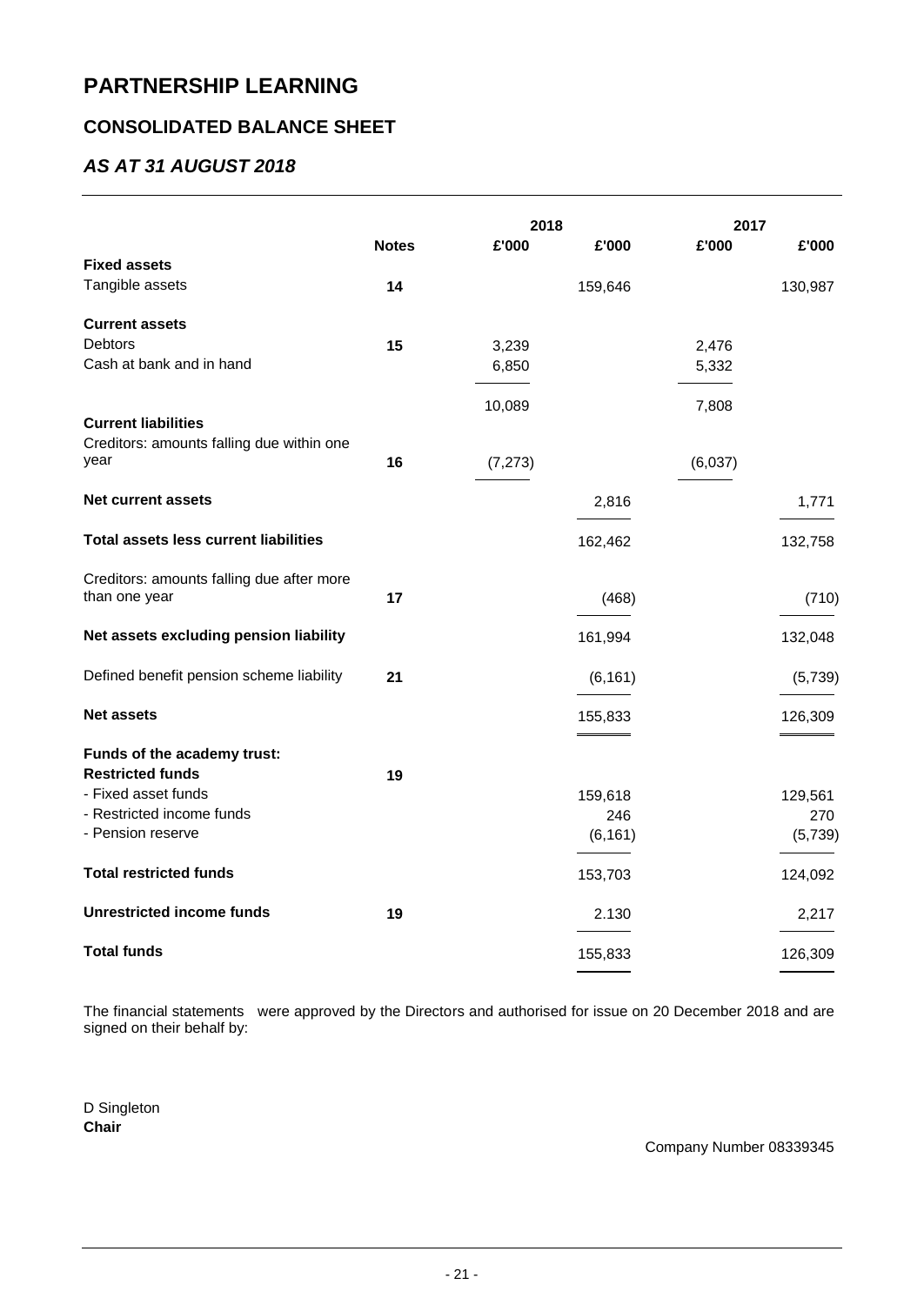### **ACADEMY BALANCE SHEET**

## *AS AT 31 AUGUST 2018*

|                                              |              | 2018    |          | 2017    |         |
|----------------------------------------------|--------------|---------|----------|---------|---------|
|                                              | <b>Notes</b> | £'000   | £'000    | £'000   | £'000   |
| <b>Fixed assets</b>                          |              |         |          |         |         |
| Tangible assets                              | 14           |         | 159,646  |         | 130,987 |
| <b>Current assets</b>                        |              |         |          |         |         |
| <b>Debtors</b>                               | 15           | 3,087   |          | 2,476   |         |
| Cash at bank and in hand                     |              | 6,774   |          | 5,332   |         |
|                                              |              | 9,861   |          | 7,808   |         |
| <b>Current liabilities</b>                   |              |         |          |         |         |
| Creditors: amounts falling due within one    |              |         |          |         |         |
| year                                         | 16           | (7,054) |          | (6,037) |         |
| <b>Net current assets</b>                    |              |         | 2,807    |         | 1,771   |
| <b>Total assets less current liabilities</b> |              |         | 162,453  |         | 132,758 |
| Creditors: amounts falling due after more    |              |         |          |         |         |
| than one year                                | 17           |         | (468)    |         | (710)   |
| Net assets excluding pension liability       |              |         | 161,985  |         | 132,048 |
| Defined benefit pension scheme liability     | 21           |         | (6, 161) |         | (5,739) |
| <b>Net assets</b>                            |              |         | 155,824  |         | 126,309 |
|                                              |              |         |          |         |         |
| Funds of the academy trust:                  |              |         |          |         |         |
| <b>Restricted funds</b>                      | 19           |         |          |         |         |
| - Fixed asset funds                          |              |         | 159,618  |         | 129,561 |
| - Restricted income funds                    |              |         | 258      |         | 270     |
| - Pension reserve                            |              |         | (6, 161) |         | (5,739) |
| <b>Total restricted funds</b>                |              |         | 153,715  |         | 124,092 |
| <b>Unrestricted income funds</b>             | 19           |         | 2,109    |         | 2,217   |
| <b>Total funds</b>                           |              |         | 155,824  |         | 126,309 |

The financial statements were approved by the Directors and authorised for issue on 20 December 2018 and are signed on their behalf by:

D Singleton **Chair**

Company Number 08339345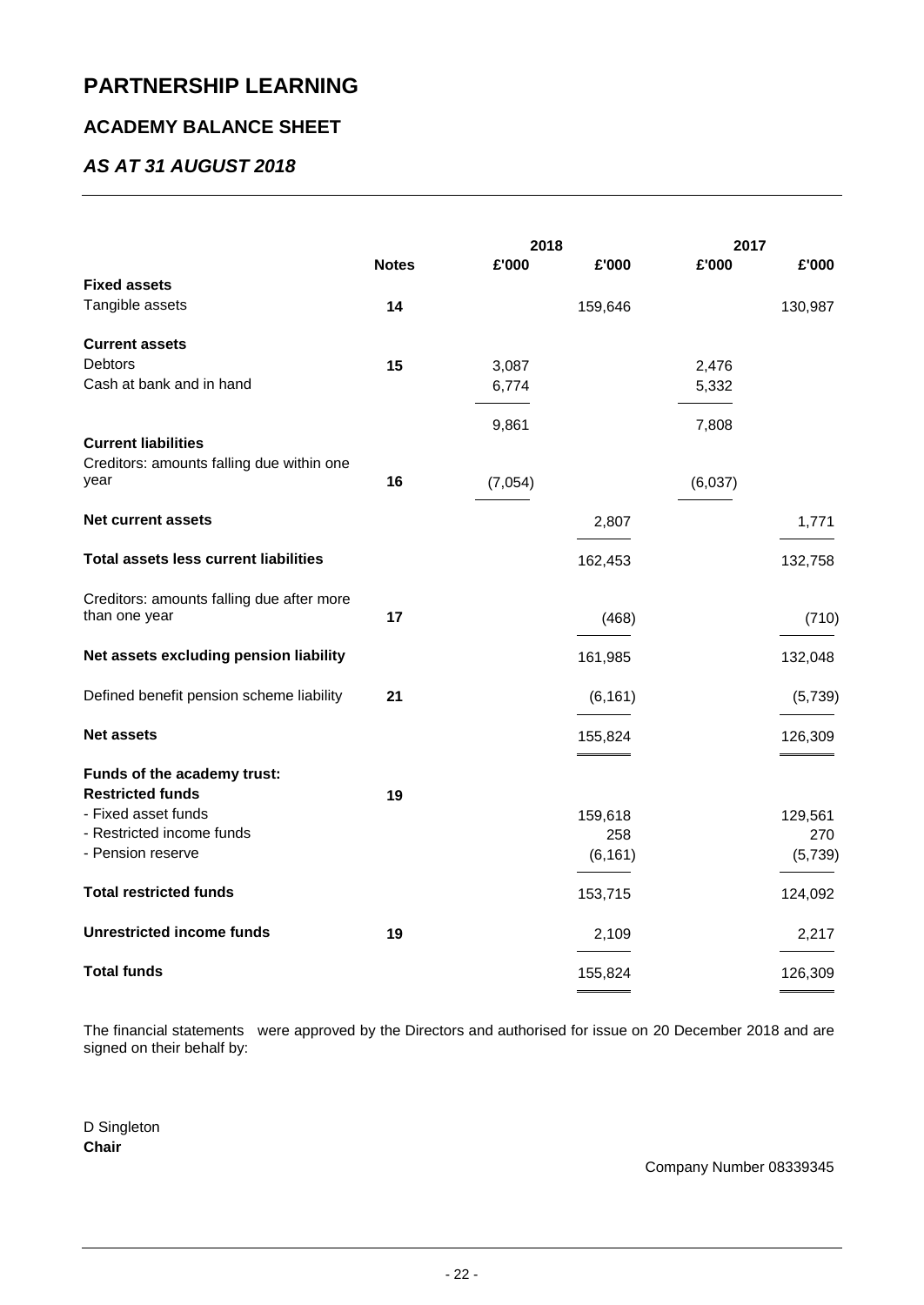# **CONSOLIDATED STATEMENT OF CASH FLOWS**

# *FOR THE YEAR ENDED 31 AUGUST 2018*

|                                                                      |              | 2018    |       | 2017     |          |
|----------------------------------------------------------------------|--------------|---------|-------|----------|----------|
|                                                                      | <b>Notes</b> | £'000   | £'000 | £'000    | £'000    |
| Cash flows from operating activities                                 |              |         |       |          |          |
| Net cash provided by operating activities                            | 22           |         | 1,285 |          | 3,273    |
| Cash funds transferred on conversion                                 |              |         | 15    |          | 2,067    |
|                                                                      |              |         |       |          |          |
|                                                                      |              |         | 1,300 |          | 5,340    |
| Cash flows from investing activities                                 |              |         |       |          |          |
| Dividends, interest and rents from investments                       |              | 5       |       | 3        |          |
| Capital grants from DfE Group                                        |              | 2,083   |       | 1,364    |          |
| Capital funding received from sponsors and others                    |              | 223     |       |          |          |
| Purchase of tangible fixed assets                                    |              | (1,654) |       | (3, 331) |          |
| Net cash provided by/(used in) investing activities                  |              |         | 657   |          | (1, 964) |
| Cash flows from financing activities                                 |              |         |       |          |          |
| Repayment of long term bank loan                                     |              | (392)   |       | (429)    |          |
| Finance costs                                                        |              | (47)    |       | (94)     |          |
| Net cash used in financing activities                                |              |         | (439) |          | (523)    |
| Net increase in cash and cash equivalents in the<br>reporting period |              |         | 1,518 |          | 2,853    |
| Cash and cash equivalents at beginning of the year                   |              |         | 5,332 |          | 2,479    |
| Cash and cash equivalents at end of the year                         |              |         | 6,850 |          | 5,332    |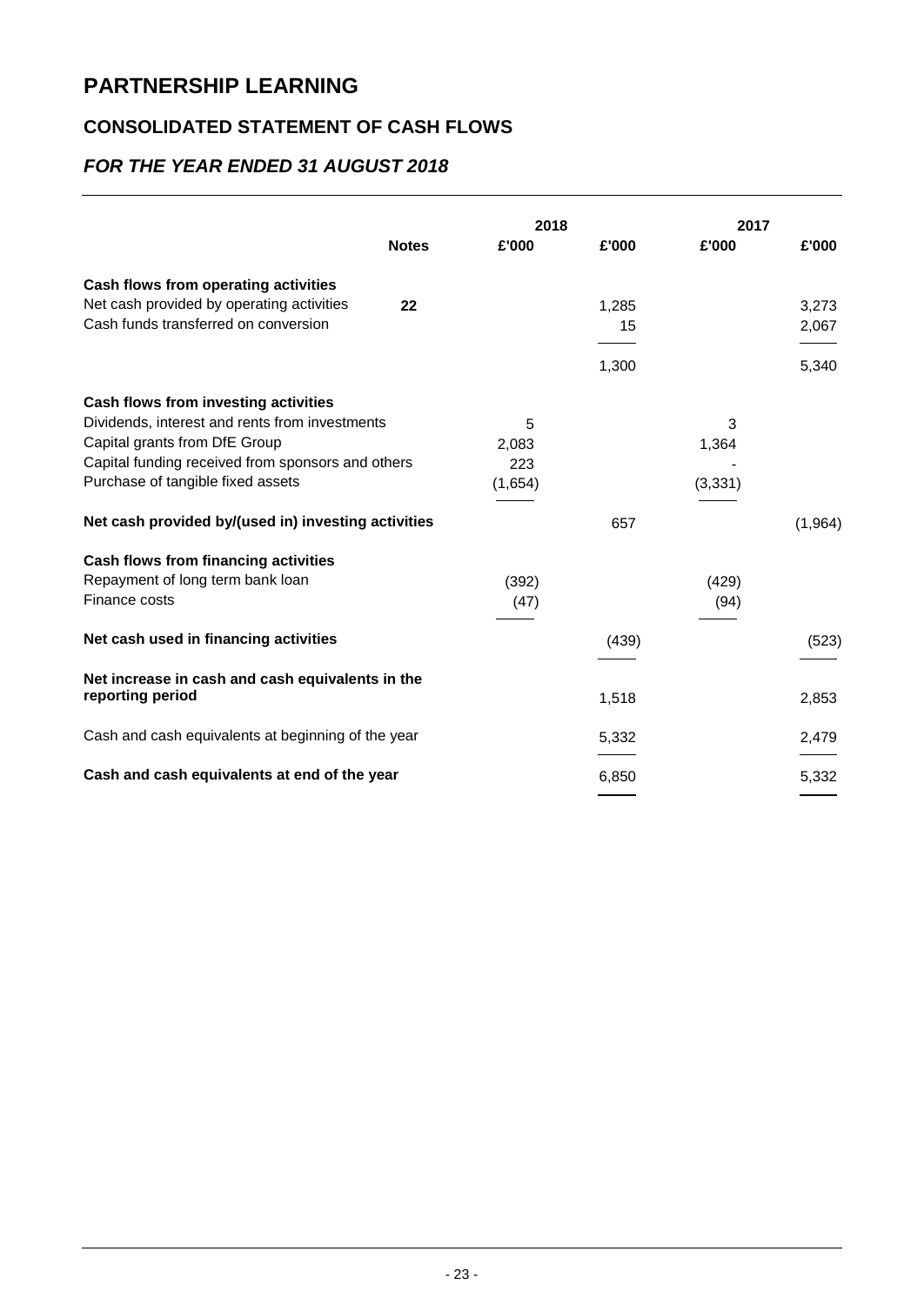### **CONSOLIDATED NOTES TO THE ACCOUNTS**

### *FOR THE YEAR ENDED 31 AUGUST 2018*

#### **1 Accounting policies**

Partnership Learning is a charitable company. The address of its principal place of business is given on page 1 and the nature of its operations are set out in the Directors' report.

A summary of the principal accounting policies adopted (which have been applied consistently, except where noted), judgements and key sources of estimation uncertainty, is set out below.

#### **1.1 Basis of preparation**

The consolidated financial statements of the academy trust, which is a public benefit entity under FRS 102, have been prepared under the historical cost convention in accordance with the Financial Reporting Standard Applicable in the UK and Republic of Ireland (FRS 102), the Accounting and Reporting by Charities: Statement of Recommended Practice applicable to charities preparing their financial statements in accordance with the Financial Reporting Standard applicable in the UK and Republic of Ireland (FRS 102) (Charities SORP (FRS 102)), the Academies Accounts Direction 2017 to 2018 issued by ESFA, the Charities Act 2011 and the Companies Act 2006.

Partnership Learning meets the definition of a public benefit entity under FRS 102.

#### **1.2 Going concern**

The Directors assess whether the use of going concern is appropriate, ie whether there are any material uncertainties related to events or conditions that may cast significant doubt on the ability of the charitable company to continue as a going concern. The Directors make this assessment in respect of a period of at least one year from the date of authorisation for issue of the consolidated financial statements and have concluded that the academy trust has adequate resources to continue in operational existence for the foreseeable future and there are no material uncertainties about the academy trust's ability to continue as a going concern. Thus they continue to adopt the going concern basis of accounting in preparing the financial statements.

#### **1.3 Basis of consolidation**

The financial statements consolidate on a line-by-line basis the results of the Academy Trust and Partnership Contracting Limited. A separate Statement of Financial Activities and income and expenditure for the Academy Trust is not preserved because the Academy Trust has taken advantage of the exemptions afforded by the Companies Act 2006 and paragraph 397 of the SORP.

#### **1.4 Conversion to an academy trust**

The conversion from a state maintained school to an academy trust involved the transfer of identifiable assets and liabilities and the operation of the school for £nil consideration. The substance of the transfer is that of a gift and it has been accounted for on that basis as set out below.

The assets and liabilities transferred on conversion from James Cambell Primary School to the academy trust have been valued at their fair value. The fair value has been derived based on that of equivalent items. The amounts have been recognised under the appropriate balance sheet categories, with a corresponding amount recognised in Donations – transfer from local authority on conversion in the Statement of Financial Activities and analysed under unrestricted funds, restricted general funds and restricted fixed asset funds. Further details of the transaction are set out in note 29.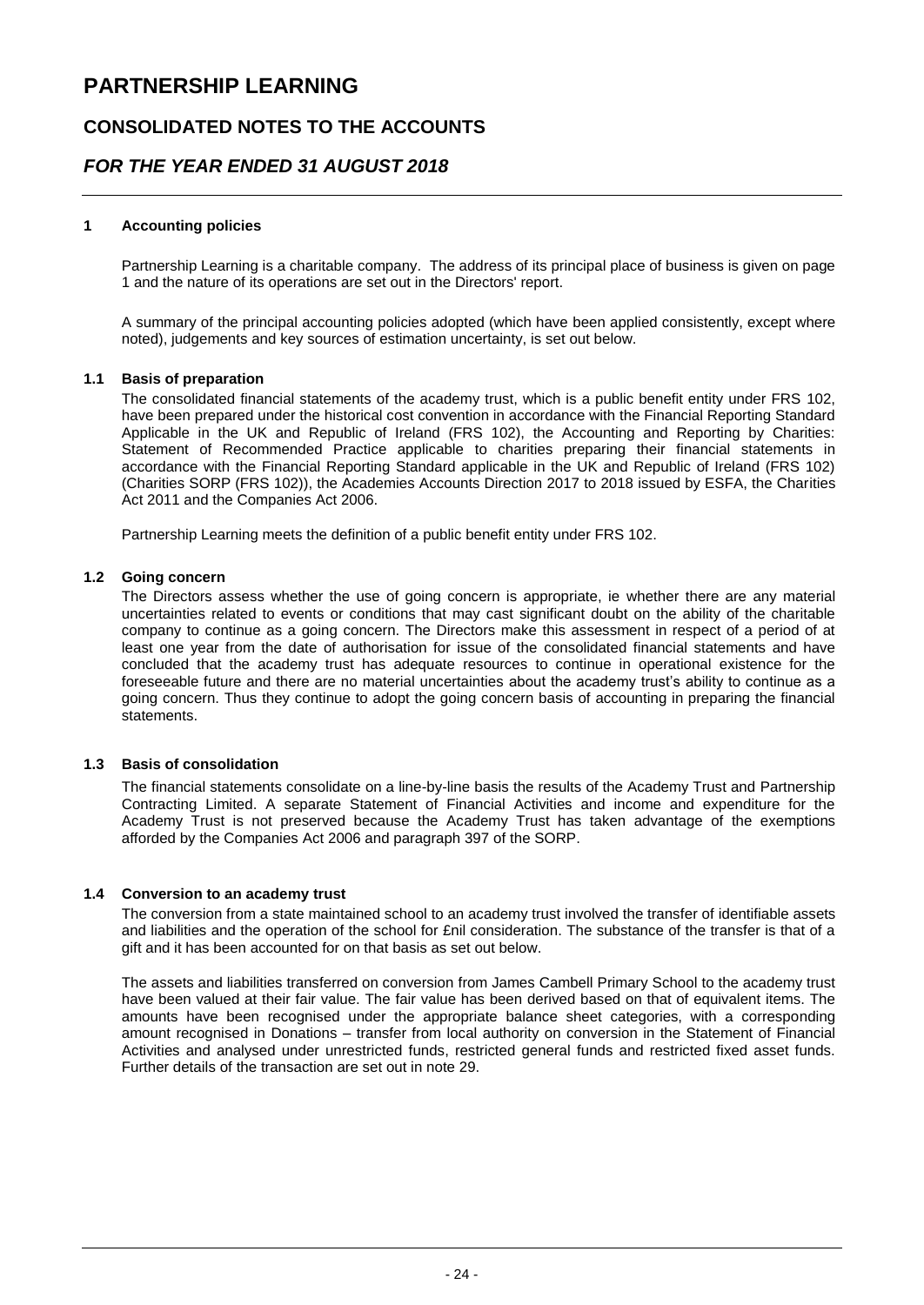### **CONSOLIDATED NOTES TO THE ACCOUNTS (CONTINUED)**

### *FOR THE YEAR ENDED 31 AUGUST 2018*

#### **1.5 Income**

All incoming resources are recognised when the academy trust has entitlement to the funds, the receipt is probable and the amount can be measured reliably.

#### **Grants**

Grants are included in the statement of financial activities on a receivable basis. The balance of income received for specific purposes but not expended during the period is shown in the relevant funds on the balance sheet. Where income is received in advance of meeting any performance-related conditions there is not unconditional entitlement to the income and its recognition is deferred and included in creditors as deferred income until the performance-related conditions are met. Where entitlement occurs before income is received, the income is accrued.

General Annual Grant is recognised in full in the statement of financial activities in the period for which it is receivable, and any abatement in respect of the period is deducted from income and recognised as a liability.

Capital grants are recognised in full when there is an unconditional entitlement to the grant. Unspent amounts of capital grants are reflected in the balance sheet in the restricted fixed asset fund. Capital grants are recognised when there is entitlement and are not deferred over the life of the asset on which they are expended.

#### Sponsorship income

Sponsorship income provided to the academy trust which amounts to a donation is recognised in the statement of financial activities in the period in which it is receivable (where there are no performance-related conditions), where the receipt is probable and it can be measured reliably.

#### Donations

Donations are recognised on a receivable basis (where there are no performance-related conditions) where the receipt is probable and the amount can be reliably measured.

#### Other income

Other income, including the hire of facilities, is recognised in the period it is receivable and to the extent the academy trust has provided the goods or services.

#### Donated goods, facilities and services

Goods donated for resale are included at fair value, being the expected proceeds from sale less the expected costs of sale. If it is practical to assess the fair value at receipt, it is recognised in stock and 'Income from other trading activities'. Upon sale, the value of the stock is charged against 'Income from other trading activities' and the proceeds are recognised as 'Income from other trading activities'. Where it is impractical to fair value the items due to the volume of low value items they are not recognised in the financial statements until they are sold. This income is recognised within 'Income from other trading activities'.

Where the donated good is a fixed asset it is measured at fair value, unless it is impractical to measure this reliably, in which case the cost of the item to the donor should be used. The gain is recognised as income from donations and a corresponding amount is included in the appropriate fixed asset category and depreciated over the useful economic life in accordance with the academy trust's accounting policies.

#### Interest Receivable

Included within the statement of financial activities on a receivable basis.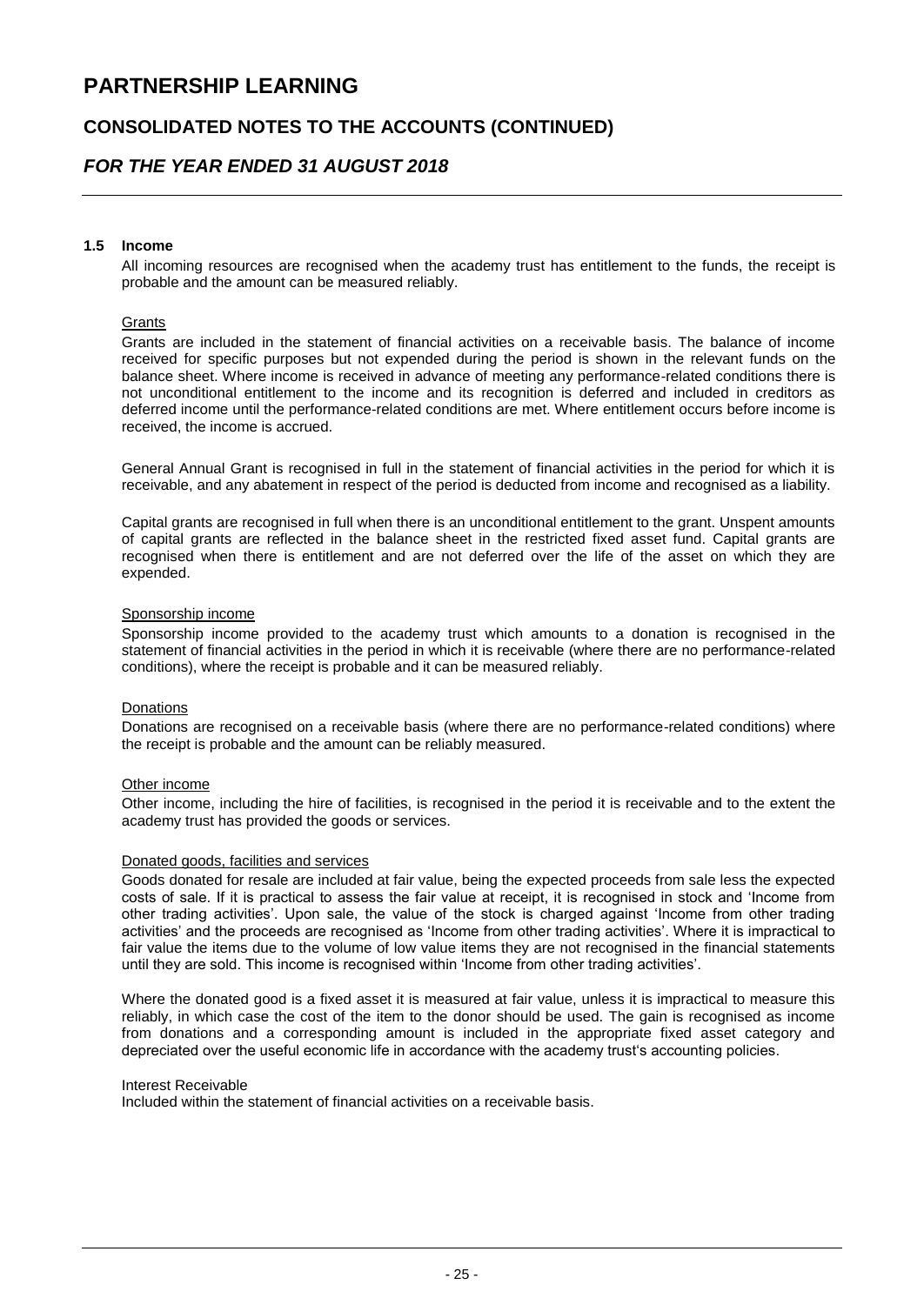### **CONSOLIDATED NOTES TO THE ACCOUNTS (CONTINUED)**

### *FOR THE YEAR ENDED 31 AUGUST 2018*

#### **1 Accounting policies**

#### **1.6 Expenditure**

Expenditure is recognised once there is a legal or constructive obligation to transfer economic benefit to a third party, it is probable that a transfer of economic benefits will be required in settlement, and the amount of the obligation can be measured reliably.

Expenditure is classified by activity. The costs of each activity are made up of the total of direct costs and shared costs, including support costs involved in undertaking each activity. Direct costs attributable to a single activity are allocated directly to that activity. Shared costs which contribute to more than one activity and support costs which are not attributable to a single activity are apportioned between those activities on a basis consistent with the use of resources. Central staff costs are allocated on the basis of time spent, and depreciation charges are allocated on the portion of the asset's use.

All resources expended are inclusive of irrecoverable VAT.

#### Expenditure on raising funds

This includes all expenditure incurred by the academy trust to raise funds for its charitable purposes and includes costs of all fundraising activities events and non-charitable trading.

#### Charitable activities

These are costs incurred on the academy trust's educational operations, including support costs and costs relating to the governance of the academy trust apportioned to charitable activities.

#### **1.7 Tangible fixed assets and depreciation**

Assets costing £10,000 or more are capitalised as tangible fixed assets and are carried at cost, net of depreciation and any provision for impairment.

Where tangible fixed assets have been acquired with the aid of specific grants, either from the government or from the private sector, they are included in the Balance Sheet at cost and depreciated over their expected useful economic life. The related grants are credited to a restricted fixed asset fund in the Statement of Financial Activities and carried forward in the Balance Sheet. Depreciation on such assets is charged to the restricted fixed asset fund in the Statement of Financial Activities so as to reduce the fund over the useful economic life of the related asset on a basis consistent with the Academy Trust's depreciation policy. Where tangible fixed assets have been acquired with unrestricted funds the cost is transferred to the restricted fixed asset fund, depreciation on such assets is charged to the restricted fixed asset fund.

The academy has a 125 year lease on its land and buildings with Local Authority at Sydney Russell School, Thames View Junior School, Eastbury Primary school, James Cambell Primary School, Greatfields School, and Harrow Lodge. Southchurch High School's land and buildings have been valued by the directors based on average between the property valuation and freehold interest valuation. Harrow Lodge Primary School's valuation is based on the valuation provided by the Local Authority on conversion.

Riverside Bridge School, Riverside Primary School and Riverside School all share a site on a 125 year lease with the Local Authority which was valued by the Local Authority on transfer into the trust.

The Albany School's property is freehold.

Depreciation is provided on all tangible fixed assets other than freehold land, at rates calculated to write off the cost of each asset on a straight-line basis over its expected useful life, as follows:

| Land and buildings             | Buildings 2%, land not depreciated |
|--------------------------------|------------------------------------|
| Assets under construction      | Not depreciated                    |
| Computer equipment             | 33.3%                              |
| Fixtures, fittings & equipment | 10%                                |
| Motor vehicles                 | 20%                                |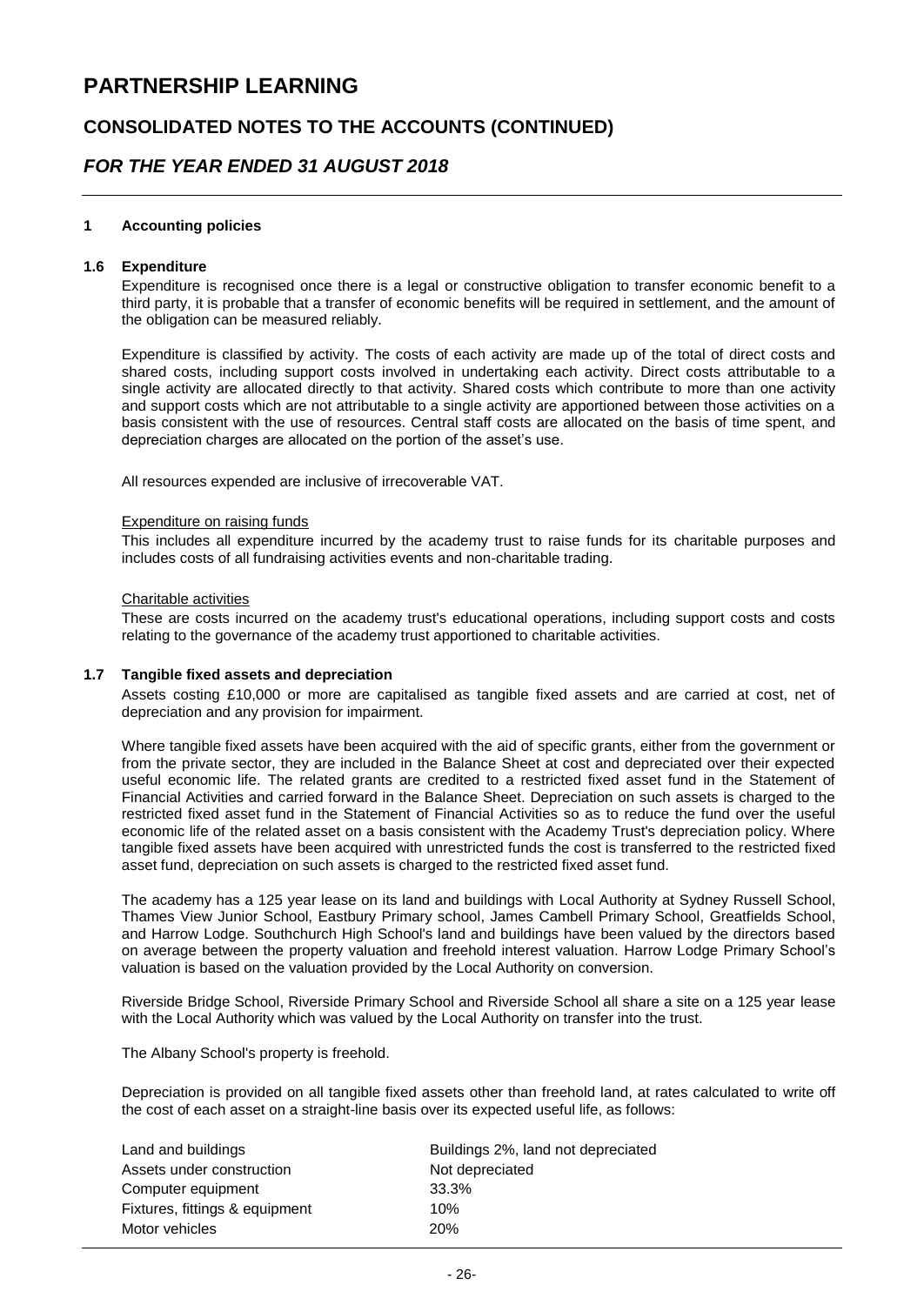### **CONSOLIDATED NOTES TO THE ACCOUNTS (CONTINUED)**

### *FOR THE YEAR ENDED 31 AUGUST 2018*

#### **1 Accounting policies**

A review for impairment of a fixed asset is carried out if events or changes in circumstances indicate that the carrying value of any fixed asset may not be recoverable. Shortfalls between the carrying value of fixed assets and their recoverable amounts are recognised as impairments. Impairment losses are recognised in the Statement of Financial Activities.

#### **1.8 Liabilities**

Liabilities are recognised when there is an obligation at the balance sheet date as a result of a past event, it is probable that a transfer of economic benefit will be required in settlement, and the amount of the settlement can be estimated reliably. Liabilities are recognised at the amount that the academy trust anticipates it will pay to settle the debt or the amount it has received as advanced payments for the goods of services it must provide.

#### **1.9 Leasing commitments**

Rentals payable under operating leases are charged against income on a straight line basis over the period of the lease.

#### **1.10 Financial instruments**

The academy trust only holds basic financial instruments as defined in FRS 102. The financial assets and financial liabilities of the academy trust and their measurement basis are as follows.

#### Financial assets

Trade and other debtors are basic financial instruments and are debt instruments measured at amortised cost. Prepayments are not financial instruments.

Cash at bank is classified as a basic financial instrument and is measured at face value.

#### Financial liabilities

Trade creditors, accruals and other creditors are financial instruments, and are measured at amortised cost. Taxation and social security are not included in the financial instruments disclosure definition.

Deferred income is not deemed to be a financial liability, as the cash settlement has already taken place and there is an obligation to deliver services rather than cash or another financial instrument.

#### **1.11 Taxation**

The academy trust is considered to pass the tests set out in Paragraph 1 Schedule 6 of the Finance Act 2010 and therefore it meets the definition of a charitable company for UK corporation tax purposes. Accordingly, the academy trust is potentially exempt from taxation in respect of income or capital gains received within categories covered by chapter 3 part 11 of the Corporation Tax Act 2010 or Section 256 of the Taxation of Chargeable Gains Act 1992, to the extent that such income or gains are applied exclusively to charitable purposes.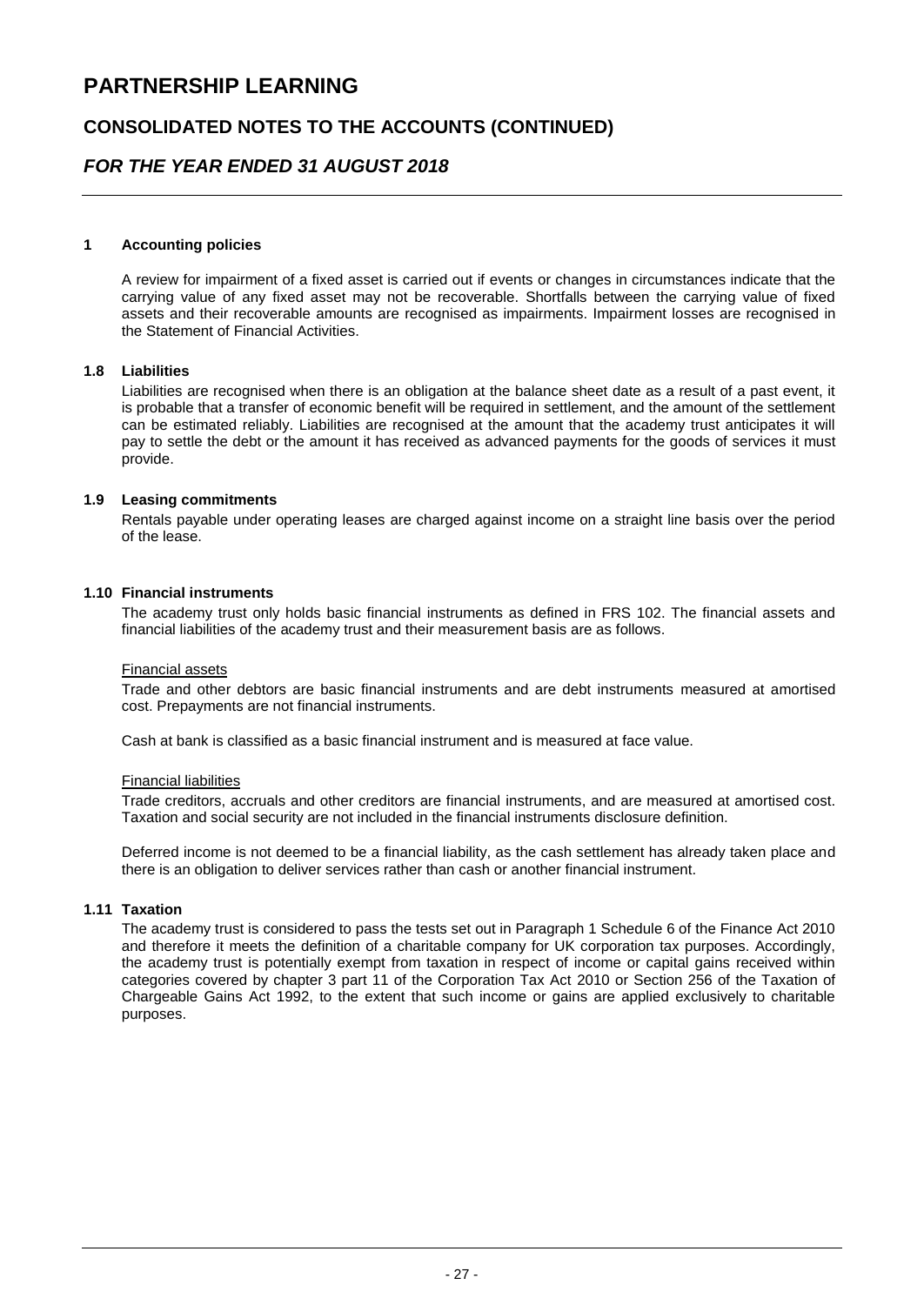### **CONSOLIDATED NOTES TO THE ACCOUNTS (CONTINUED)**

### *FOR THE YEAR ENDED 31 AUGUST 2018*

#### **1 Accounting policies**

#### **1.12 Pensions benefits**

Retirement benefits to employees of the academy trust are provided by the Teachers' Pension Scheme ('TPS') and the Local Government Pension Scheme ('LGPS'). These are defined benefit schemes and the assets are held separately from those of the academy trust.

The TPS is an unfunded scheme and contributions are calculated so as to spread the cost of pensions over employees' working lives with the academy trust in such a way that the pension cost is a substantially level percentage of current and future pensionable payroll. The contributions are determined by the Government Actuary on the basis of quadrennial valuations using a projected unit method. The TPS is an unfunded multiemployer scheme with no underlying assets to assign between employers. Consequently, the TPS is treated as a defined contribution scheme for accounting purposes and the contributions are recognised in the period to which they relate..

The LGPS is a funded multi-employer scheme and the assets are held separately from those of the academy trust in separate trustee administered funds. Pension scheme assets are measured at fair value and liabilities are measured on an actuarial basis using the projected unit credit method and discounted at a rate equivalent to the current rate of return on a high quality corporate bond of equivalent term and currency to the liabilities. The actuarial valuations are obtained at least triennially and are updated at each balance sheet date. The amounts charged to operating surplus are the current service costs and the costs of scheme introductions, benefit changes, settlements and curtailments. They are included as part of staff costs as incurred. Net interest on the net defined benefit liability/asset is also recognised in the statement of financial activities and comprises the interest cost on the defined benefit obligation and interest income on the scheme assets, calculated by multiplying the fair value of the scheme assets at the beginning of the period by the rate used to discount the benefit obligations. The difference between the interest income on the scheme assets and the actual return on the scheme assets is recognised in other recognised gains and losses.

#### **1.13 Fund accounting**

Unrestricted income funds represent those resources which may be used towards meeting any of the charitable objects of the academy trust at the discretion of the Directors.

Restricted fixed asset funds are resources which are to be applied to specific capital purposes imposed by the Education and Skills Funding Agency and Department for Education where the asset acquired or created is held for a specific purpose.

Restricted general funds comprise all other restricted funds received and include grants from the Education and Skills Funding Agency and Department for Education.

#### **1.14 Agency Arrangements**

The academy trust acts as an agent in distributing 16-19 bursary funds from ESFA. Payments received from ESFA and subsequent disbursements to students are excluded from the statement of financial activities as the trust does not have control over the charitable application of the funds. The trust can use up to 5% of the allocation towards its own administration costs and this is recognised in the statement of financial activities. The funds received and paid and any balances held are disclosed in note 27.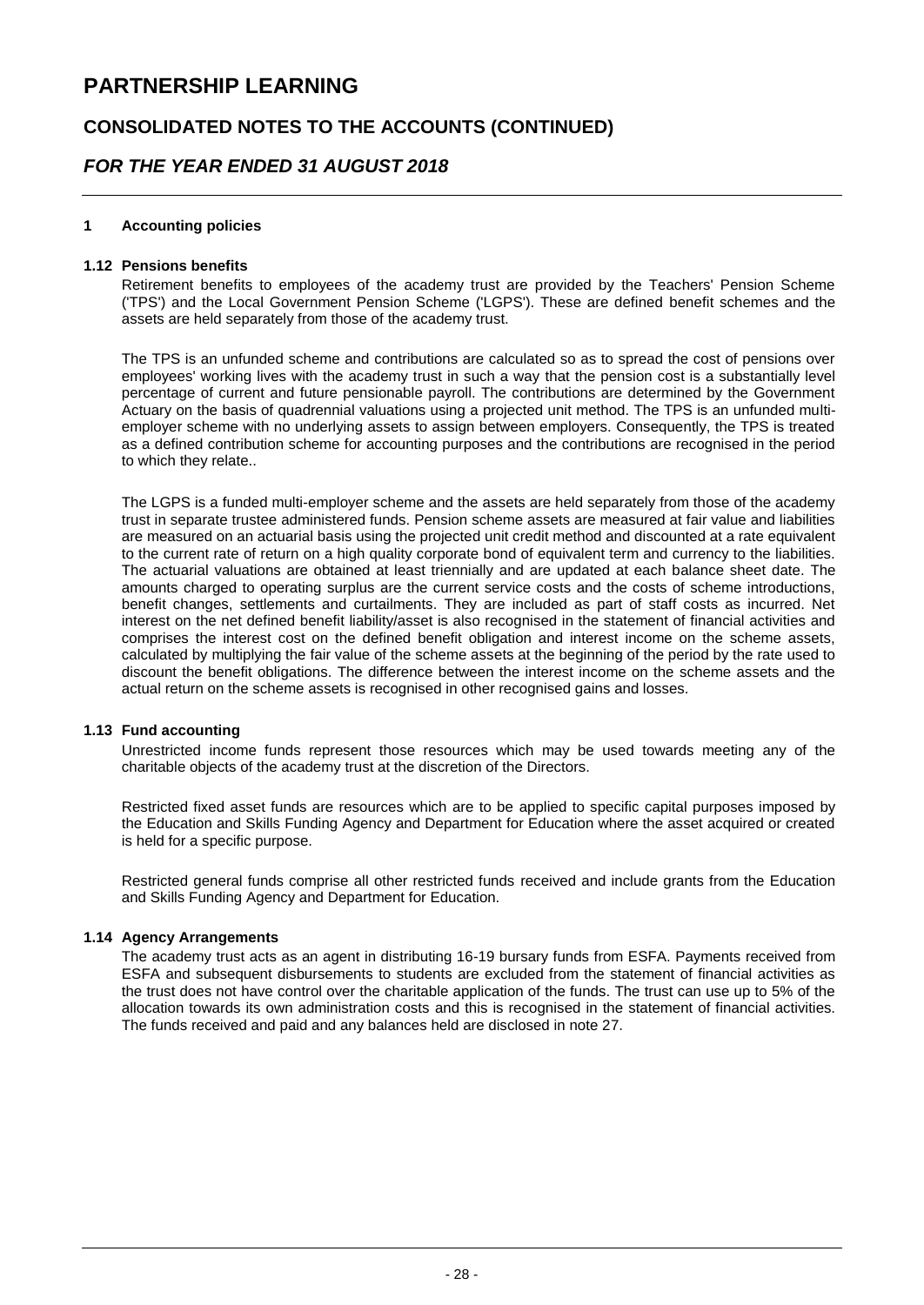### **CONSOLIDATED NOTES TO THE ACCOUNTS (CONTINUED)**

### *FOR THE YEAR ENDED 31 AUGUST 2018*

#### **2 Critical accounting estimates and areas of judgement**

Accounting estimates and judgements are continually evaluated and are based on historical experience and other factors, including expectations of future events that are believed to be reasonable under the circumstances.

#### Critical accounting estimates and assumptions

The academy trust makes estimates and assumptions concerning the future. The resulting accounting estimates and assumptions will, by definition, seldom equal the related actual results. The estimates and assumptions that have a significant risk of causing a material adjustment to the carrying amounts of assets and liabilities within the next financial year are discussed below.

The present value of the Local Government Pension Scheme defined benefit liability depends on a number of factors that are determined on an actuarial basis using a variety of assumptions. The assumptions used in determining the net cost or income for pensions include the discount rate. Any changes in these assumptions, which are disclosed in note 21, will impact the carrying amount of the pension liability. Furthermore a roll forward approach which projects results from the latest full actuarial valuation performed at 31 March 2016 has been used by the actuary in valuing the pensions liability at 31 August 2018. Any differences between the figures derived from the roll forward approach and a full actuarial valuation would impact on the carrying amount of the pension liability.

#### Critical areas of judgement

#### Useful economic lives of tangible assets

The annual depreciation charge for tangible assets is sensitive to changes in the estimated useful economic lives and residual values of the assets. The useful economic lives and residual values are re-assessed annually. They are amended when necessary to reflect current estimates, based on technological advancement, future investments, economic utilisation and the physical condition of the assets. See note 14 for the carrying amount of the property plant and equipment, and note 1.7 for the useful economic lives for each class of assets.

#### Bad debts

Debtors are regularly reviewed for recoverability, any debts which in the opinion of management are not recoverable are provided for as a specific bad debt.

There are no other key assumptions concerning the future or the other key sources of estimation uncertainty at the reporting date that have a significant risk of causing a material adjustment to the carrying amounts of assets and liabilities within the next financial year.

#### **3 Donations and capital grants**

#### **Group and Academy**

|                      | <b>Unrestricted</b><br>funds<br>£'000 | <b>Restricted</b><br>funds<br>£'000 | <b>Total</b><br>2018<br>£'000 | <b>Total</b><br>2017<br>£'000 |
|----------------------|---------------------------------------|-------------------------------------|-------------------------------|-------------------------------|
| Donated fixed assets | $\overline{\phantom{a}}$              | 5,870                               | 5,870                         | 43,193                        |
| Capital grants       | $\overline{\phantom{a}}$              | 2,306                               | 2,306                         | 1,364                         |
| Other donations      | 308                                   | 53                                  | 361                           | 198                           |
|                      | 308                                   | 8,229                               | 8,537                         | 44,755                        |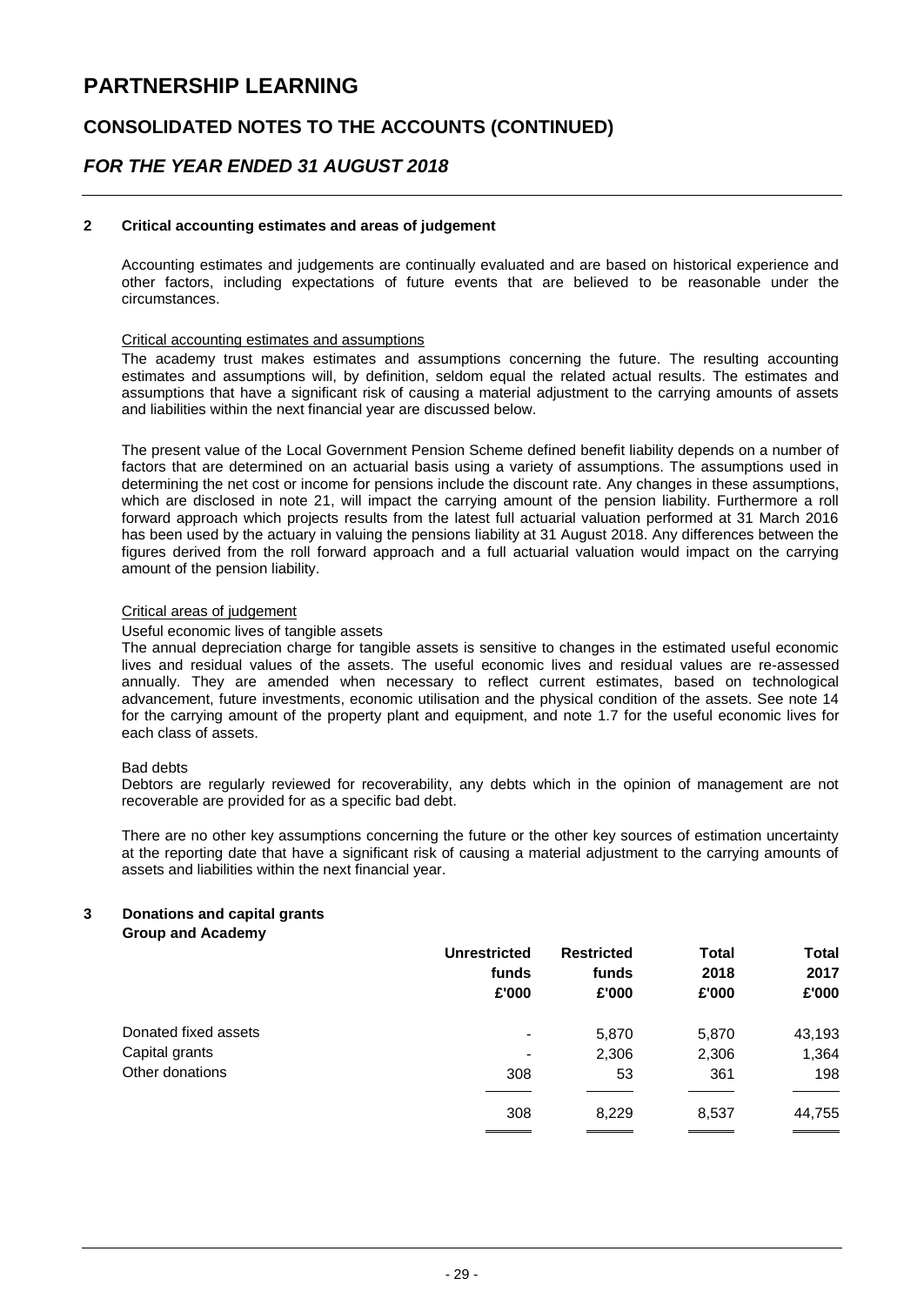# **CONSOLIDATED NOTES TO THE ACCOUNTS (CONTINUED)**

### *FOR THE YEAR ENDED 31 AUGUST 2018*

### **4 Funding for the academy trust's educational operations**

**Group and Academy**

|   |                                                 | <b>Unrestricted</b><br>funds | <b>Restricted</b><br>funds | <b>Total</b><br>2018 | <b>Total</b><br>2017 |
|---|-------------------------------------------------|------------------------------|----------------------------|----------------------|----------------------|
|   |                                                 | £'000                        | £'000                      | £'000                | £'000                |
|   | DfE / ESFA grants<br>General annual grant (GAG) |                              | 35,512                     | 35,512               | 28,177               |
|   | Start up grants                                 |                              | 543                        | 543                  | 465                  |
|   | Other DfE group grants                          |                              | 2,942                      | 2,942                | 3,012                |
|   |                                                 |                              |                            |                      |                      |
|   |                                                 |                              | 38,997                     | 38,997               | 31,654               |
|   |                                                 |                              |                            |                      |                      |
|   | Other government grants                         |                              |                            |                      |                      |
|   | Local authority grants                          |                              | 2,316                      | 2,316                | 924                  |
|   | Other government grants                         |                              | 922                        | 922                  | 2,161                |
|   |                                                 |                              | 3,238                      | 3,238                | 3,085                |
|   | <b>Other funding</b>                            |                              |                            |                      |                      |
|   | <b>SCITT</b> income                             |                              | 389                        | 389                  | 1,460                |
|   |                                                 |                              |                            |                      |                      |
|   | <b>Total funding</b>                            |                              | 42,624                     | 42,624               | 36,199               |
| 5 | <b>Other trading activities</b>                 |                              |                            |                      |                      |
|   | Group                                           | <b>Unrestricted</b>          | <b>Restricted</b>          | <b>Total</b>         | <b>Total</b>         |
|   |                                                 | funds                        | funds                      | 2018                 | 2017                 |
|   |                                                 | £'000                        | £'000                      | £'000                | £'000                |
|   | Hire of facilities                              | 238                          |                            | 238                  | 253                  |
|   | Catering income                                 | 874                          |                            | 874                  | 699                  |
|   | Southern Consortium income                      |                              | 295                        | 295                  | 296                  |
|   | Trading income                                  | 1,060                        |                            | 1,060                |                      |
|   | Other income                                    | 348                          |                            | 348                  | 351                  |
|   |                                                 | 2,520                        | 295                        | 2,815                | 1,599                |
| 5 | <b>Other trading activities</b>                 |                              |                            |                      |                      |
|   | Academy                                         | <b>Unrestricted</b>          | <b>Restricted</b>          | <b>Total</b>         | <b>Total</b>         |
|   |                                                 | funds                        | funds                      | 2018                 | 2017                 |
|   |                                                 | £'000                        | £'000                      | £'000                | £'000                |
|   | Hire of facilities                              | 238                          |                            | 238                  | 253                  |
|   | Catering income                                 | 874                          |                            | 874                  | 699                  |
|   | Southern Consortium income                      |                              | 295                        | 295                  | 296                  |

Intercompany 12 12 Other income 348 351

1,460 307 1,767 1,599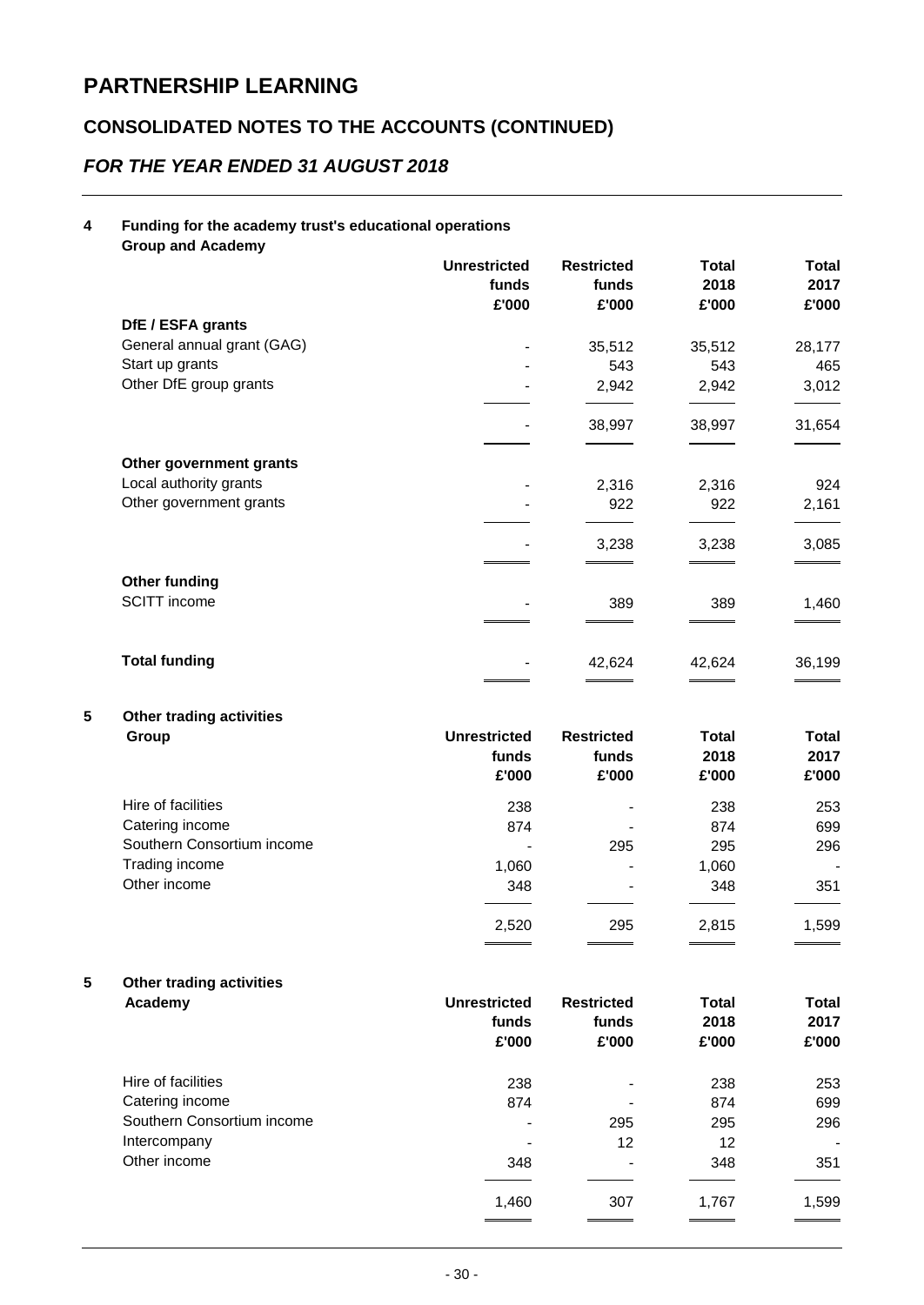# **CONSOLIDATED NOTES TO THE ACCOUNTS (CONTINUED)**

# *FOR THE YEAR ENDED 31 AUGUST 2018*

### **6 Investment income**

| <b>Group and Academy</b> | <b>Unrestricted</b> | <b>Restricted</b> | Total | <b>Total</b> |
|--------------------------|---------------------|-------------------|-------|--------------|
|                          | funds               | funds             | 2018  | 2017         |
|                          | £'000               | £'000             | £'000 | £'000        |
| Short term deposits      | 5                   | $\blacksquare$    | 5     | 3            |

#### **7 Expenditure Group**

|                                  |                    | <b>Non Pay Expenditure</b> |              | <b>Total</b> | <b>Total</b> |
|----------------------------------|--------------------|----------------------------|--------------|--------------|--------------|
|                                  | <b>Staff costs</b> | <b>Premises</b>            | <b>Other</b> | 2018         | 2017         |
|                                  | £'000              | £'000                      | £'000        | £'000        | £'000        |
| Academy's educational operations |                    |                            |              |              |              |
| - Direct costs                   | 27,942             | 2,819                      | 2,301        | 33,062       | 25,179       |
| - Allocated support costs        | 7,190              | 4,383                      | 3,879        | 15,452       | 11,618       |
| <b>SCITT</b>                     |                    |                            |              |              |              |
| - Direct costs                   | 518                |                            | 11           | 135          | 1,562        |
| - Allocated support costs        | 116                | 13                         | 21           | 150          | 206          |
| Trading                          |                    |                            |              |              |              |
| -Direct Costs                    |                    |                            | 1,039        | 1,039        |              |
|                                  |                    |                            |              |              |              |
|                                  | 35,766             | 7.215                      | 7,251        | 50,232       | 38,565       |
|                                  |                    |                            |              |              |              |

#### **7 Expenditure Academy**

|                                           |                    | <b>Non Pay Expenditure</b> |              | <b>Total</b> | <b>Total</b> |
|-------------------------------------------|--------------------|----------------------------|--------------|--------------|--------------|
|                                           | <b>Staff costs</b> | <b>Premises</b>            | <b>Other</b> | 2018         | 2017         |
|                                           | £'000              | £'000                      | £'000        | £'000        | £'000        |
| Academy's educational operations          |                    |                            |              |              |              |
| - Direct costs                            | 27,942             | 2,819                      | 2,301        | 33,062       | 25,179       |
| - Allocated support costs<br><b>SCITT</b> | 7.190              | 4,383                      | 3,879        | 15.452       | 11,618       |
| - Direct costs                            | 518                |                            | 11           | 135          | 1,562        |
| - Allocated support costs                 | 116                | 13                         | 21           | 150          | 206          |
|                                           | 35,766             | 7,215                      | 6,212        | 49.193       | 38,565       |

| Net income/(expenditure) for the year includes:   | 2018<br>£'000 | 2017<br>£'000 |
|---------------------------------------------------|---------------|---------------|
| Fees payable to auditor for:                      |               |               |
| - Audit                                           | 34            | 33            |
| - Other services                                  | 11            | 35            |
| Depreciation of tangible fixed assets             | 3.425         | 1.399         |
| Bank and loan interest                            | 47            | 94            |
| Net interest on defined benefit pension liability | 170           | 140           |
|                                                   |               |               |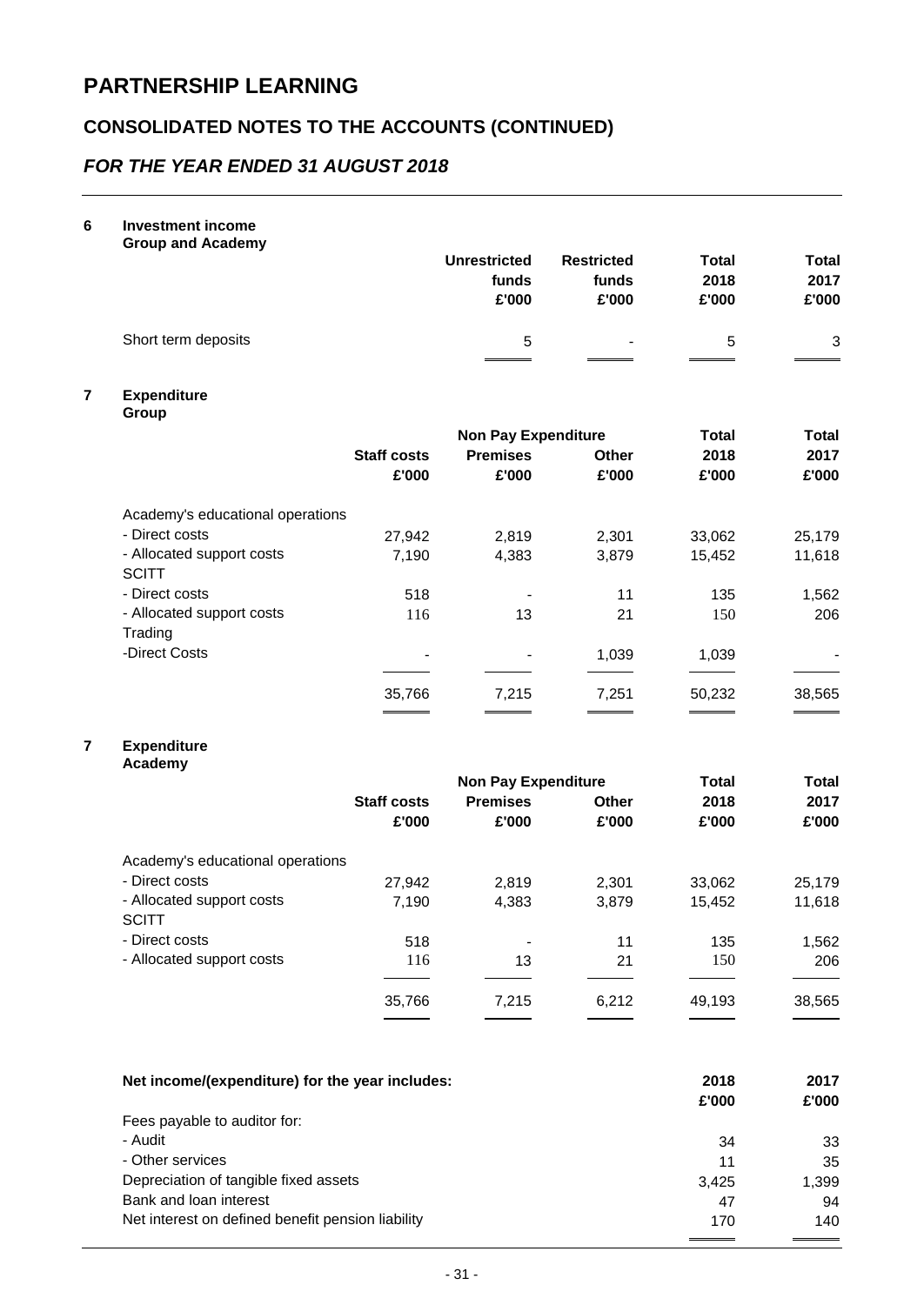## **CONSOLIDATED NOTES TO THE ACCOUNTS (CONTINUED)**

### *FOR THE YEAR ENDED 31 AUGUST 2018*

#### **8 Central services**

The academy trust has provided the following central services to its academies during the year:

- human resources and payroll;
- **•** financial services;
- legal services;
- licensing costs.

The academy trust charges for these services based on each schools pupil numbers and a recharge of central licensing costs.

| The amounts charged during the year were as follows: | 2018<br>£'000 | 2017<br>£'000 |
|------------------------------------------------------|---------------|---------------|
| Harrow Lodge Primary School                          | 33            |               |
| Southchurch High School                              |               |               |
| Riverside Bridge School                              | 99            | 65            |
| <b>Riverside Primary School</b>                      | 46            | 32            |
| <b>Eastbury Primary School</b>                       | 143           | 126           |
| Riverside School                                     | 196           | 145           |
| The Sydney Russell School                            | 475           | 436           |
| <b>Thames View Junior School</b>                     | 113           | 116           |
| The Albany School                                    | 130           | 73            |
| Greatfields School                                   | 71            | 38            |
| James Cambell Primary School                         | 105           | 33            |
|                                                      | 1,411         | 1,064         |

#### **9 Charitable activities**

|                               | <b>Unrestricted</b>      | <b>Restricted</b> | <b>Total</b> | <b>Total</b> |
|-------------------------------|--------------------------|-------------------|--------------|--------------|
|                               | funds                    | funds             | 2018         | 2017         |
|                               | £'000                    | £'000             | £'000        | £'000        |
| <b>Direct costs</b>           |                          |                   |              |              |
| Educational operations        | $\blacksquare$           | 33,062            | 33,062       | 25,179       |
| <b>SCITT</b>                  | $\blacksquare$           | 529               | 529          | 1,562        |
| Trading activities            | 1,039                    | $\qquad \qquad$   | 1,039        |              |
| <b>Support costs</b>          |                          |                   |              |              |
| <b>Educational operations</b> | 874                      | 14,694            | 15,568       | 11,618       |
| <b>SCITT</b>                  | $\overline{\phantom{a}}$ | 150               | 150          | 206          |
|                               |                          |                   |              |              |
|                               | 1,913                    | 48,319            | 50,232       | 38,565       |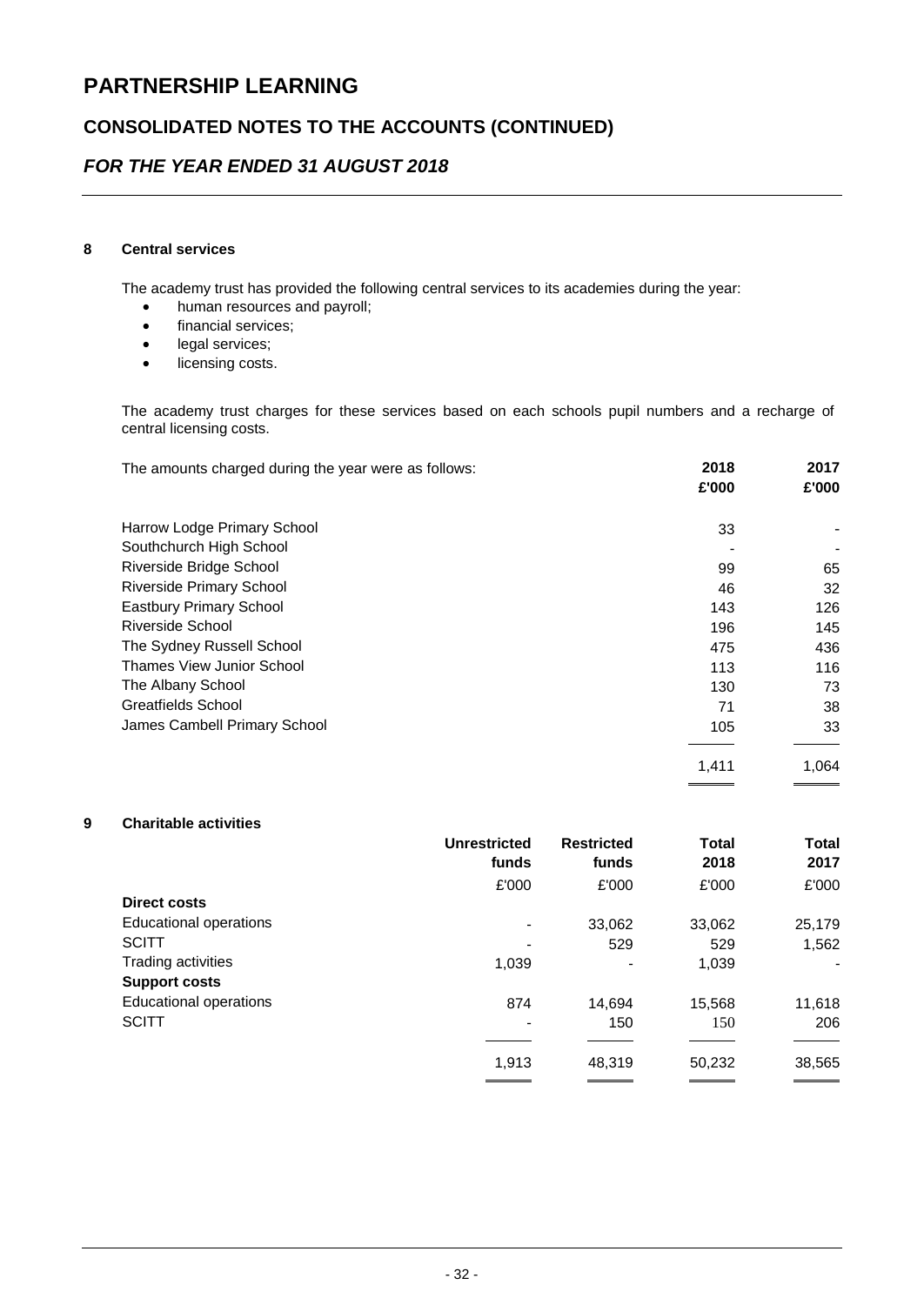### **CONSOLIDATED NOTES TO THE ACCOUNTS (CONTINUED)**

### *FOR THE YEAR ENDED 31 AUGUST 2018*

#### **9 Charitable activities (continued)**

|                           |              | <b>Educational</b> | Total  | <b>Total</b> |
|---------------------------|--------------|--------------------|--------|--------------|
|                           | <b>SCITT</b> | operations         | 2018   | 2017         |
|                           | £'000        | £'000              | £'000  | £'000        |
| Analysis of support costs |              |                    |        |              |
| Support staff costs       | 116          | 7,190              | 7,306  | 5,640        |
| Depreciation              | -            | 606                | 606    | 40           |
| Technology costs          | 3            | 413                | 416    | 322          |
| Premises costs            | 13           | 3.777              | 3,790  | 2,380        |
| Other support costs       | 18           | 3.373              | 3.391  | 3,336        |
| Governance costs          | -            | 93                 | 93     | 106          |
|                           | 150          | 15,452             | 15,602 | 11,824       |
|                           |              |                    |        |              |

### **10 Staff**

**Group and Academy**

#### **Staff costs**

Staff costs during the year were:

|                                         | 2018   | 2017   |
|-----------------------------------------|--------|--------|
|                                         | £'000  | £'000  |
| Wages and salaries                      | 25,928 | 20,732 |
| Social security costs                   | 2,557  | 2,074  |
| Pension costs                           | 5,548  | 4,046  |
|                                         |        |        |
| Staff costs                             | 34,033 | 26,852 |
| Agency staff costs                      | 710    | 1,379  |
| Staff restructuring costs               | 94     | 59     |
| Staff development and other staff costs | 929    | 773    |
| Total staff expenditure                 | 35,766 | 29,063 |
| Staff restructuring costs comprise:     |        |        |
| Redundancy payments                     | 94     | 59     |
|                                         |        |        |

#### **Non statutory/non-contractual staff severance payments**

Included in staff restructuring costs are non-statutory/non-contractual severance payments totalling £94k (2017: £59k). Individually, the payments were: £30.0k, £18.6k, £16.0k, £10.0k, £7.2K, £6.1k, 4.1k and £2.0k

#### **Staff numbers**

The average number of persons, by headcount, employed by the academy trust during the year was as follows:

|                            | 2018          | 2017          |
|----------------------------|---------------|---------------|
|                            | <b>Number</b> | <b>Number</b> |
| <b>Teachers</b>            | 454           | 396           |
| Administration and support | 517           | 501           |
| Management                 | 6             | 6             |
|                            | 977           | 903           |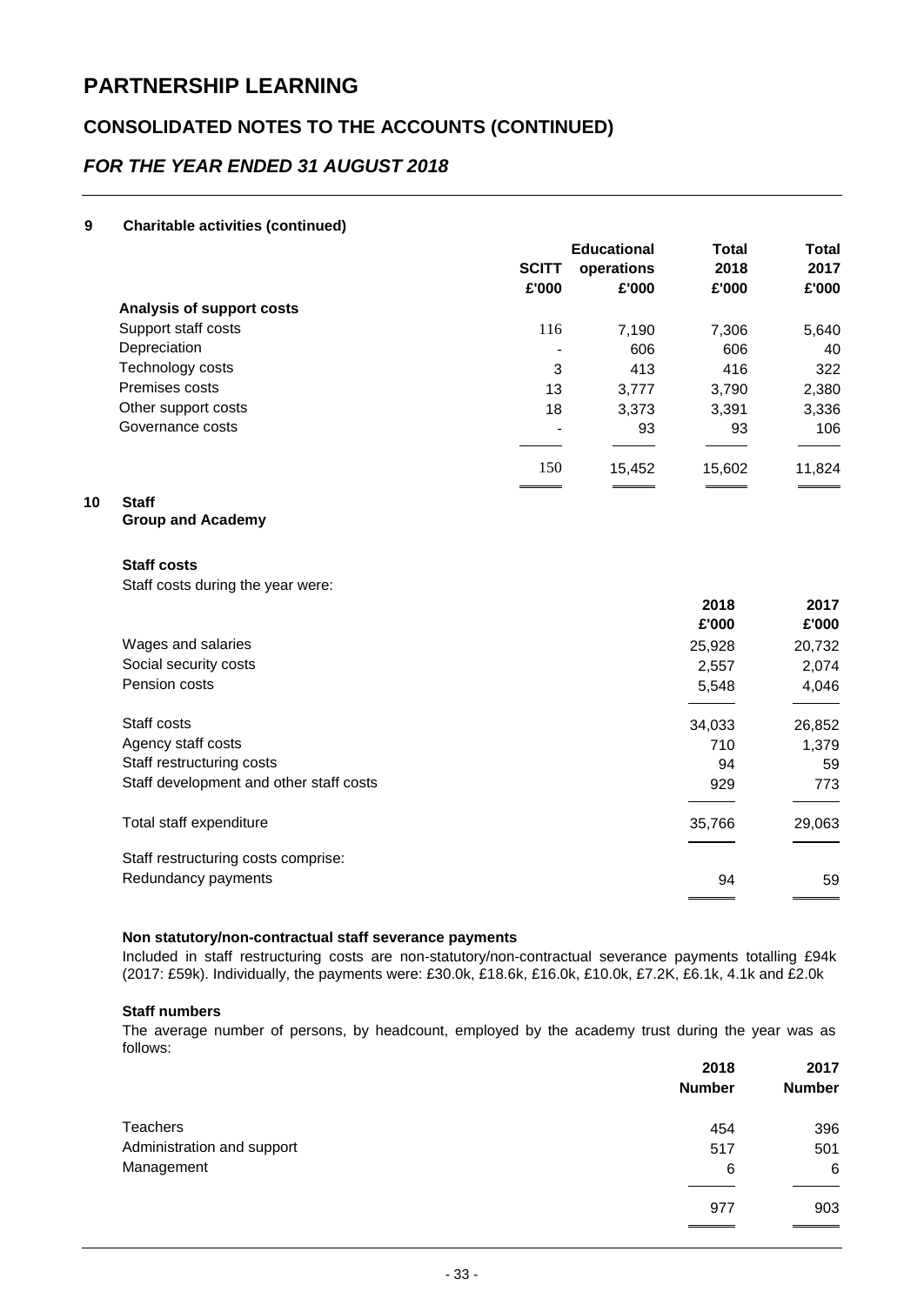### **CONSOLIDATED NOTES TO THE ACCOUNTS (CONTINUED)**

### *FOR THE YEAR ENDED 31 AUGUST 2018*

#### **10 Staff**

#### **Higher paid staff**

The number of employees whose employee benefits (excluding employer pension costs) exceeded £60,000 was:

|                     | 2018                     | 2017          |
|---------------------|--------------------------|---------------|
|                     | <b>Number</b>            | <b>Number</b> |
| £60,001 - £70,000   | 25                       | 20            |
| £70,001 - £80,000   | 14                       | 8             |
| £80,001 - £90,000   | 3                        | 2             |
| £90,001 - £100,000  |                          | 2             |
| £100,001 - £110,000 | 2                        | 2             |
| £140,001 -£150,000  | 2                        | 1             |
| £190,001-£200,000   | $\overline{\phantom{0}}$ |               |
| £210,001-£220,000   |                          | 1             |

#### **Key management personnel**

The key management personnel of the academy trust comprise the Directors and the senior management team as listed on page 1. The total amount of employee benefits (including employer pension contributions and employer national insurance) received by key management personnel for their services to the academy trust was £738k (2017: £693k).

#### **11 Directors' remuneration and expenses**

The Chief Executive only receives remuneration in respect of services he provides undertaking the role of Chief Executive, and not in respect of his service as Director. Other Directors did not receive any payments, other than expenses, from the academy trust in respect of their role as Directors. During the year expenditure totalling £350 (2017: £1,250) was paid to Directors in relation of travel costs.

The value of the Chief Executive's remuneration was as follows:

R Leighton

- Remuneration £210,000- £215,000 (2017: £210,000- £215,000) )
- Employer's pension contributions £Nil(2017: £Nil )

Other related party transactions involving the Directors are set out within the related parties note.

#### **12 Directors and officers insurance**

The academy trust has opted into the Department of Education's risk protection arrangement (RPA), an alternative to insurance where UK government funds cover losses that arise. This scheme protects trustees and officers from claims arising from negligent acts, errors or omissions occurring whilst on academy business, and provides cover up to £10,000,000. It is not possible to quantify the directors and officers indemnity element from the overall cost of the RPA scheme.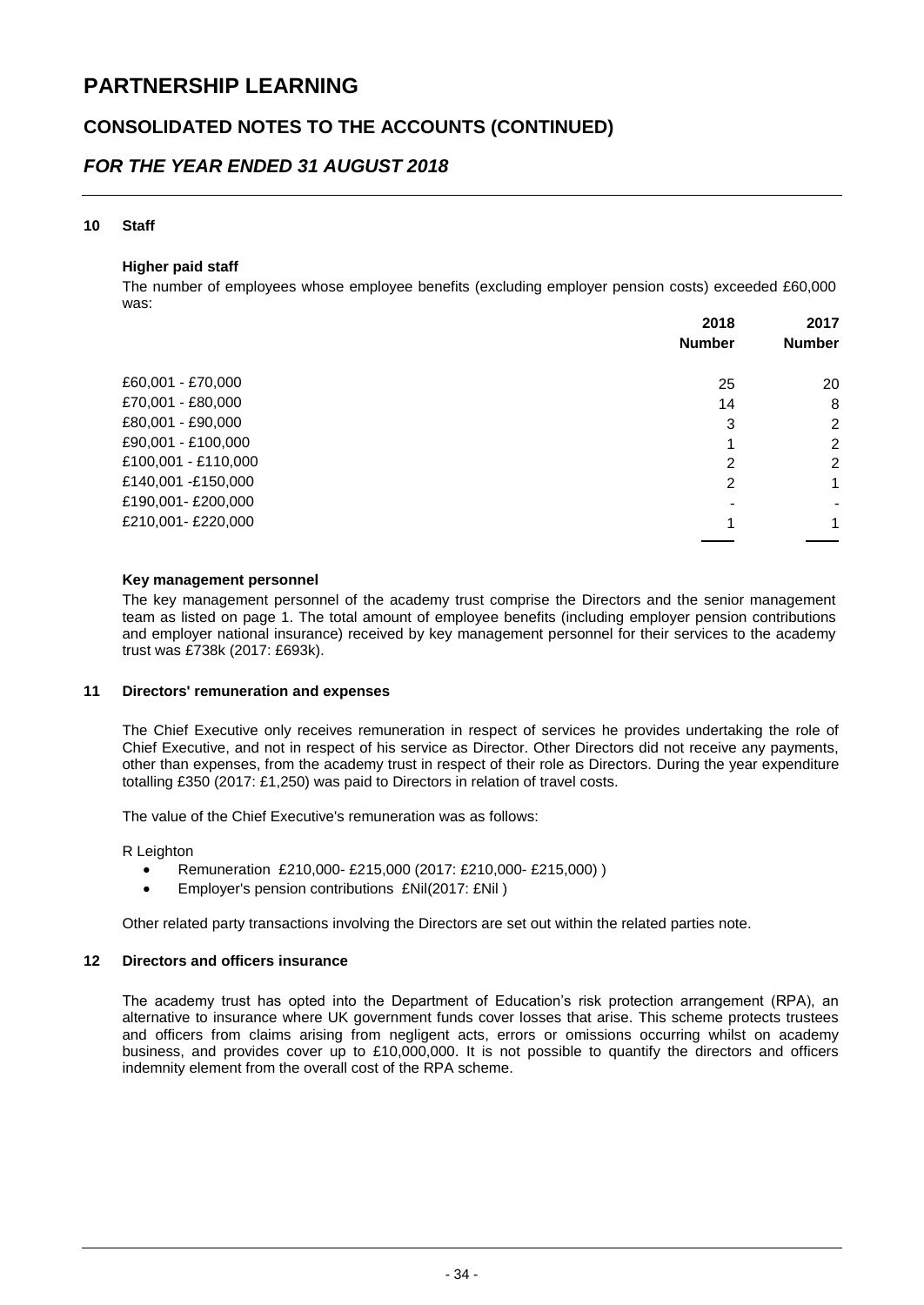### **CONSOLIDATED NOTES TO THE ACCOUNTS (CONTINUED)**

### *FOR THE YEAR ENDED 31 AUGUST 2018*

#### **13 Partnership Contracting Limited**

Included within the consolidated financial statements is the Partnership Contracting Limited, Company number 11119192. The company is limited by guarantee, of which Partnership Learning is the sole member. The company provides building contractual services.

|                   | 2018    | 2017           |
|-------------------|---------|----------------|
|                   | £'000   | £'000          |
| Turnover          | 1,060   | $\blacksquare$ |
| Cost of sales     | (1,039) | $\,$           |
| Management charge | (12)    | -              |
|                   |         |                |
|                   | 9       | $\blacksquare$ |
|                   |         |                |
|                   |         |                |

The assets and liabilities of Partnership Contracting Limited at 31 August 2018 were:

|                              | 2018  | 2017  |
|------------------------------|-------|-------|
|                              | £'000 | £'000 |
| Cash                         | 76    |       |
| Sundry debtors and VAT       | 164   |       |
| Trade creditors and accruals | (219) |       |
| Management charge            | (12)  |       |
|                              |       |       |
| Net Funds                    | 9     |       |
|                              |       |       |

#### **14 Tangible fixed assets Group and Academy**

|                     | <b>Land and</b><br>buildings | Assets under<br>construction | <b>Computer</b><br>equipment | Fixtures,<br>fittings &<br>equipment | <b>Motor</b><br>vehicles | <b>Total</b> |
|---------------------|------------------------------|------------------------------|------------------------------|--------------------------------------|--------------------------|--------------|
|                     | £'000                        | £'000                        | £'000                        | £'000                                | £'000                    | £'000        |
| Cost                |                              |                              |                              |                                      |                          |              |
| At 1 September      | 132,265                      | 71                           | 882                          | 550                                  |                          | 133,768      |
| Transfer on         | 24,560                       |                              |                              | 173                                  |                          | 24,733       |
| Additions           | 6,466                        | (71)                         | 615                          | 308                                  | 33                       | 7,351        |
| At 31 August        | 163,291                      |                              | 1,497                        | 1,031                                | 33                       | 165,852      |
| <b>Depreciation</b> |                              |                              |                              |                                      |                          |              |
| At 1 September      | 2,705                        |                              | 11                           | 65                                   |                          | 2,781        |
| Charge for the      | 2,819                        |                              | 496                          | 103                                  | 7                        | 3,425        |
| At 31 August        | 5,524                        |                              | 507                          | 168                                  | 7                        | 6,206        |
| Net book value      |                              |                              |                              |                                      |                          |              |
| At 31 August        | 157,767                      |                              | 990                          | 863                                  | 26                       | 159,646      |
| At 31 August        | 129,560                      | 71                           | 871                          | 485                                  | $\blacksquare$           | 130,987      |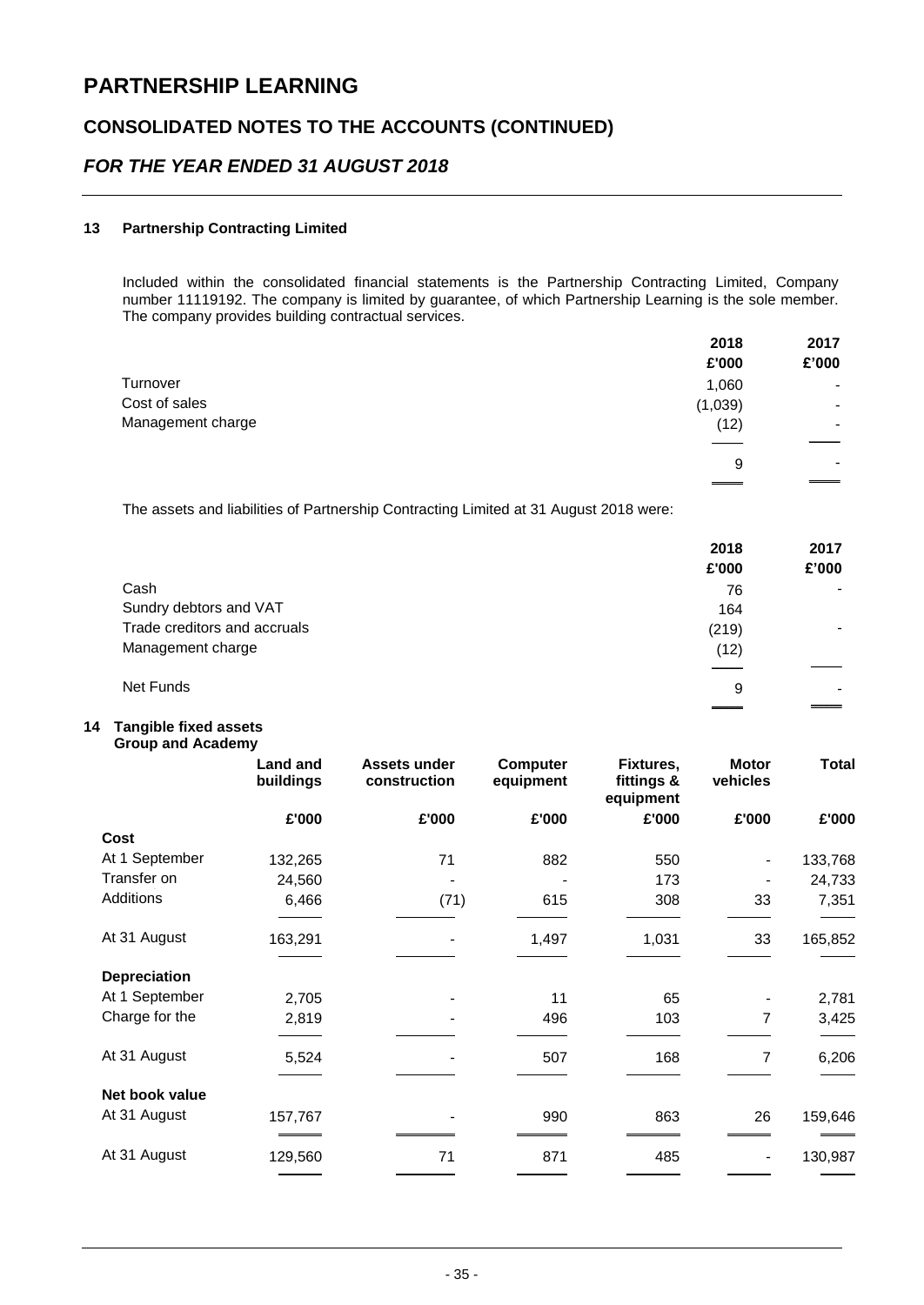# **CONSOLIDATED NOTES TO THE ACCOUNTS (CONTINUED)**

# *FOR THE YEAR ENDED 31 AUGUST 2018*

### **14 Tangible fixed assets (continued)**

Included in land and buildings is land valued at £22,360k (2017: £19,072k) which is not depreciated

Transactions relating to land and building additions during the year include:

- the phase 1 building of Greatfields School
- a new toilet block and roof at Harrow Lodge
- a new staffroom and CPC at James Cambell Primary School

| 15<br><b>Debtors</b>                                          | 2018  | 2017  |
|---------------------------------------------------------------|-------|-------|
| Group                                                         | £'000 | £'000 |
| Trade debtors                                                 | 265   | 373   |
| VAT recoverable                                               | 1,424 | 983   |
| Other debtors                                                 | 42    | 524   |
| Prepayments and accrued income                                | 1,508 | 596   |
|                                                               | 3,239 | 2,476 |
| Academy                                                       | 2018  | 2017  |
|                                                               | £'000 | £'000 |
| Trade debtors                                                 | 265   | 373   |
| Amounts owed by group undertakings                            | 12    |       |
| VAT recoverable                                               | 1,296 | 983   |
| Other debtors                                                 | 6     | 524   |
| Prepayments and accrued income                                | 1,508 | 596   |
|                                                               | 3,087 | 2,476 |
| 16<br>Creditors: amounts falling due within one year<br>Group | 2018  | 2017  |
|                                                               | £'000 | £'000 |
| Government loans                                              | 566   | 716   |
| Trade creditors                                               | 2,048 | 1,714 |
| Other taxation and social security                            | 744   | 629   |
| Other creditors                                               | 1,783 | 1,898 |
| Accruals and deferred income                                  | 2,132 | 1,080 |
|                                                               | 7,273 | 6,037 |
|                                                               |       |       |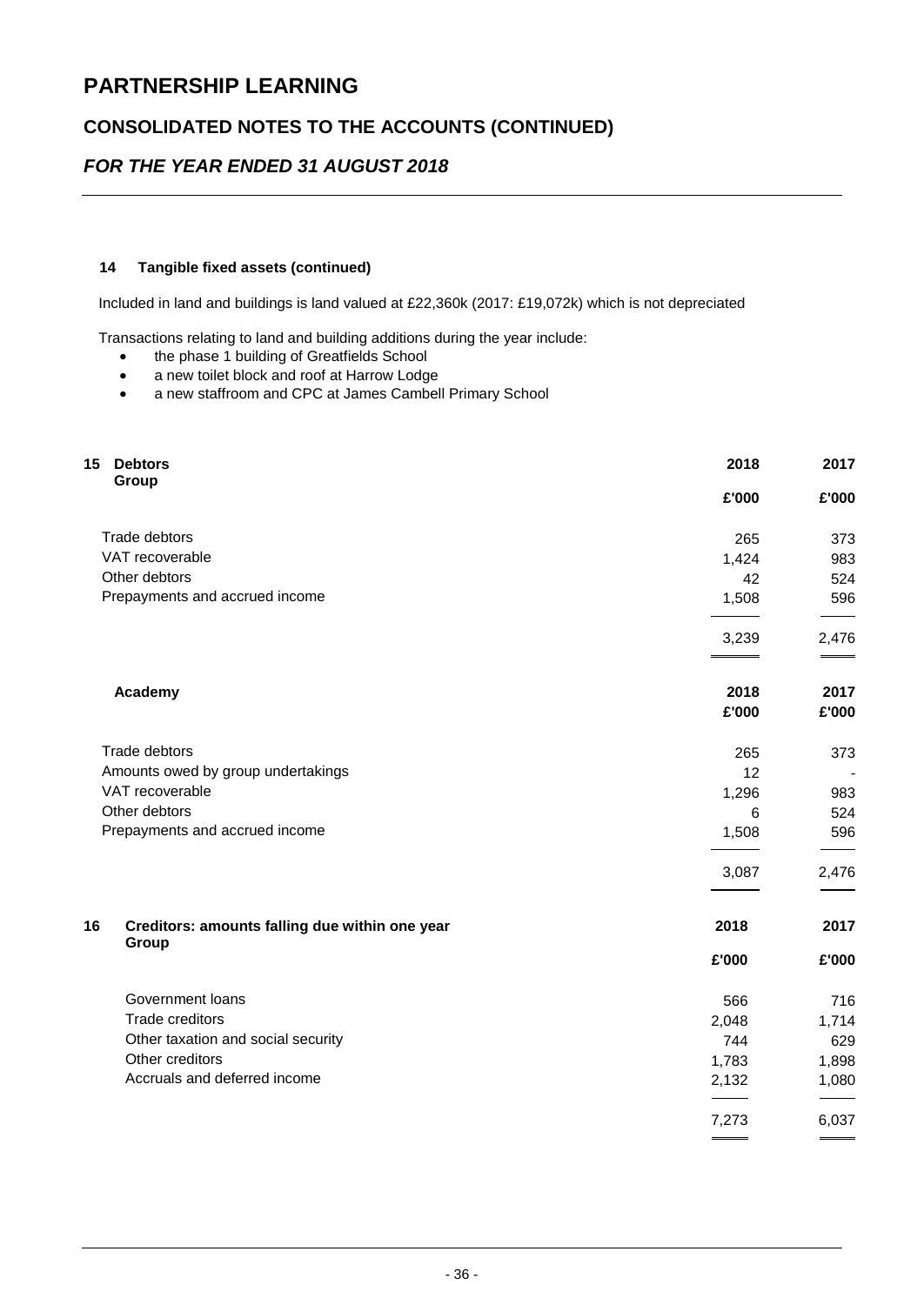### **CONSOLIDATED NOTES TO THE ACCOUNTS (CONTINUED)**

### *FOR THE YEAR ENDED 31 AUGUST 2018*

| £'000 | £'000                                                                                                                  |
|-------|------------------------------------------------------------------------------------------------------------------------|
|       |                                                                                                                        |
|       | 716                                                                                                                    |
|       | 1,714                                                                                                                  |
|       | 629                                                                                                                    |
|       | 1,898                                                                                                                  |
|       | 1,080                                                                                                                  |
|       | 6,037                                                                                                                  |
|       |                                                                                                                        |
|       | 2017                                                                                                                   |
|       | £'000                                                                                                                  |
|       | 710                                                                                                                    |
|       |                                                                                                                        |
|       | 1,426                                                                                                                  |
|       | (716)                                                                                                                  |
|       | 710                                                                                                                    |
|       |                                                                                                                        |
|       | 716                                                                                                                    |
|       | 483                                                                                                                    |
|       | 227                                                                                                                    |
|       | 1,426                                                                                                                  |
|       | 566<br>1,884<br>744<br>1,783<br>2,077<br>7,054<br>2018<br>£'000<br>468<br>1,034<br>(566)<br>468<br>566<br>468<br>1,034 |

Included within government loans are three loans which are provided on the following terms.

A remaining £598k loan between Eastbury Primary School and the London Borough of Barking and Dagenham, repayable by January 2021.

A remaining £421k loan between Sydney Russell School and the London Borough of Barking and Dagenham with an annual interest rate of 5% and repayable quarterly until 01/01/2020.

A remaining £14k loan between Harrow Lodge Primary School and the London Borough of Havering, interest free and repayable by 21 March 2019.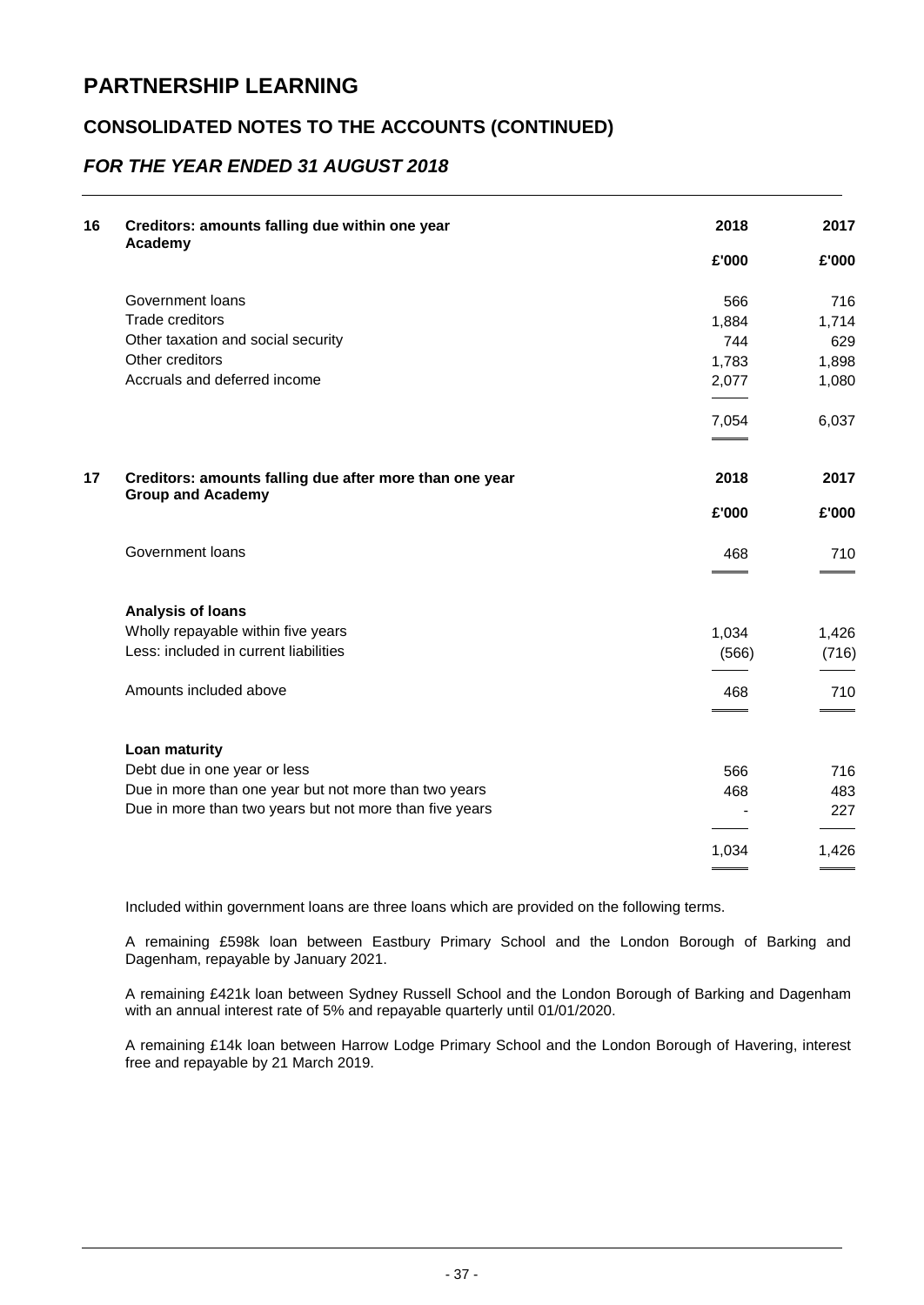# **CONSOLIDATED NOTES TO THE ACCOUNTS (CONTINUED)**

### *FOR THE YEAR ENDED 31 AUGUST 2018*

| 18 | Deferred income<br><b>Group and Academy</b> | 2018  | 2017  |
|----|---------------------------------------------|-------|-------|
|    |                                             | £'000 | £'000 |
|    | Deferred income is included within:         |       |       |
|    | Creditors due within one year               | 319   | 220   |
|    |                                             |       |       |
|    | Deferred income at 1 September 2017         | 220   | 152   |
|    | Released from previous years                | (220) | (152) |
|    | Resources deferred in the year              | 319   | 220   |
|    | Deferred income at 31 August 2018           | 319   | 220   |

At the balance sheet date the academy Trust was holding funds for Universal Infant Free School Meals, Trip income and Growth funding which has been received in advance relating to the year 2018/19.

#### **19 Funds**

|                                     | <b>Balance at</b> |               |                    | Gains,     | <b>Balance at</b> |
|-------------------------------------|-------------------|---------------|--------------------|------------|-------------------|
|                                     | 1 September       |               |                    | losses and | 31 August         |
|                                     | 2017              | <b>Income</b> | <b>Expenditure</b> | transfers  | 2018              |
|                                     | £'000             | £'000         | £'000              | £'000      | £'000             |
| <b>Restricted general funds</b>     |                   |               |                    |            |                   |
| General Annual Grant (GAG)          |                   | 35,512        | (35, 917)          | 405        |                   |
| Start up grants                     |                   | 543           | (543)              |            |                   |
| Other DfE / ESFA grants             |                   | 2,942         | (2,942)            |            |                   |
| Other government grants             |                   | 2,924         | (2,924)            |            |                   |
| <b>SCITT</b>                        | 141               | 703           | (679)              | (129)      | 36                |
| Other restricted funds              | 129               | 348           | (267)              |            | 210               |
| Pension reserve                     | (5,739)           | (1,061)       | (1,622)            | 2,261      | (6, 161)          |
|                                     | (5,469)           | 41,911        | (44, 894)          | 2,537      | (5, 915)          |
| <b>Restricted fixed asset funds</b> |                   |               |                    |            |                   |
| Transfer on conversion              |                   | 24,560        |                    | (24, 560)  |                   |
| DfE group capital grants            |                   | 2,306         |                    | (1,300)    | 1,006             |
| Loans with local authority          | (1, 426)          |               |                    | 392        | (1,034)           |
| General fixed assets                | 130,987           | 5,870         | (3, 425)           | 26,214     | 159,646           |
|                                     | 129,561           | 32,736        | (3, 425)           | 746        | 159,618           |
| <b>Total restricted funds</b>       | 124,092           | 74,647        | (48, 319)          | 3,425      | 153,703           |
| <b>Unrestricted funds</b>           |                   |               |                    |            |                   |
| <b>Trading Funds</b>                |                   | 1,060         | (1,039)            | (12)       | 9                 |
| General funds                       | 2,217             | 1,788         | (874)              | (1,010)    | 2,121             |
|                                     |                   |               |                    |            |                   |
| <b>Total funds</b>                  | 126,309           | 77,495        | (50, 232)          | 2,261      | 155,833           |
|                                     |                   |               |                    |            |                   |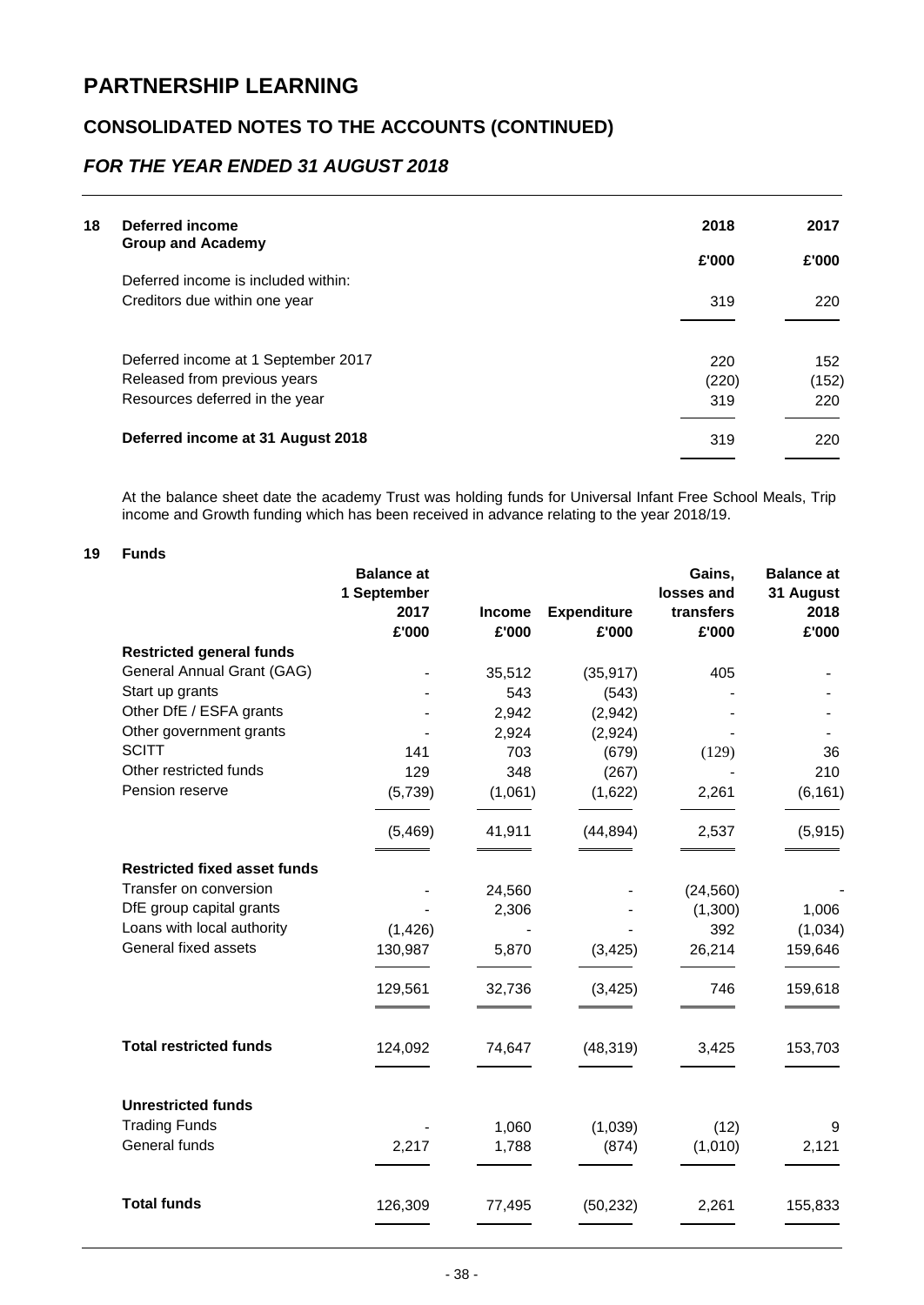### **CONSOLIDATED NOTES TO THE ACCOUNTS (CONTINUED)**

### *FOR THE YEAR ENDED 31 AUGUST 2018*

#### **19 Funds**

The specific purposes for which the funds are to be applied are as follows:

General Annual Grant: Income received from the ESFA to cover the normal running costs of the Academy.

Under the funding agreement with the Secretary of State, the academy was not subject to a limit on the amount of GAG that it could carry forward at 31 August 2018.

Other DFE/ESFA grants: This includes the pupil premium, summer school, Year 7 catch up, ICT funding and other DFE grants.

Other government grants: This includes SEN funding and additional pupil premium received from the Local Authority.

SCITT: This includes the SCITT see note 28.

Other restricted funds includes Southern Consortium income.

DFE/ESFA Capital grants: includes the devolved formula capital grant, the school condition allocation and building provided under the free school funding.

Transfers of funds relate to the purchase of fixed assets and overspend on GAG funding.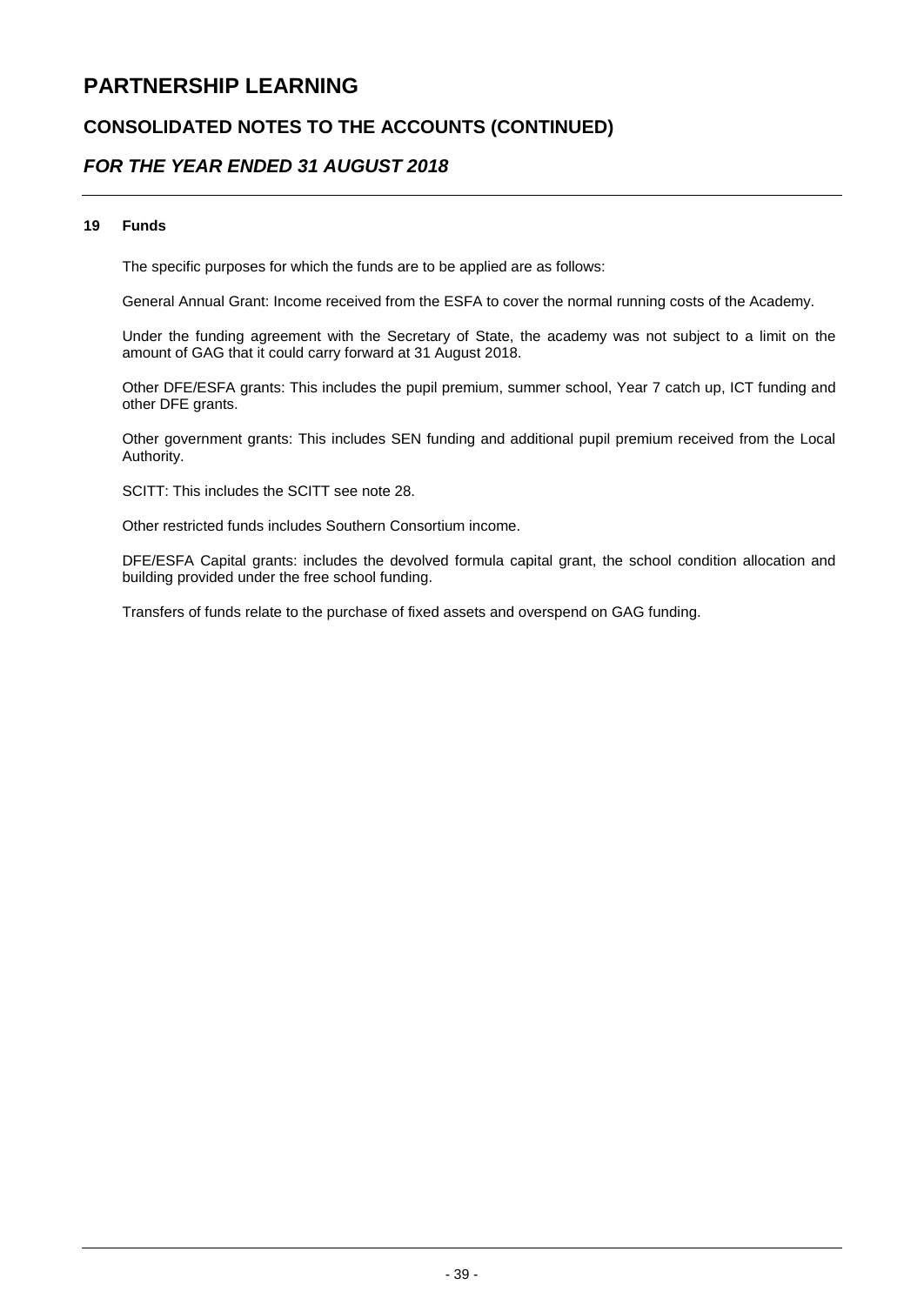# **CONSOLIDATED NOTES TO THE ACCOUNTS (CONTINUED)**

# *FOR THE YEAR ENDED 31 AUGUST 2018*

#### **19 Funds**

**Comparative information in respect of the preceding period is as follows:**

|                                     | <b>Balance at</b><br>1 September<br>2016<br>£'000 | <b>Income</b><br>£'000 | <b>Expenditure</b><br>£'000 | Gains,<br>losses and<br>transfers<br>£'000 | <b>Balance at</b><br>31 August<br>2017<br>£'000 |
|-------------------------------------|---------------------------------------------------|------------------------|-----------------------------|--------------------------------------------|-------------------------------------------------|
| <b>Restricted general funds</b>     |                                                   |                        |                             |                                            |                                                 |
| General Annual Grant (GAG)          | 144                                               | 28,177                 | (27, 415)                   | (906)                                      |                                                 |
| Start up grants                     |                                                   | 465                    | (465)                       |                                            |                                                 |
| Other DfE / ESFA grants             |                                                   | 3,012                  | (3,012)                     |                                            |                                                 |
| Other government grants             |                                                   | 2,636                  | (2,636)                     |                                            |                                                 |
| <b>SCITT</b>                        |                                                   | 1,909                  | (1,768)                     |                                            | 141                                             |
| Other restricted funds              |                                                   | 326                    | (197)                       |                                            | 129                                             |
| Pension reserve                     | (4,227)                                           | (2, 564)               | (969)                       | 2,021                                      | (5,739)                                         |
|                                     | (4,083)                                           | 33,961                 | (36, 462)                   | 1,115                                      | (5, 469)                                        |
| <b>Restricted fixed asset funds</b> |                                                   |                        |                             |                                            |                                                 |
| Transfer on conversion              |                                                   | 25,397                 |                             | (25, 397)                                  |                                                 |
| DfE group capital grants            |                                                   | 1,364                  |                             | (1, 364)                                   |                                                 |
| Loans with local authority          | (1,856)                                           |                        |                             | 430                                        | (1, 426)                                        |
| General fixed assets                | 60,464                                            | 43,193                 | (1, 399)                    | 28,729                                     | 130,987                                         |
|                                     | 58,608                                            | 69,954                 | (1, 399)                    | 2,398                                      | 129,561                                         |
| <b>Total restricted funds</b>       | 54,525                                            | 103,915                | (37, 861)                   | 3,513                                      | 124,092                                         |
| <b>Unrestricted funds</b>           |                                                   |                        |                             |                                            |                                                 |
| General funds                       | 1,091                                             | 3,322                  | (704)                       | (1, 492)                                   | 2,217                                           |
| <b>Total funds</b>                  | 55,616                                            | 107,237                | (38, 565)                   | 2,021                                      | 126,309                                         |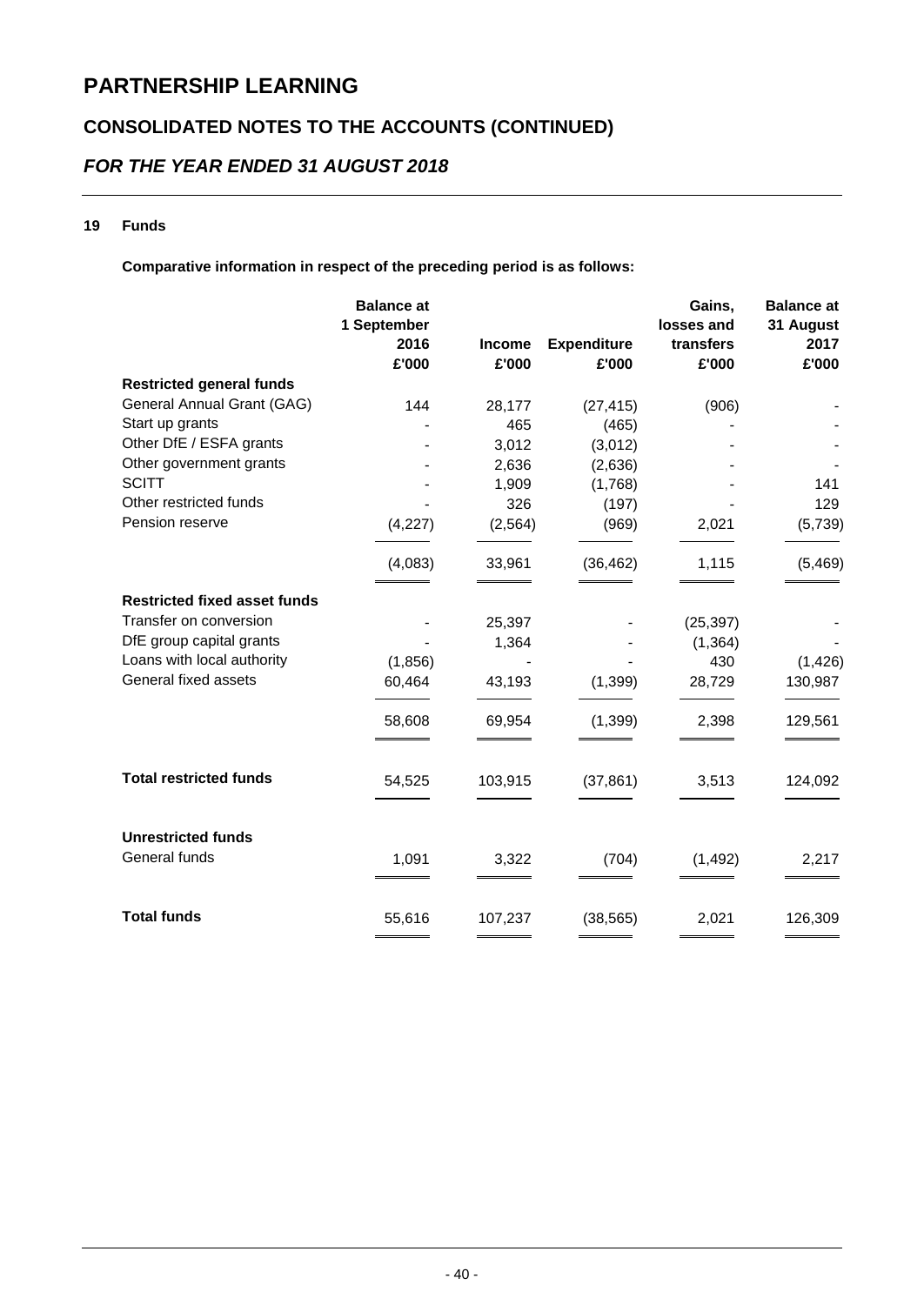# **CONSOLIDATED NOTES TO THE ACCOUNTS (CONTINUED)**

# *FOR THE YEAR ENDED 31 AUGUST 2018*

#### **19 Funds**

**A current year 12 months and prior year 12 months combined position is as follows:**

|                                     | <b>Balance at</b><br>1 September<br>2016 | <b>Income</b> | <b>Expenditure</b> | Gains,<br>losses and<br>transfers | <b>Balance at</b><br>31 August<br>2018 |
|-------------------------------------|------------------------------------------|---------------|--------------------|-----------------------------------|----------------------------------------|
|                                     | £'000                                    | £'000         | £'000              | £'000                             | £'000                                  |
| <b>Restricted general funds</b>     |                                          |               |                    |                                   |                                        |
| General Annual Grant (GAG)          | 144                                      | 63,689        | (63, 332)          | (501)                             |                                        |
| Start up grants                     |                                          | 1,008         | (1,008)            |                                   |                                        |
| Other DfE / ESFA grants             |                                          | 5,954         | (5,954)            |                                   |                                        |
| Other government grants             |                                          | 5,560         | (5,560)            |                                   |                                        |
| <b>SCITT</b>                        |                                          | 2,612         | (2, 447)           |                                   | 165                                    |
| Other restricted funds              |                                          | 686           | (464)              |                                   | 222                                    |
| Pension reserve                     | (4,227)                                  | (3,625)       | (2,591)            | 4,282                             | (6, 161)                               |
|                                     | (4,083)                                  | 75,884        | (81, 356)          | 3,795                             | (5,774)                                |
| <b>Restricted fixed asset funds</b> |                                          |               |                    |                                   |                                        |
| Transfer on conversion              |                                          | 49,957        |                    | (49, 957)                         |                                        |
| DfE group capital grants            |                                          | 3,670         |                    | (2,664)                           | 1,006                                  |
| Loans with local authority          | (1,856)                                  |               |                    | 822                               | (1,034)                                |
| General fixed assets                | 60,464                                   | 49,063        | (4, 824)           | 54,943                            | 159,646                                |
|                                     | 58,608                                   | 102,690       | (4,824)            | 3,146                             | 159,617                                |
| <b>Total restricted funds</b>       | 54,525                                   | 178,574       | (86, 180)          | 6,938                             | 153,857                                |
| <b>Unrestricted funds</b>           |                                          |               |                    |                                   |                                        |
| General funds                       | 1,091                                    | 5,110         | (1,578)            | (2,643)                           | 1,980                                  |
| <b>Total funds</b>                  | 55,616                                   | 183,684       | (87, 758)          | 4,282                             | 155,824                                |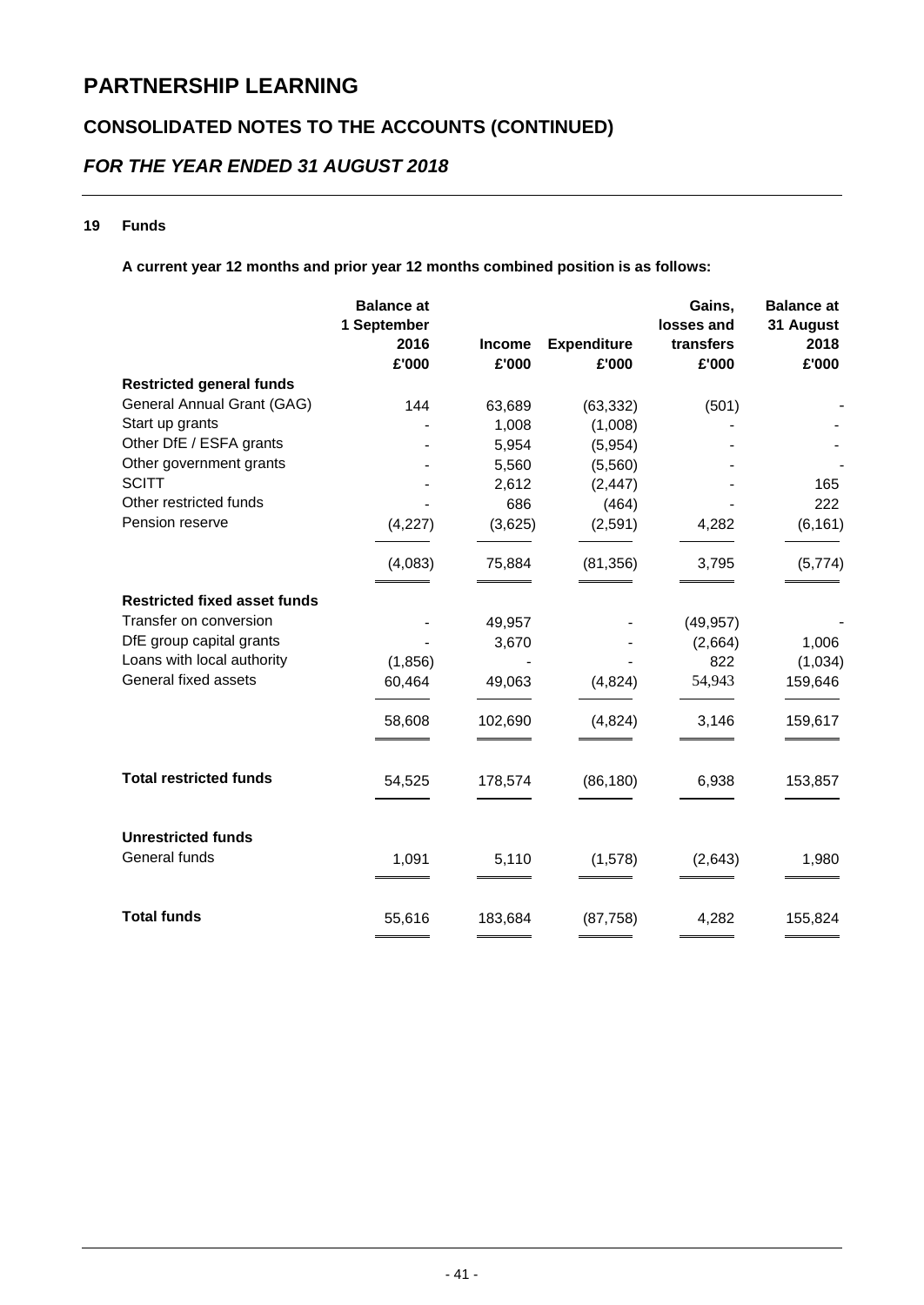# **CONSOLIDATED NOTES TO THE ACCOUNTS (CONTINUED)**

# *FOR THE YEAR ENDED 31 AUGUST 2018*

#### **19 Funds**

| Total funds analysis by academy                            |          |         |
|------------------------------------------------------------|----------|---------|
|                                                            | 2018     | 2017    |
| Fund balances at 31 August 2018 were allocated as follows: | £'000    | £'000   |
| Harrow Lodge Primary School                                |          |         |
| Southchurch High School                                    |          |         |
| Riverside Bridge School                                    |          |         |
| Riverside Primary School                                   |          |         |
| Eastbury Primary School                                    |          |         |
| Riverside School                                           |          |         |
| The Sydney Russell School                                  |          |         |
| <b>Thames View Junior School</b>                           |          |         |
| The Albany School                                          |          |         |
| <b>Greatfields School</b>                                  |          |         |
| James Cambell Primary School                               |          |         |
| <b>SCITT</b>                                               | 36       | 141     |
| Trading company                                            | 9        |         |
| Partnership Learning                                       | 2,320    | 2,337   |
| Total before fixed assets fund and pension reserve         | 2,376    | 2,487   |
| Restricted fixed asset fund                                | 159,617  | 129,561 |
| Pension reserve                                            | (6, 161) | (5,739) |
| <b>Total funds</b>                                         | 155,823  | 126,309 |
|                                                            |          |         |

# **Total cost analysis by academy**

Expenditure incurred by each academy during the year was as follows:

|                                 | educational<br>support staff | <b>Teaching and Other support</b><br>staff costs | <b>Educational</b><br>supplies | Other costs<br>excluding<br>depreciation | Total  |
|---------------------------------|------------------------------|--------------------------------------------------|--------------------------------|------------------------------------------|--------|
|                                 | £'000                        | £'000                                            | £'000                          | £'000                                    | £'000  |
| Harrow Lodge Primary School     | 766                          | 146                                              | 33                             | 159                                      | 1,104  |
| Southchurch High School         | 353                          | 113                                              | 16                             | 128                                      | 610    |
| Riverside Bridge School         | 1,841                        | 128                                              | 67                             | 395                                      | 2,431  |
| <b>Riverside Primary School</b> | 322                          | 73                                               | 36                             | 152                                      | 583    |
| <b>Eastbury Primary School</b>  | 3,208                        | 600                                              | 52                             | 663                                      | 4,523  |
| Riverside School                | 3,161                        | 612                                              | 212                            | 1,255                                    | 5,240  |
| The Sydney Russell School       | 8,572                        | 1,453                                            | 455                            | 2,738                                    | 13,218 |
| Thames View Junior School       | 1,974                        | 179                                              | 65                             | 432                                      | 2,650  |
| The Albany School               | 3,163                        | 719                                              | 188                            | 758                                      | 4,828  |
| Greatfields School              | 794                          | 206                                              | 53                             | 251                                      | 1,304  |
| James Cambell Primary School    | 3,288                        | 378                                              | 111                            | 863                                      | 4,640  |
| Partnership Learning            | 34                           | 2,564                                            | 70                             | 876                                      | 3,544  |
|                                 | 27,476                       | 7,171                                            | 1,358                          | 8,670                                    | 44,675 |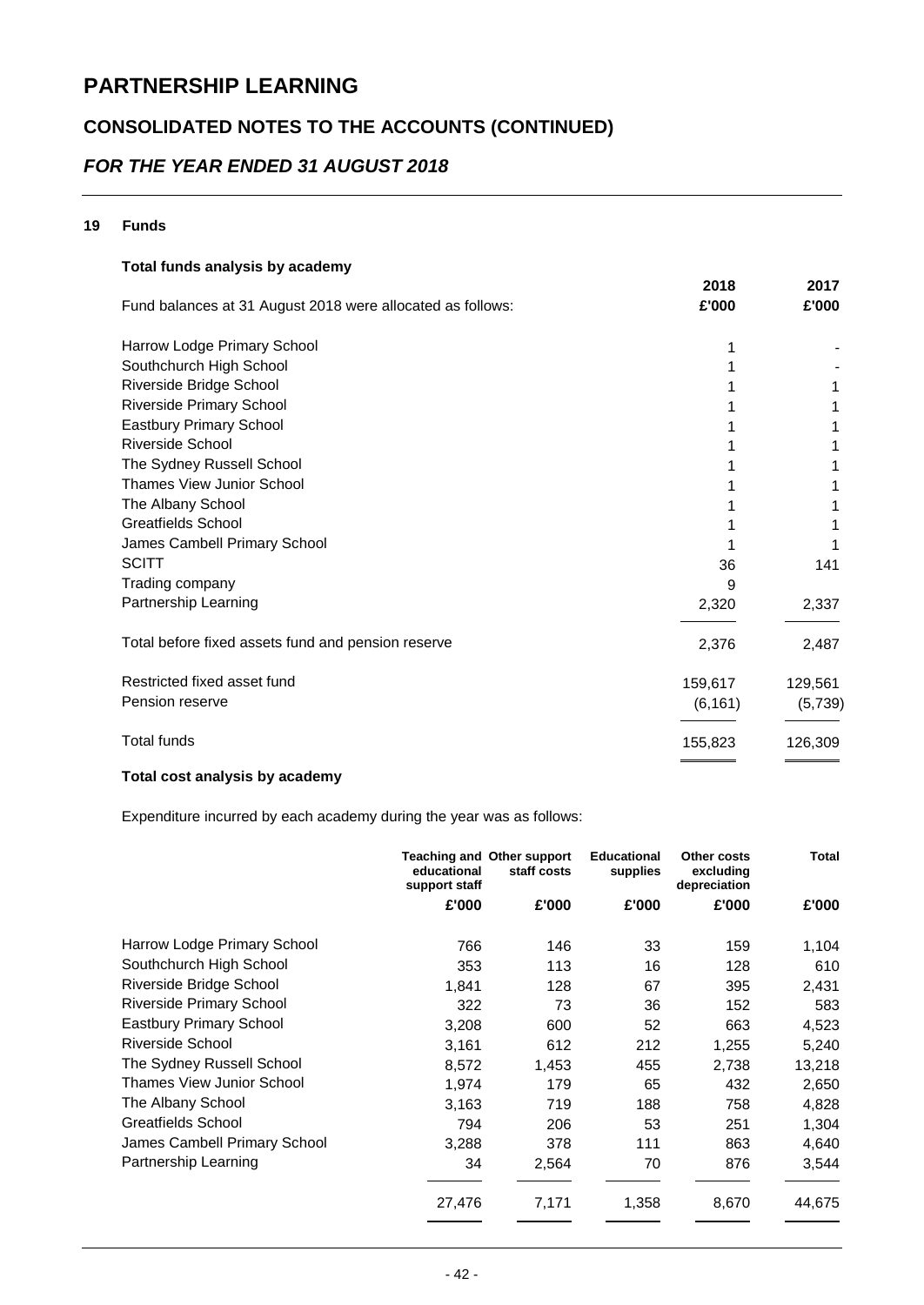## **CONSOLIDATED NOTES TO THE ACCOUNTS (CONTINUED)**

### *FOR THE YEAR ENDED 31 AUGUST 2018*

#### **20 Analysis of net assets between funds**

|                                                        | <b>Unrestricted</b> | <b>Restricted funds:</b> |                    | <b>Total</b> |
|--------------------------------------------------------|---------------------|--------------------------|--------------------|--------------|
|                                                        | <b>Funds</b>        | General                  | <b>Fixed asset</b> | <b>Funds</b> |
|                                                        | £'000               | £'000                    | £'000              | £'000        |
| Fund balances at 31 August 2018 are<br>represented by: |                     |                          |                    |              |
| Tangible fixed assets                                  |                     |                          | 159,646            | 159,646      |
| Current assets                                         | 2.121               | 6.734                    | 1.006              | 9.861        |
| Creditors falling due within one year                  |                     | (6,020)                  | (1,034)            | (7,054)      |
| Creditors falling due after one year                   |                     | (468)                    |                    | (468)        |
| Defined benefit pension liability                      |                     | (6, 161)                 |                    | (6, 161)     |
| <b>Trading Activities</b>                              | 9                   |                          |                    | 9            |
| <b>Total net assets</b>                                | 2,130               | (5,915)                  | 159,618            | 155,833      |

|                                                        | <b>Unrestricted</b>      | <b>Restricted funds:</b> |                    | <b>Total</b> |  |
|--------------------------------------------------------|--------------------------|--------------------------|--------------------|--------------|--|
|                                                        | <b>Funds</b>             | General                  | <b>Fixed asset</b> | <b>Funds</b> |  |
|                                                        | £'000                    | £'000                    | £'000              | £'000        |  |
| Fund balances at 31 August 2017 are<br>represented by: |                          |                          |                    |              |  |
| Tangible fixed assets                                  |                          |                          | 130,987            | 130,987      |  |
| Current assets                                         | 2,217                    | 5,591                    |                    | 7,808        |  |
| Creditors falling due within one year                  |                          | (5,321)                  | (716)              | (6,037)      |  |
| Creditors falling due after one year                   | $\overline{\phantom{a}}$ |                          | (710)              | (710)        |  |
| Defined benefit pension liability                      | $\overline{\phantom{a}}$ | (5,739)                  |                    | (5,739)      |  |
| <b>Total net assets</b>                                | 2,217                    | (5, 469)                 | 129,561            | 126,309      |  |

#### **21 Pension and similar obligations**

The academy trust's employees belong to two principal pension schemes: the Teachers' Pension Scheme England and Wales (TPS) for academic and related staff; and the Local Government Pension Scheme (LGPS) for non-teaching staff, which is managed by the local authority. Both are multi-employer defined benefit schemes.

The pension costs are assessed in accordance with the advice of independent qualified actuaries. The latest actuarial valuation of the TPS related to the period ended 31 March 2012, and that of the LGPS related to the period ended 31 March 2016.

Contributions amounting to £562k (2017: £478k) were payable to the schemes at 31 August 2018 and are included within creditors.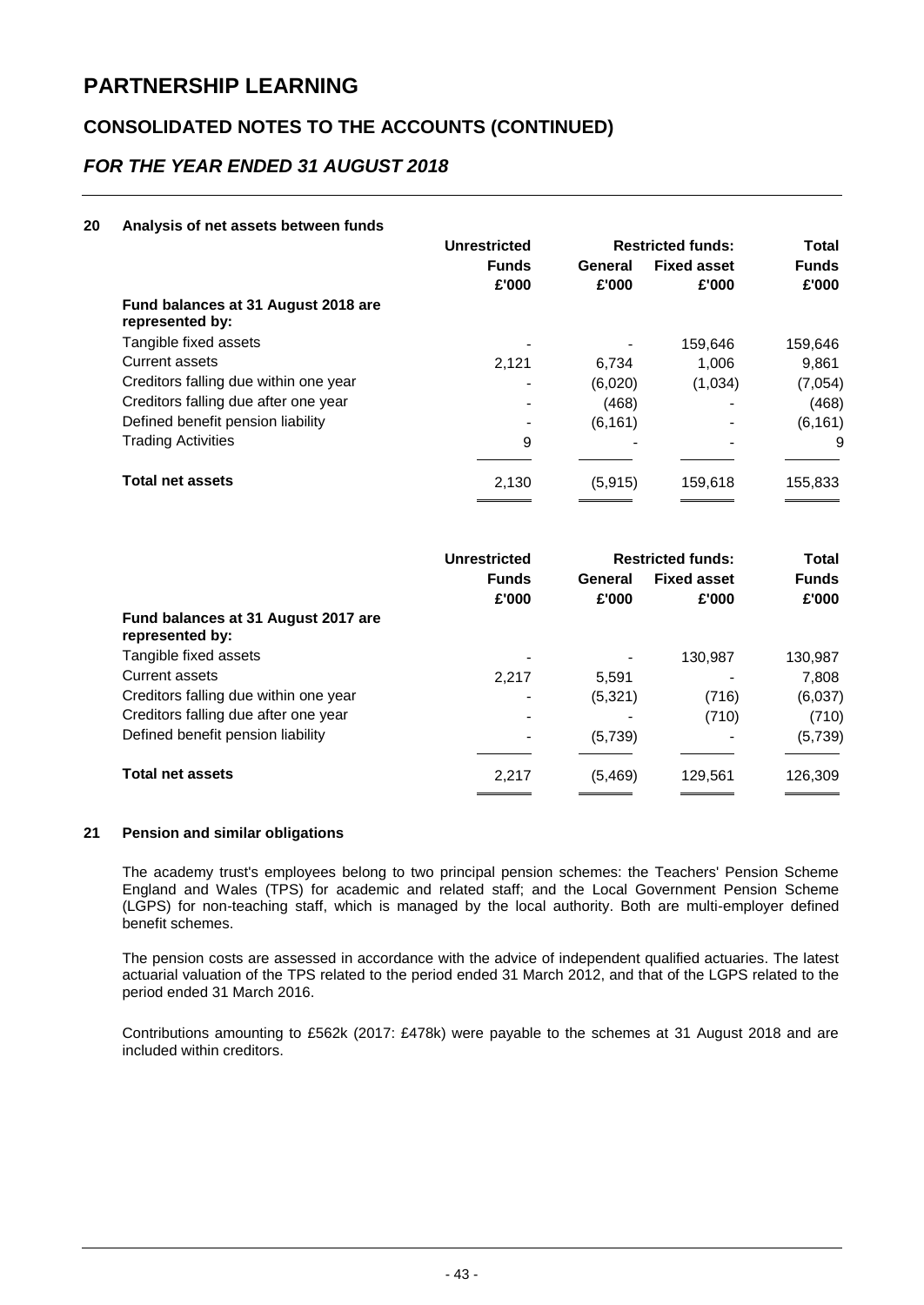### **CONSOLIDATED NOTES TO THE ACCOUNTS (CONTINUED)**

### *FOR THE YEAR ENDED 31 AUGUST 2018*

#### **21 Pension and similar obligations (continued)**

#### **Introduction**

The Teachers' Pension Scheme (TPS) is a statutory, contributory, defined benefit scheme, governed by the Teachers' Pension Scheme Regulations 2014. Membership is automatic for full-time teachers in academies and, from 1 January 2007, automatic for teachers in part-time employment following appointment or a change of contract, although they are able to opt out.

The TPS is an unfunded scheme and members contribute on a 'pay as you go' basis - these contributions along with those made by employers are credited to the Exchequer. Retirement and other pension benefits are paid by public funds provided by Parliament.

#### **Valuation of the Teachers' Pension Scheme**

The Government Actuary, using normal actuarial principles, conducts a formal actuarial review of the TPS in accordance with the Public Service Pensions (Valuations and Employer Cost Cap) Directions 2014 published by HM Treasury. The aim of the review is to specify the level of future contributions. Actuarial scheme valuations are dependent on assumptions about the value of future costs, design of benefits and many other factors. The latest actuarial valuation of the TPS was carried out as at 31 March 2012 and in accordance with the Public Service Pensions (Valuations and Employer Cost Cap) Directions 2014. The valuation report was published by the Department for Education on 9 June 2014.

The key elements of the valuation and subsequent consultation are:

- employer contribution rates set at 16.48% of pensionable pay (including a 0.08% employer administration charge
- total scheme liabilities (pensions currently in payment and the estimated cost of future benefits) for service to the effective date of £191,500 million, and notional assets (estimated future contributions together with the notional investments held at the valuation date) of £176,600 million giving a notional past service deficit of £14,900 million
- an employer cost cap of 10.9% of pensionable pay will be applied to future valuations
- the assumed real rate of return is 3.0% in excess of prices and 2% in excess of earnings. The rate of real earnings growth is assumed to be 2.75%. The assumed nominal rate of return is 5.06%

The TPS valuation for 2012 determined an employer rate of 16.4%, which was payable from September 2015. The next valuation of the TPS is currently underway based on April 2016 data, whereupon the employer contribution rate is expected to be reassessed and will be payable from 1 April 2019.

The employer's pension costs paid to the TPS in the period amounted to £3,356k (2017: £1,964k).

A copy of the valuation report and supporting documentation is on the Teachers' Pensions website.

Under the definitions set out in FRS 102, the TPS is an unfunded multi-employer pension scheme. The academy trust has accounted for its contributions to the scheme as if it were a defined contribution scheme. The academy trust has set out above the information available on the scheme.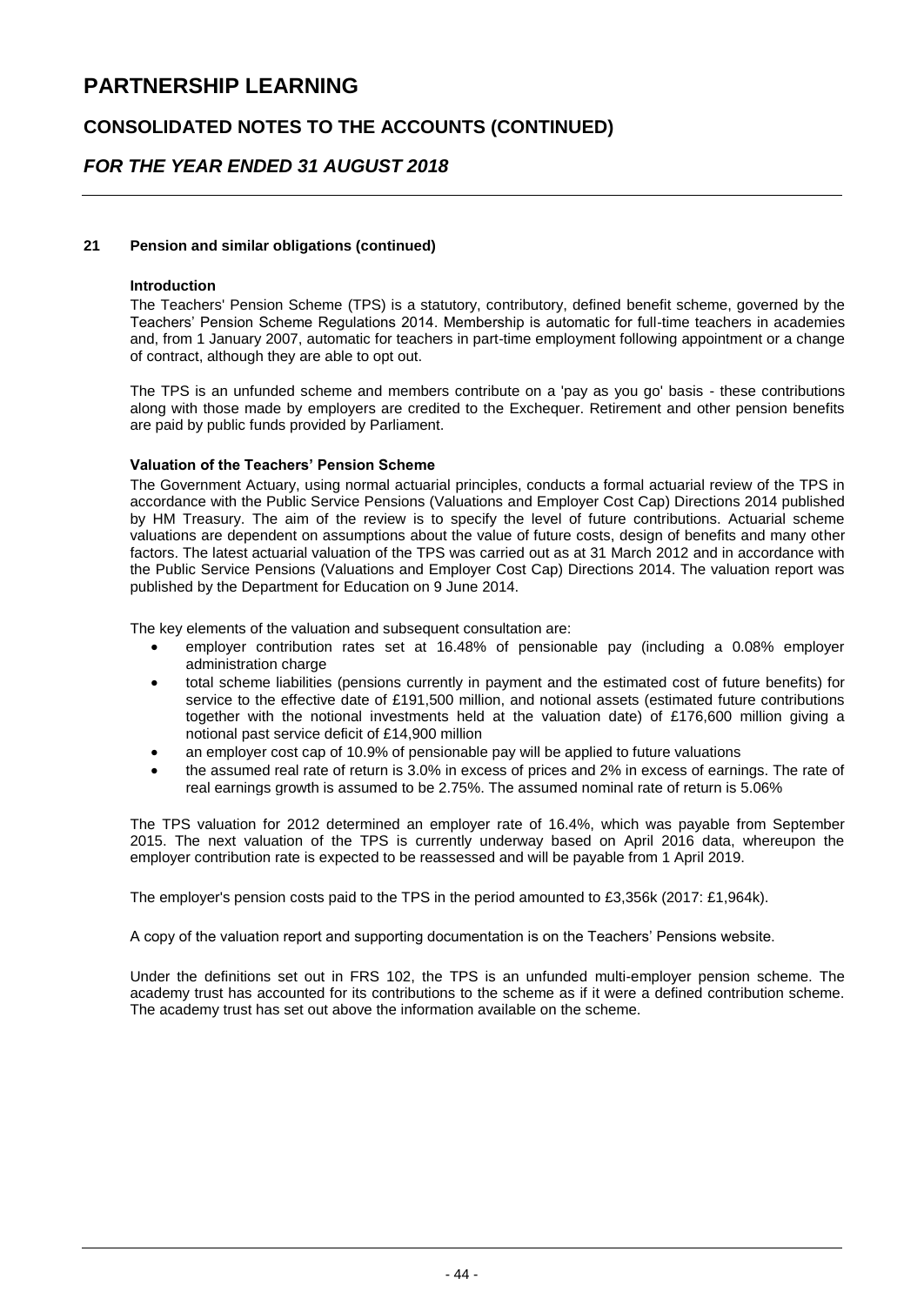### **CONSOLIDATED NOTES TO THE ACCOUNTS (CONTINUED)**

### *FOR THE YEAR ENDED 31 AUGUST 2018*

#### **21 Pension and similar obligations (continued)**

#### **Local Government Pension Scheme**

The LGPS is a funded defined-benefit scheme, with the assets held in separate trustee-administered funds. The total contributions are as noted below. The agreed contribution rates for future years are 23.4 per cent for employers and 5.5 % to 12.3% per cent for employees. The estimated value of employer contributions for the forthcoming year is £854k.

The LGPS obligation relates to the employees of the academy trust who were employees transferred as part of the conversion from the maintained school (as described in note 29) together with new employees who joined the scheme in the period. The obligation in respect of employees who transferred on conversion represents their cumulative service at both the predecessor school and the academy trust at the balance sheet date.

Parliament has agreed, at the request of the Secretary of State for Education, to a guarantee that, in the event of academy closure, outstanding Local Government Pension Scheme liabilities would be met by the Department for Education. The guarantee came into force on 18 July 2013.

| <b>Total contributions made</b>                    | 2018<br>£'000 | 2017<br>£'000 |
|----------------------------------------------------|---------------|---------------|
| Employer's contributions                           | 1,534         | 1,253         |
| Employees' contributions                           | 413           | 335           |
| Total contributions                                | 1,947         | 1,588         |
| <b>Principal actuarial assumptions</b>             | 2018          | 2017          |
|                                                    | %             | %             |
| Rate of increase in salaries                       | 2.9           | 2.9           |
| Rate of increase for pensions in payment/inflation | 2.3           | 2.4           |
| Discount rate for scheme liabilities               | 2.8           | 2.5           |

The current mortality assumptions include sufficient allowance for future improvements in mortality rates. The assumed life expectations on retirement age 65 are:

|                      | 2018  | 2017  |
|----------------------|-------|-------|
|                      | Years | Years |
| Retiring today       |       |       |
| - Males              | 22.0  | 22.0  |
| - Females            | 24.6  | 24.0  |
| Retiring in 20 years |       |       |
| - Males              | 24.0  | 24.7  |
| - Females            | 26.4  | 26.4  |
|                      |       |       |

Scheme liabilities would have been affected by changes in assumptions as follows: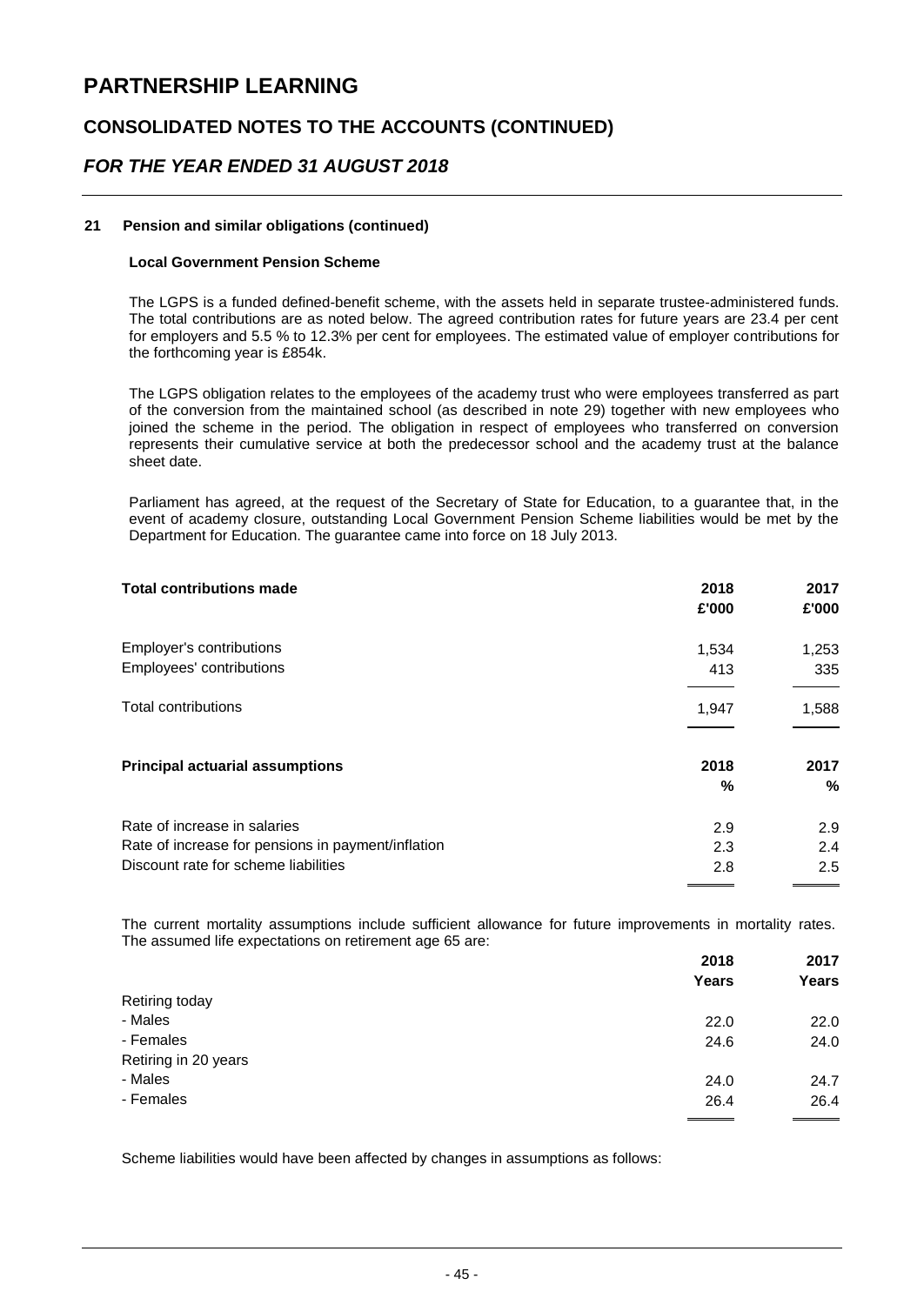# **CONSOLIDATED NOTES TO THE ACCOUNTS (CONTINUED)**

# *FOR THE YEAR ENDED 31 AUGUST 2018*

#### **21 Pension and similar obligations (continued)**

#### **Defined benefit pension scheme net liability**

| Scheme assets<br>Scheme obligations                               | 12,765<br>(18, 926)        | 9,444<br>(15, 183)         |
|-------------------------------------------------------------------|----------------------------|----------------------------|
| Net liability                                                     | (6, 161)                   | (5,739)                    |
| The academy trust's share of the assets in the scheme             | 2018                       | 2017                       |
|                                                                   | <b>Fair value</b><br>£'000 | <b>Fair value</b><br>£'000 |
| Equities                                                          | 8,846                      | 7,083                      |
| <b>Bonds</b>                                                      | 2,527                      | 1,750                      |
| Cash                                                              | 566                        | 44                         |
| Property                                                          | 826                        | 567                        |
| Total market value of assets                                      | 12,765                     | 9,444                      |
| The actual return on scheme assets was £522,000 (2017: £377,000). |                            |                            |
| Amount recognised in the Statement of Financial Activities        | 2018<br>£'000              | 2017<br>£'000              |
|                                                                   |                            |                            |
| Current service cost                                              | 2,986                      | 2,082                      |
| Interest income<br>Interest cost                                  | (266)<br>436               | (160)<br>300               |
| Total operating charge                                            | 3,156                      | 2,222                      |
| Changes in the present value of defined benefit obligations       | 2018                       | 2017                       |
|                                                                   | £'000                      | £'000                      |
| At 1 September 2017                                               | 15,183                     | 8,555                      |
| Obligations acquired on conversion                                | 1,999                      | 5,828                      |
| Current service cost                                              | 2,986                      | 2,082                      |
| Interest cost                                                     | 436                        | 300                        |
| Employee contributions                                            | 413                        | 335                        |
| Actuarial gain                                                    | (2,005)                    | (1,804)                    |
| Benefits paid                                                     | (86)                       | (113)                      |
| At 31 August 2018                                                 | 18,926                     | 15,183                     |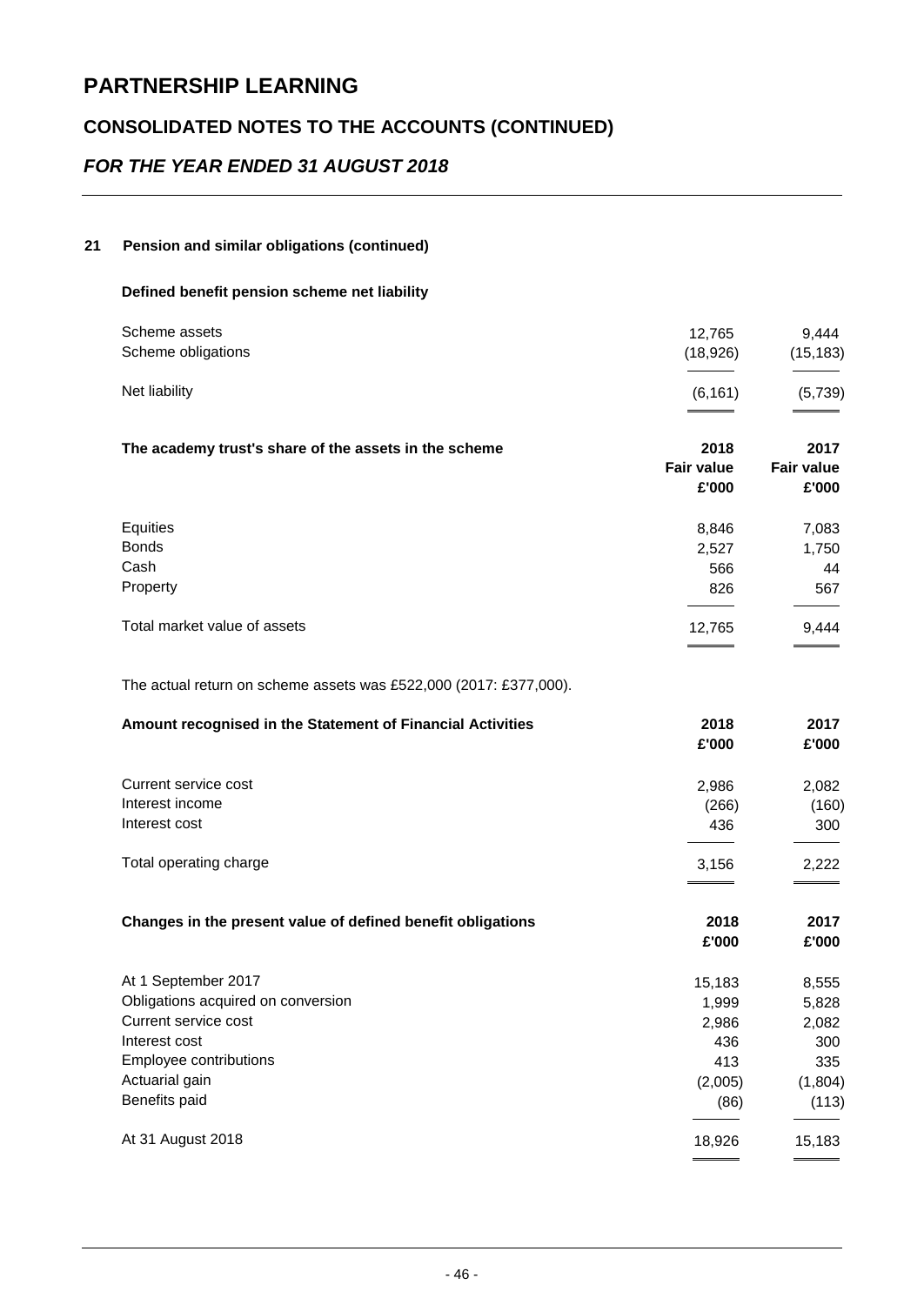# **CONSOLIDATED NOTES TO THE ACCOUNTS (CONTINUED)**

# *FOR THE YEAR ENDED 31 AUGUST 2018*

#### **21 Pension and similar obligations**

#### **Changes in the fair value of the academy trust's share of scheme assets**

|    |                                                                         | 2018<br>£'000 | 2017<br>£'000 |
|----|-------------------------------------------------------------------------|---------------|---------------|
|    |                                                                         |               |               |
|    | At 1 September 2017                                                     | 9,444         | 4,328         |
|    | Assets acquired on conversion                                           | 938           | 3,264         |
|    | Interest income                                                         | 266           | 160           |
|    | Actuarial gain                                                          | 256           | 217           |
|    | <b>Employer contributions</b>                                           | 1,534         | 1,253         |
|    | Employee contributions                                                  | 413           | 335           |
|    | Benefits paid                                                           | (86)          | (113)         |
|    | At 31 August 2018                                                       | 12,765        | 9,444         |
|    |                                                                         |               |               |
| 22 | Reconciliation of net income to net cash flow from operating activities |               |               |
|    |                                                                         | 2018          | 2017          |
|    |                                                                         | £'000         | £'000         |
|    | Net income for the reporting period (as per the Statement of Financial  |               |               |
|    | Activities)                                                             | 27,263        | 68,672        |
|    | Adjusted for:                                                           |               |               |
|    | Net surplus on conversion to academy                                    | (23, 514)     | (24, 681)     |
|    | Capital grants from DfE/ESFA and other capital income                   | (8, 176)      | (44, 557)     |
|    | Investment income receivable                                            | (5)           | (3)           |
|    | Finance costs payable                                                   | 47            | 94            |
|    | Defined benefit pension costs less contributions payable                | 1,452         | 829           |
|    | Defined benefit pension net finance cost                                | 170           | 140           |
|    | Depreciation of tangible fixed assets                                   | 3,425         | 1,399         |
|    | (Increase) in debtors                                                   | (763)         | (275)         |
|    | Increase in creditors                                                   | 1,386         | 1,874         |
|    | Stocks, debtors and creditors transferred on conversion                 |               | (219)         |
|    | Net cash provided by operating activities                               | 1,285         | 3,273         |
|    |                                                                         |               |               |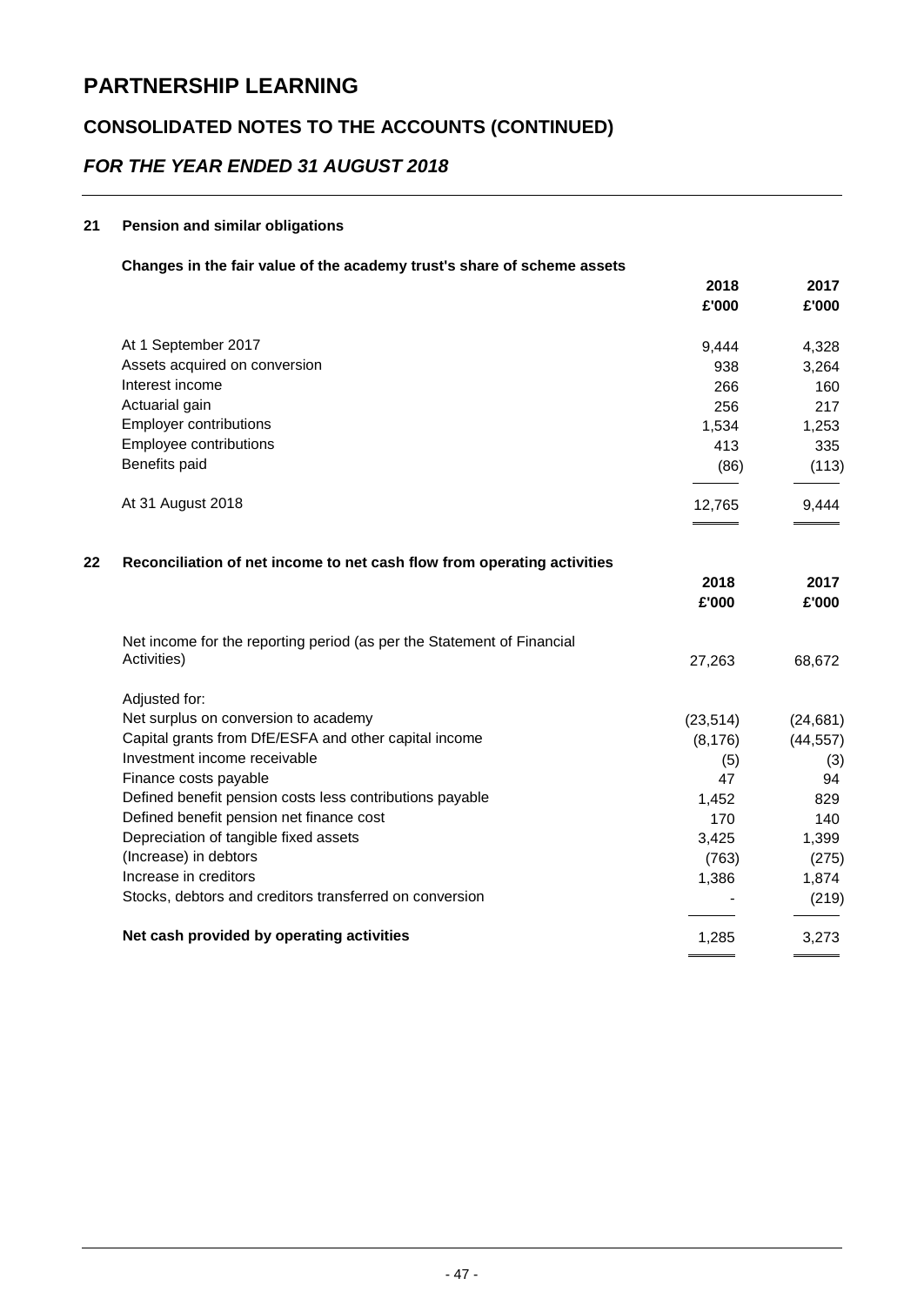### **CONSOLIDATED NOTES TO THE ACCOUNTS (CONTINUED)**

### *FOR THE YEAR ENDED 31 AUGUST 2018*

#### **23 Contingent liabilities**

During the period of the Funding Agreement, in the event of the sale or disposal by other means of any asset for which a Government capital grant was received, the Academy is required either to re-invest the proceeds or to repay to the Education Funding Agency the same proportion of the proceeds of the sale or disposal as equates with the proportion of the original cost met by the Secretary of State.

Upon termination of the Funding Agreement, whether as a result of the Secretary of State or the Academy serving notice, the Academy shall repay to the Secretary of State sums determined by reference to:

- the value at that time of the Academy's site and premises and other assets held for the purpose of the Academy; and
- the extent to which expenditure incurred in providing those assets was met by payments by the Secretary of State under the Funding Agreement.

#### **24 Commitments under operating leases**

At 31 August 2018 the total of the academy trust's future minimum lease payments under non-cancellable operating leases was:

|                                   | 2018<br>£'000 | 2017<br>£'000 |
|-----------------------------------|---------------|---------------|
| Amounts due within one year       | 77            | 80            |
| Amounts due in two and five years | 121           | 169           |
| Amounts due after five years      | 31            | 53            |
|                                   | 229           | 302           |
|                                   |               |               |

#### **25 Related party transactions**

Owing to the nature of the academy trust's operations and the composition of the board of directors being drawn from local public and private sector organisations, transactions may take place with organisations in which the academy trust has an interest. All transactions involving such organisations are conducted at arm's length and in accordance with the academy trust's financial regulations and normal procurement procedures. The following related party transaction took place in the period of account.

There were no related party transactions in the period.

#### **26 Members' liability**

Each member of the charitable company undertakes to contribute to the assets of the company in the event of it being wound up while he or she is a member, or within one year after he or she ceases to be a member, such amount as may be required, not exceeding £10 for the debts and liabilities contracted before he or she ceases to be a member.

#### **27 Agency arrangements**

The academy trust distributes 16-19 bursary funds to students as an agent for ESFA. In the accounting period ending 31 August 2018 the trust received £269,982 (2017: £171,809) and disbursed £371,541 (2017: £346,589 ) from the fund. An amount of £95,221 (2017: £196,780) is included in other creditors relating to undistributed funds that are repayable to ESFA in the event the students leaves the scheme.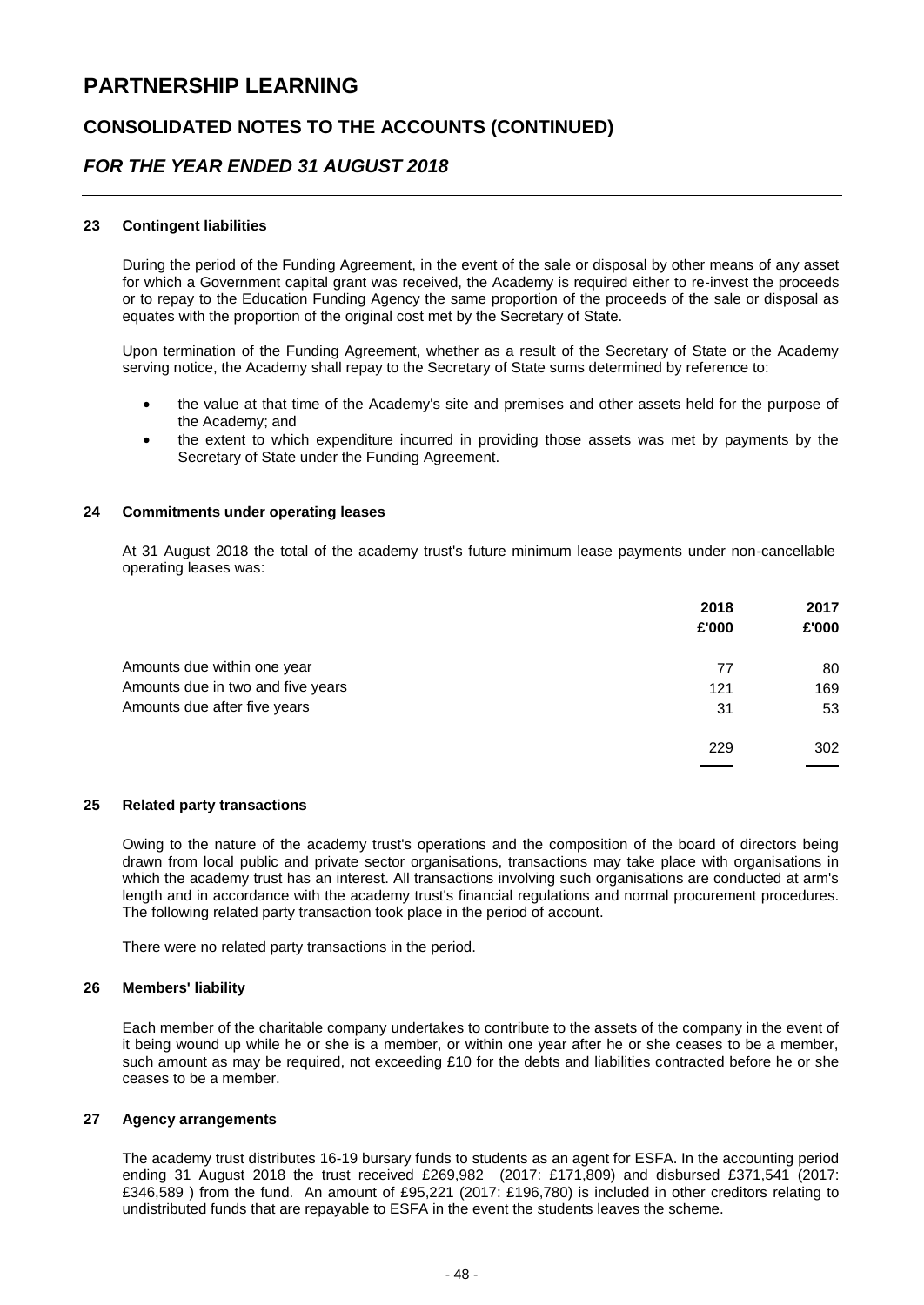# **CONSOLIDATED NOTES TO THE ACCOUNTS (CONTINUED)**

# *FOR THE YEAR ENDED 31 AUGUST 2018*

| 28 | <b>SCITT trading account</b>          | 2018             |       | 2017           |         |
|----|---------------------------------------|------------------|-------|----------------|---------|
|    |                                       | £'000            | £'000 | £'000          | £'000   |
|    | <b>Direct income</b>                  |                  |       |                |         |
|    | Fee income                            |                  | 389   |                | 1,460   |
|    | Government grants                     |                  | 314   |                | 449     |
|    |                                       |                  | 703   |                | 1,909   |
|    | <b>Direct costs</b>                   |                  |       |                |         |
|    | Direct staff costs                    | 394              |       | 987            |         |
|    | Technology costs                      | 1                |       |                |         |
|    | Educational supplies and services     | 6                |       | 4              |         |
|    | Staff development                     | 124              |       | 533            |         |
|    | <b>Educational consultancy</b>        | 1                |       | 36             |         |
|    | Other direct costs                    | 3                |       | $\overline{2}$ |         |
|    |                                       | 529              |       | 1,562          |         |
|    | <b>Other costs</b>                    |                  |       |                |         |
|    | Support staff costs                   | 116              |       | 188            |         |
|    | Technology costs                      | 3                |       | 11             |         |
|    | Recruitment and support               | 3                |       | $\overline{2}$ |         |
|    | Maintenance of premises and equipment |                  |       | 1              |         |
|    | Rent and rates                        | 13               |       |                |         |
|    | Security and transport                | $\boldsymbol{2}$ |       | 1              |         |
|    | Catering                              | $\overline{2}$   |       |                |         |
|    | Other support costs                   | 11               |       | 3              |         |
|    |                                       | 150              |       | 206            |         |
|    | Total expenditure                     |                  | (679) |                | (1,768) |
|    | Net income                            |                  | 24    |                | 141     |
|    | <b>Transfer between funds</b>         |                  | (129) |                |         |
|    | Surplus/(deficit) from all sources    |                  | (105) |                | 141     |
|    | SCITT balances at 1 September 2017    |                  | 141   |                |         |
|    | SCITT balances at 31 August 2018      |                  | 36    |                | 141     |